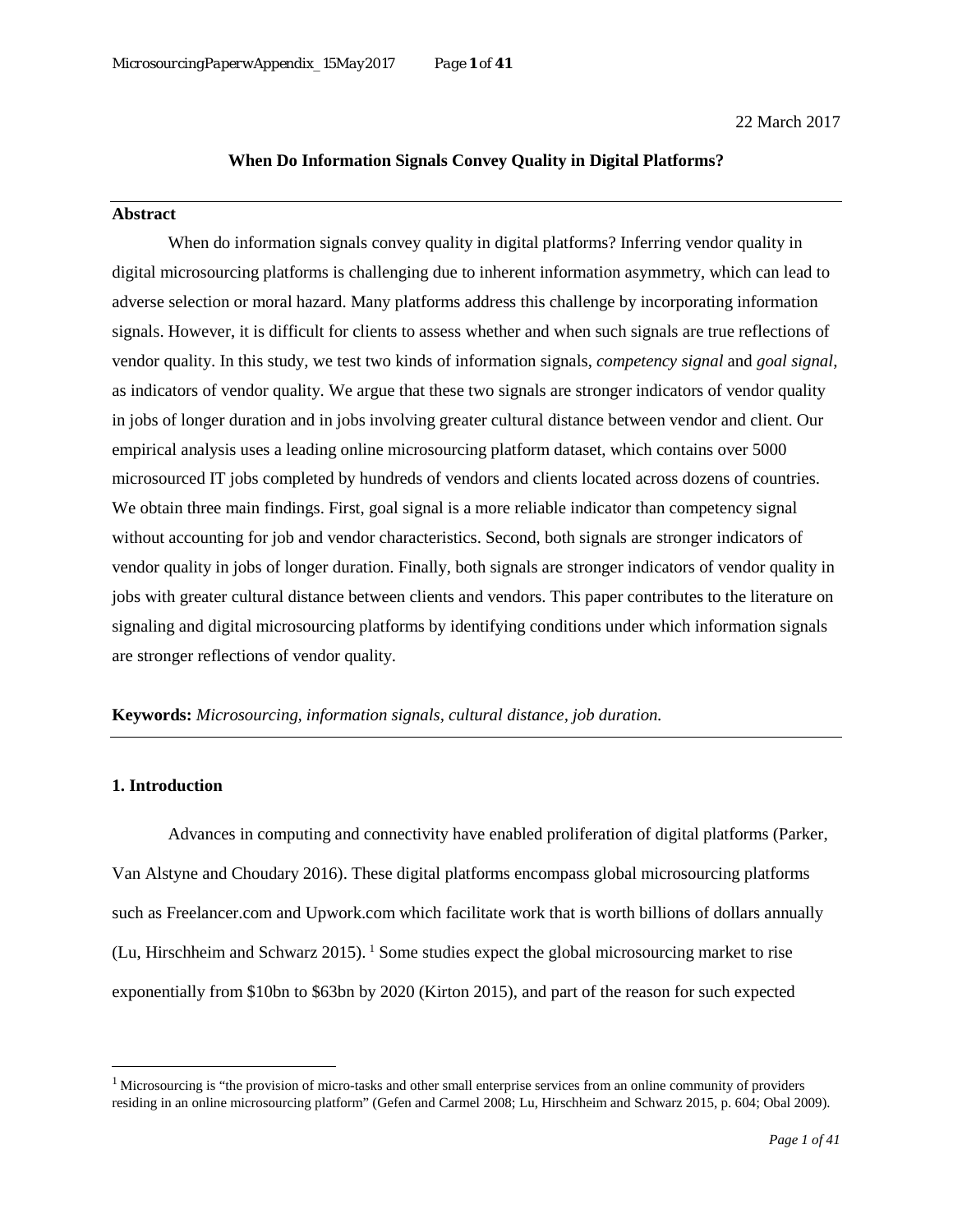growth is a 30-40% rise in the number of independent professionals leveraging microsourcing platforms (Cadman 2015; Gillespie and O'Brien 2015). Despite their potential, such digital platforms face challenges in that the online and remote origin of transactions makes it hard for clients to observe vendors and evaluate their quality, creating the potential for information asymmetry between vendors and clients (Bapna, Gupta, Ray and Singh 2016; Mani, Barua and Whinston 2006; Sambhara, Keil, Rai and Kasi 2011; Shih, Dedrick and Kraemer 2005). For instance, vendors are aware of the quality of their own services, but clients are not fully informed about it (Yoganarasimhan 2013). This information asymmetry generates two main challenges: adverse selection and moral hazard. Adverse selection results when a client selects an inappropriate or low quality vendor for a job (Chang and Gurbaxani 2012; Lu, Hirschheim and Schwarz 2015). Moral hazard results when vendors engage in opportunism by exerting less effort than that required to deliver what was agreed (Moreno and Terwiesch 2014).

Adverse selection and moral hazard are particularly salient in online platform environments, because platforms offer a high number of vendors increasing the likelihood of adverse selection. Further, the electronic interactions between clients and vendors hinder clients' ability to verify vendors' processes and quality of work in progress, increasing the likelihood of moral hazard (Gefen, Gefen and Carmel 2016). The digital nature of microsourcing platforms further exacerbates the lack of transparency, common standards, and clarity (Bergvall‐Kåreborn and Howcroft 2014; Felstiner 2011). Although microsourcing platforms facilitate access to a large diverse pool of expertise by allowing clients to source work from a wide range of vendor backgrounds (Lu, Hirschheim and Schwarz 2015), the resultant challenges of adverse selection and moral hazard may deter optimal outcomes (Yoganarasimhan 2013).

Adverse selection and moral hazard can be mitigated when microsourcing platforms incorporate information signals that reliably indicate vendor quality (Banker and Hwang 2008). Many microsourcing platforms try to solve the challenge of vendor quality information asymmetry by providing *platform based information signals* about vendors. The inclusion of vendor quality signals is an essential design choice for microsourcing platforms to mitigate clients' difficulties in selecting vendors and identifying the job conditions that affect the reliability of quality signals. Furthermore, platforms incentivize vendors to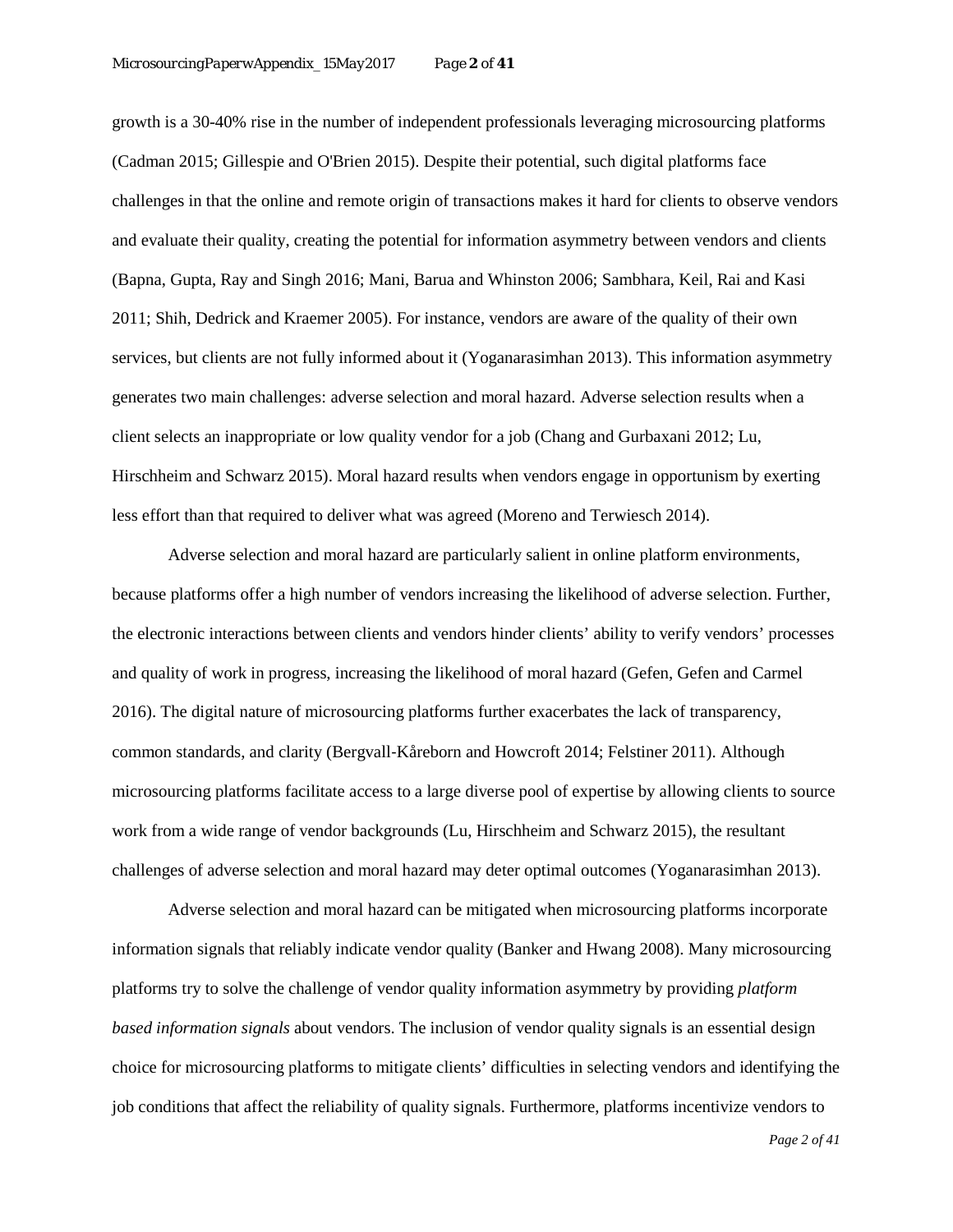acquire and maintain information signals in anticipation of future revenue, and to reassure clients that platform based signals are a reliable reflection of vendor quality. Prior theoretical discussions examine the use of signals as mechanisms for reducing potential adverse selection and moral hazard (Connelly, Certo, Ireland and Reutzel 2011). Signaling principles suggest that in offline environments, receivers rely on signals to avoid adverse selection (Coff 2002) and reduce moral hazards (Elitzur and Gavious 2003) to improve their sourcing decisions, an important criteria for effective decisions in supplier choice (Aral, Bakos and Brynjolfsson 2017). However, the literature has yet to explore the role of signaling and job conditions in understanding how clients resolve information asymmetry about vendor quality in microsourcing platforms or online labor markets. Furthermore, literature has proposed that signals have different strengths depending on certain factors (Higgins and Gulati 2006). However, until now, scholars have not yet analyzed when such signals convey vendor quality in microsourcing platforms.

The incomplete predictions from the signaling and microsourcing literature call for an empirical examination to reveal the conditions under which signals convey vendor quality in microsourcing platforms. Two kinds of signals are of particular importance in microsourcing platforms to reduce the information asymmetry between clients and vendors: signals that indicate competence of vendors, and signals that indicate past performance of vendors (Connelly, Certo, Ireland and Reutzel 2011; Stiglitz 2000). These signals enable clients to draw inferences about vendors' abilities and qualities, and help to ensure that the outcome of the service is of high quality and satisfaction to the client (Banker and Hwang 2008). Accordingly, in this study, we define two types of information signals: *competency signal* which is a reflection of a vendor's competence*,* and *goal signal* which is a reflection of a vendor's past performance. First, we define *competency signal* as the information signal that emphasizes a vendor's technical skills and process related knowledge. It is represented by benchmarking assessments of certifications and examinations*.* Second, we define *goal signal* as the information signal that emphasizes the vendor's job fulfillment within resource constraints of time and budget. This is represented by the vendor's on-time, within-budget, and successful completion of prior jobs, which are important indicators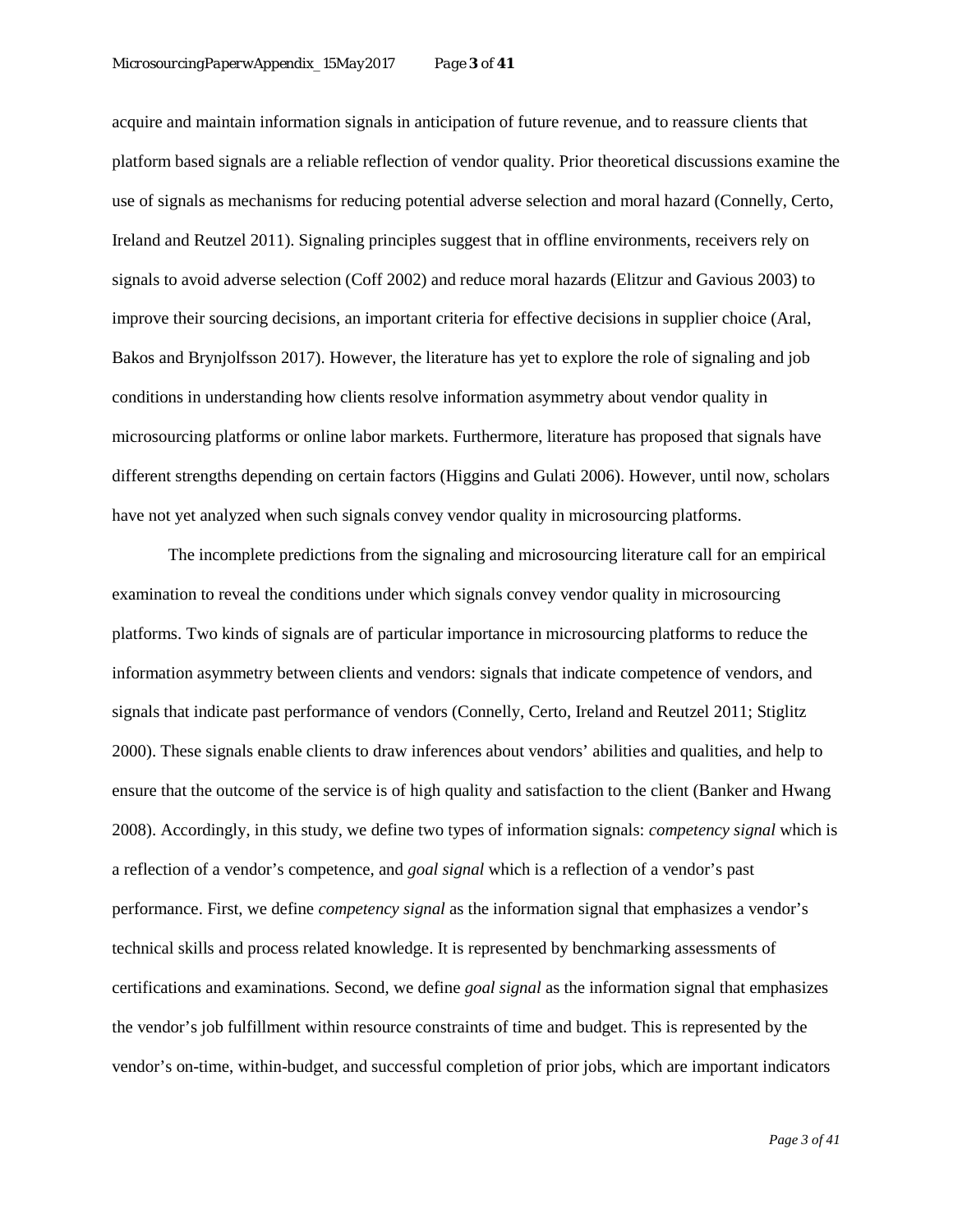of high quality vendors.[2](#page-3-0) Another motivation, albeit not the primary one, for the examination of these two signals from a theoretical standpoint is the psychology literature which finds that potential can have as much of an impact on individual evaluation as achievement (e.g., Tormala, Jia and Norton 2012). To the extent that competency signal is a reflection of potential of the vendor and goal signal is a reflection of past achievement of the vendor, examination of the role of these two signals will enhance understanding of the relative importance of potential versus achievement in microsourcing platforms.

Because microsourcing is largely used by clients and vendors with limited resources and located all around the globe (Lu, Hirschheim and Schwarz 2015), signals may be stronger indicators of vendor quality in jobs that have a longer duration or when there is greater cultural distance between client and vendor. Hence, we focus on these two salient job conditions: *longer job duration,* and *greater cultural distance* between vendor and client*.* First, longer jobs require interconnected tasks or coordination of multiple skillsets typical of longer engagements. Microsourcing platforms are more suitable for short duration jobs with limited scope and scale (Kaganer, Carmel, Hirschheim and Olsen 2013). Moral hazard is likely to be more pronounced in longer duration jobs because there is greater time for the vendor to slack off and not devote resources to the task assigned by the client. Moreover, adverse selection is more pronounced in longer jobs, because the impact of the choice of an inadequate vendor will be greater and the multiple interactions with the client will expose the vendors' lack of skills and knowledge. Second, microsourcing platforms facilitate the participation of vendors from all over the world. Thus, cultural distance, which is defined as the degree to which cultural norms differ between two countries (Kogut and Singh 1988), arises from physical separation of vendor and client across countries and cultures. Cultural distance hinders the efficiency and effectiveness of coordination and communication and therefore there is a higher risk of moral hazard (Jarvenpaa and Keating 2011). Adverse selection is more likely to happen when there are greater cultural differences between clients and vendors, because clients may choose vendors that are closer to their own culture regardless of vendors' quality. This principle is known as

l

<span id="page-3-0"></span><sup>2</sup> While we label this signal as "Goal Signal", it can also be interpreted as a "Past Performance Signal".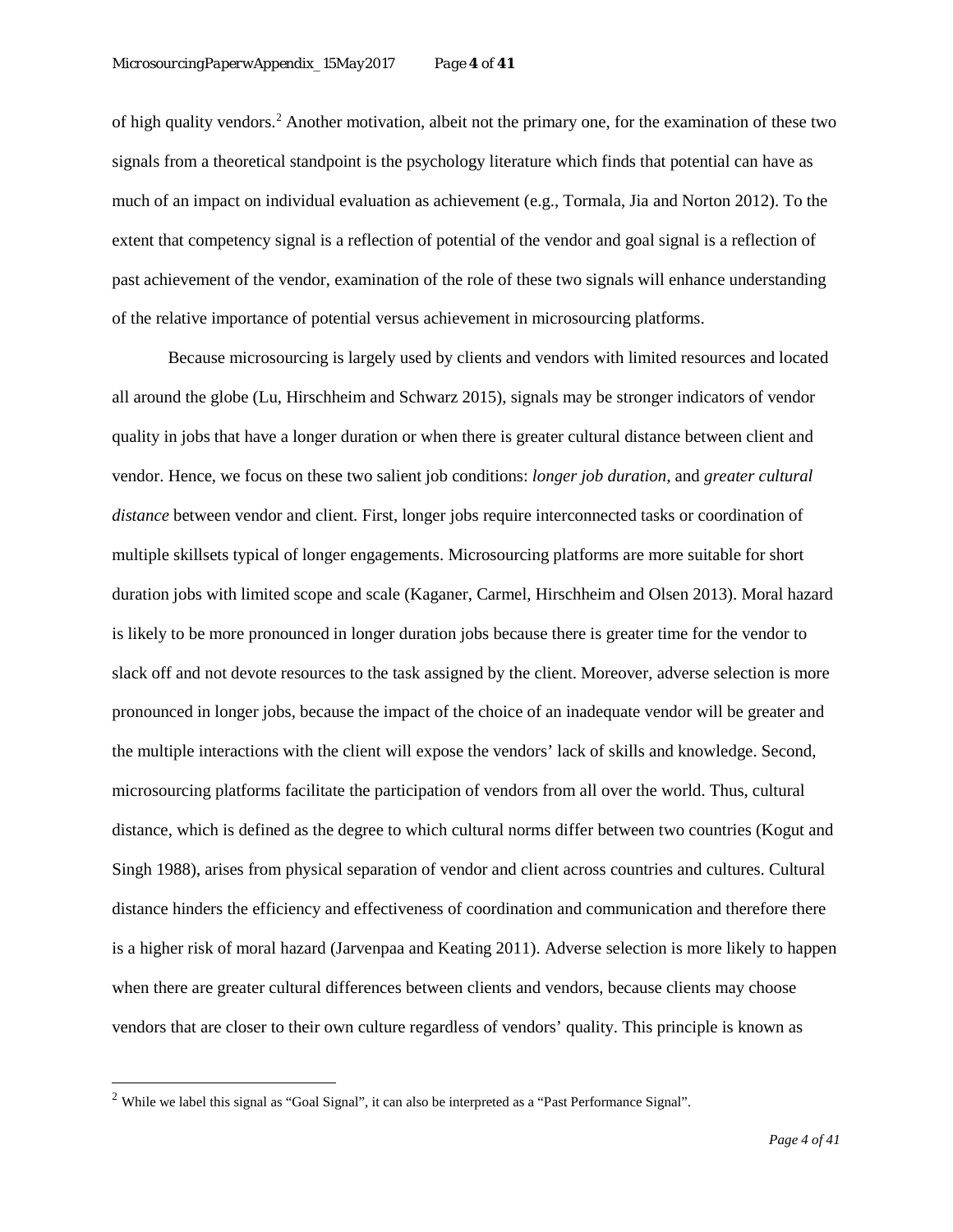homophily and states that individuals tend to choose other individuals that are similar to themselves (McPherson, Smith-Lovin and Cook 2001), as part of a psychological tendency to identify with the similar (Lin and Viswanathan 2015).

Given the information asymmetry challenges and the nature of the transactions in a microsourcing platform, we pose the following research question: *how do job duration and cultural distance between client and vendor affect the reliability of competency signal and goal signal as indicators of vendor quality in microsourcing platforms?* Drawing on arguments related to signaling and information asymmetry, we theorize that the reliabilities of competency signal and goal signal as indicators of vendor quality in microsourcing platforms are stronger for longer jobs and jobs between vendors and clients with greater cultural distance. We empirically test our theory using a unique dataset of 5432 microsourcing jobs collected from a leading microsourcing platform and conducted across 638 distinct client-vendor country tuples. Our analysis suggests that competency signals and goal signals are stronger indicators of vendor quality in jobs involving longer duration and greater cultural distance. Interestingly, when not accounting for these conditions, we find that goal signal is a reliable indicator of vendor quality, whereas competency signal does not indicate vendor quality. Our findings contribute to the literature on (1) signaling and (2) microsourcing platforms by helping to fill the gap related to the contingencies that influence the reliabilities of signals as indicators of vendor quality in online labor markets. The results can help microsourcing clients to interpret signals and infer vendor quality taking into account job and vendor characteristics. This study also offers insights for microsourcing platform designers, managers and developers to instill a signal oriented strategy that can help clients to choose vendors.

### **2. Theoretical Background and Hypotheses**

## **2.1. Background**

Even though microsourcing platforms is a relatively new phenomenon, scholars have investigated some advantages and challenges from clients' and vendors' perspectives. First, from the clients' perspective, existing literature suggests that clients engage in microsourcing not only to reduce costs but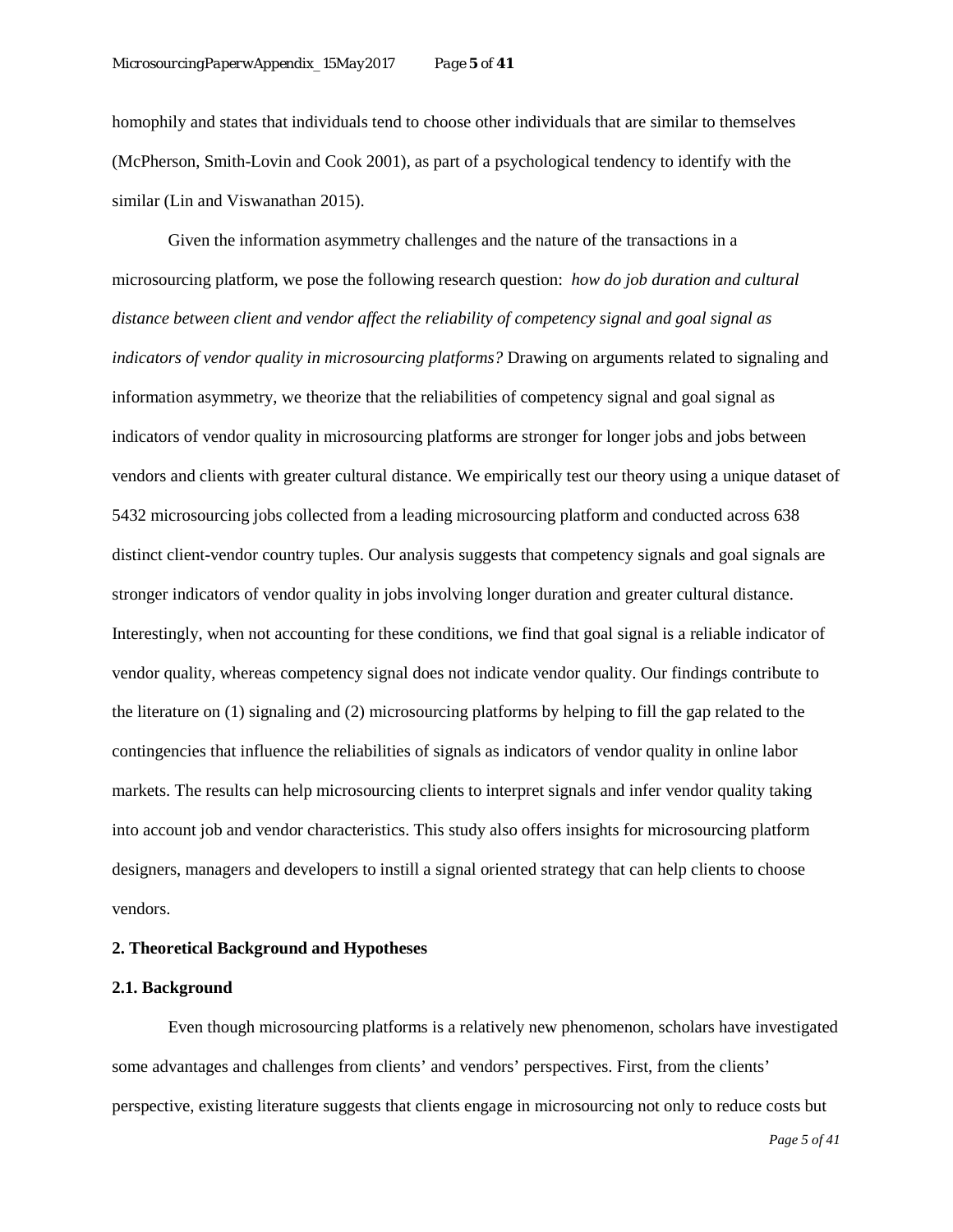also for strategic reasons (Lu, Hirschheim and Schwarz 2015). For instance, clients that utilize microsourcing have greater flexibility as the workforce sits outside firm boundaries, and firms are not obliged to provide social protection (Bergvall‐Kåreborn and Howcroft 2014). Second, clients face new organizational challenges due to difficulty in handling the capabilities of microsourcing vendors and managing multiple tasks (Corney, Torres-Sánchez, Jagadeesan and Regli 2009). Therefore, clients develop new skills and capabilities to effectively manage microsourcing vendors and tasks (Nevo and Kotlarsky 2014). Third, research has examined factors that influence vendor selection in offline transactions. One such factor is high business familiarity which may determine selection of vendors (Gefen, Wyss and Lichtenstein 2008). Finally, a tradeoff exists between reputation and price, such that buyers are willing to accept higher bids from reputable vendors (Moreno and Terwiesch 2014). In a microsourcing platform, reputation could be reflected through past clients' evaluations.

From vendors' perspective, scholars have examined characteristics of jobs and auctions that influence vendors' bidding behavior (e.g., Hong, Wang and Pavlou 2016). For instance, higher value jobs attract more bids but with a lower average quality (Snir and Hitt 2003). Nonetheless, the greater number of bids increases the cost to all participants because of costly bid evaluations. In addition, open auctions have an advantage over sealed bid auctions as they reduce service providers' valuation and competition uncertainty (Hong, Wang and Pavlou 2016). While existing work provides important insights, there has been scarce research that examines signals that vendors can display to showcase their quality. While several studies have examined reputation as a factor that influences how clients choose vendors, scholars have yet to examine the platform-based signals that can be created by vendors themselves to communicate their quality.

For example, recent research has examined issues related to information signals as reputation mechanisms in online microsourcing and e-services. It is recognized that buyers in online marketplaces place significant weight on seller reputations (Yoganarasimhan 2013). For instance, Banker and Hwang (2008) pose that accounting e-service vendors' signals on technical competence and functional ability are related to the likelihood of a client selecting a vendor. Allon, Bassamboo and Çil (2012 pose that it is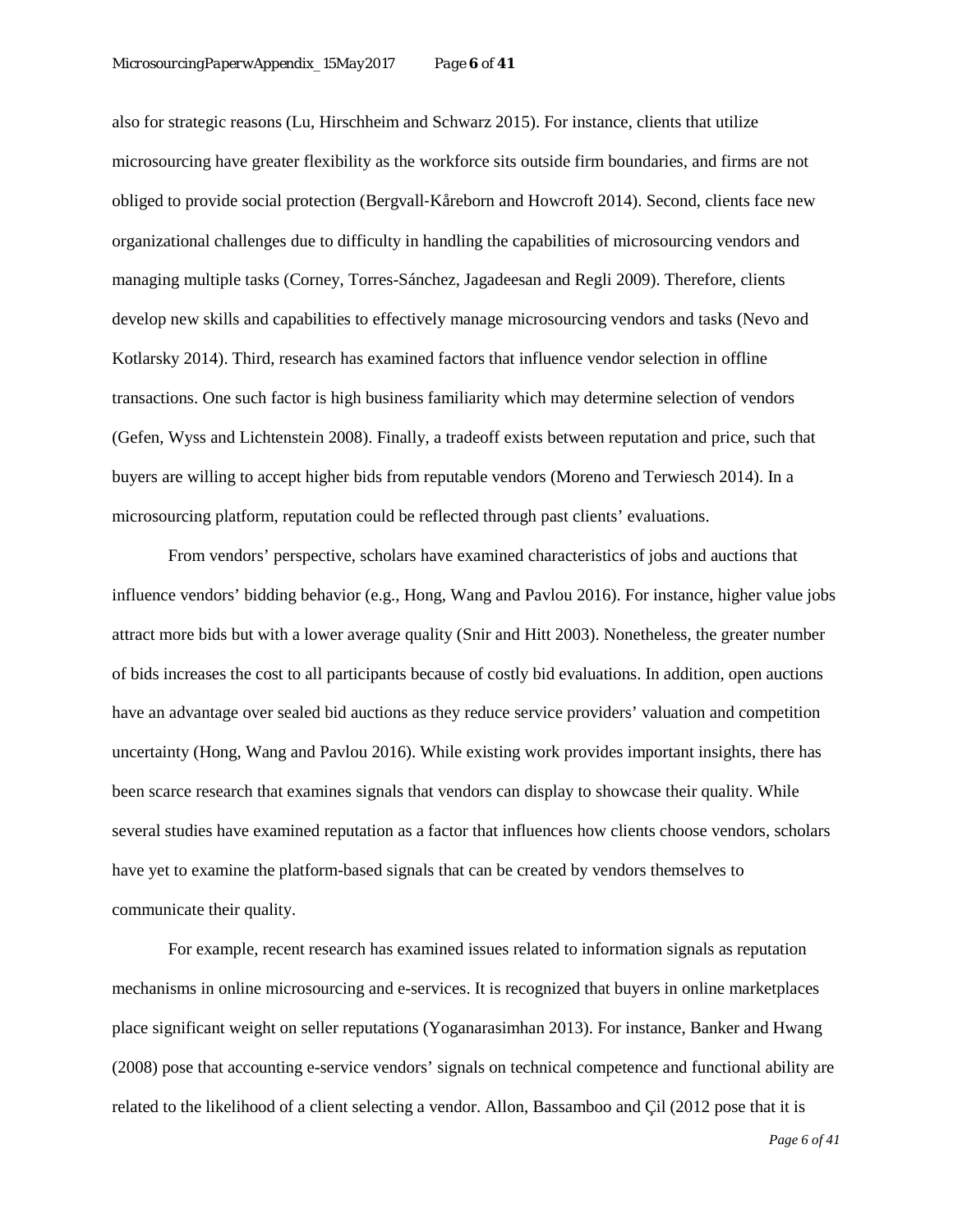important for firms owning the platforms to institutionalize information to help clients and vendors to make decisions. The lack of information on vendors' quality affects vendors' likelihood to be chosen. For example, vendors who do not have reputation ratings are less likely to be chosen, while those with higher ratings are more likely to win bids (Lin, Liu and Viswanathan forthcoming; Moreno and Terwiesch 2014). We extend this stream of research by proposing that there are specific job conditions under which information signals are more reliable indicators of vendor quality (as evaluated by the client at the end of the job) in microsourcing platforms. We also extend the literature by empirically examining how the reliability of information signals in microsourcing is contingent upon specific job conditions.

Figure 1 illustrates the job progression in microsourcing platforms and the aforementioned challenges. Although prior research has identified information asymmetry as a main challenge in platform based environments (Lin, Liu and Viswanathan forthcoming; Zhang and Zhang 2015; Zhang and Zhu 2011), we argue that microsourcing platforms face two sets of challenges that originate from this information asymmetry (adverse selection and moral hazard), which are further magnified in jobs of longer duration and in jobs between vendors and clients with greater cultural distance. Next we elaborate our key arguments.

We begin by articulating why adverse selection and moral hazard are two key challenges in microsourcing platforms. Consider adverse selection first. Adverse selection is a manifestation of information asymmetry that results from pre-job misrepresentation of the vendor's true characteristics (McAfee and McMillan 1987). Existing research notes that adverse selection can be mitigated through appropriate care in pre-contract phase in vendor selection, bidding, and quality assessments (Dibbern, Goles, Hirschheim and Jayatilaka 2004; Lacity, Khan, Yan and Willcocks 2010). However, mechanisms such as elaborate contractual arrangements and relevant planning are not in place in many microsourcing platforms. Microsourcing platforms are generally characterized by a lack of formal procedures or service level agreements (Lu, Hirschheim and Schwarz 2015). Hence, as a platform based phenomena, it requires distinct mechanisms to mitigate adverse selection.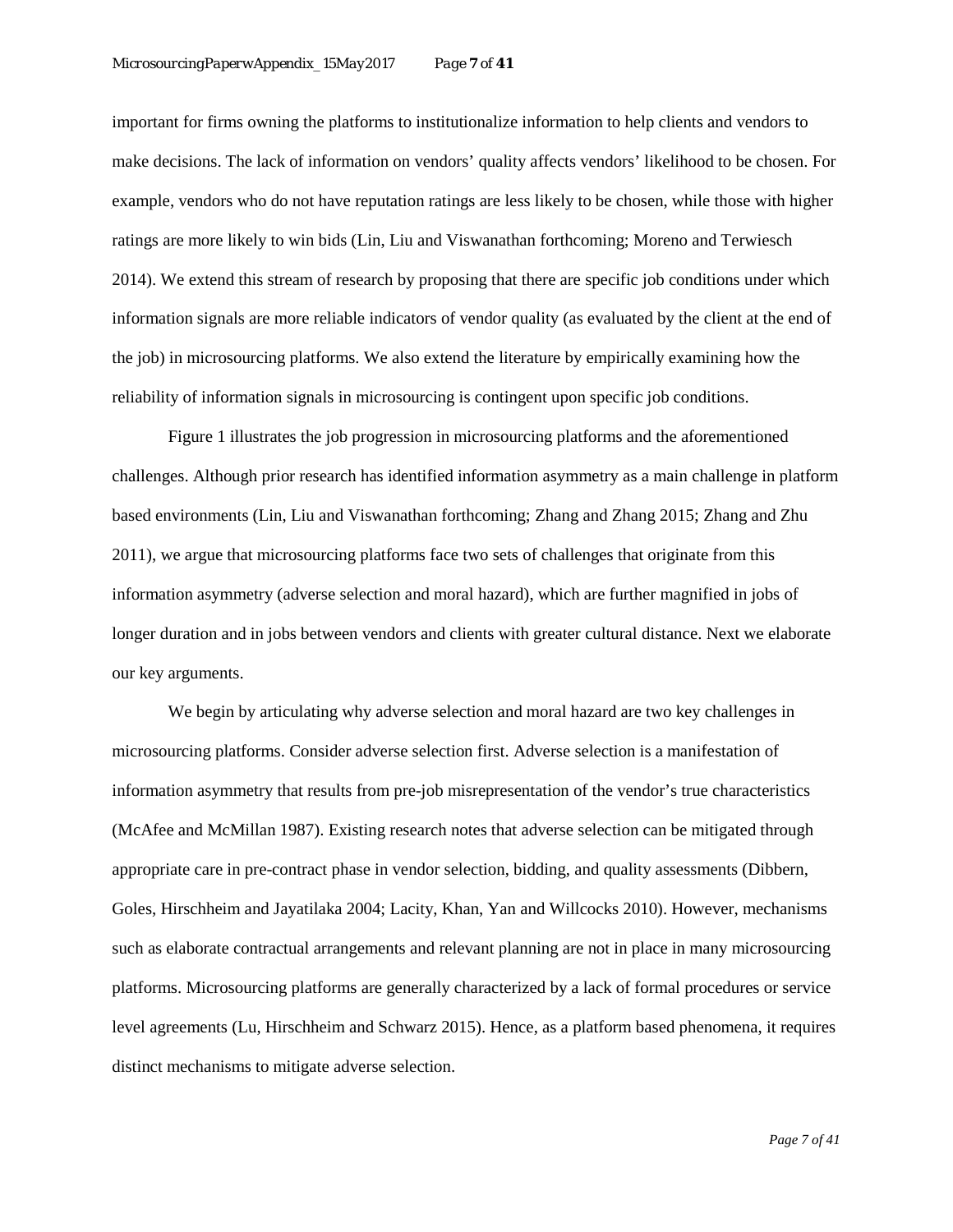Turning to moral hazard, it is traditionally addressed by emphasizing learning from experiences, development of extensive contracts (e.g., Benaroch, Lichtenstein and Fink 2016; Bhattacharyya and Lafontaine 1995; Elitzur, Gavious and Wensley 2012; Gefen, Wyss and Lichtenstein 2008; McAfee and McMillan 1987), and management control mechanisms (Sedatole, Vrettos and Widener 2012) that facilitate identification and monitoring of appropriate vendors. Other ways in which clients mitigate moral hazard include providing training or learning opportunities at their cost to vendors, selecting pre-trained vendors, selecting vendors with whom they have business familiarity (Gefen, Wyss and Lichtenstein 2008), or designing detailed, well specified, and measurable contractual terms (Aubert, Kishore and Iriyama 2015). However, microsourcing platforms lack personalized measurable contractual terms and service level agreements. Microsourcing clients rarely provide training or learning opportunities for vendors (Kaganer, Carmel, Hirschheim and Olsen 2013). Moreover, microsourcing clients are typically not equipped with process standards, formal employee management practices, or formal processes to monitor vendors (Lu, Hirschheim and Schwarz 2015). Vendors in microsourcing platforms may continuously engage in new jobs that require distinct technical knowledge and cultural sensitivities. Therefore, their prior experience may not be as useful (Lu, Hirschheim and Schwarz 2015).

For these reasons and due to the digital and global nature of microsourcing platforms, the challenges of moral hazard and adverse selection are critical in the microsourcing context. Without adequate signals, clients may select vendors that do not fulfill their jobs within deadlines and budget, and that do not have the necessary skills to successfully complete their jobs.

Microsourcing platforms face two additional challenges that stem from job duration and cultural distance. We focus on these two characteristics due to the following reasons. First, microsourcing vendors have limited capacity to handle jobs of large scale and scope (Kaganer, Carmel, Hirschheim and Olsen 2013). Moreover, clients often assign jobs which lack clear details of scope and work expectations (Lu, Hirschheim and Schwarz 2015). Thus, *job duration* is a characteristic that accentuates the effects of vendors' lack of technical skills because longer duration allows vendors more time to slack off and devote less resources to jobs. Job duration is a relevant aspect in this type of online environment where clients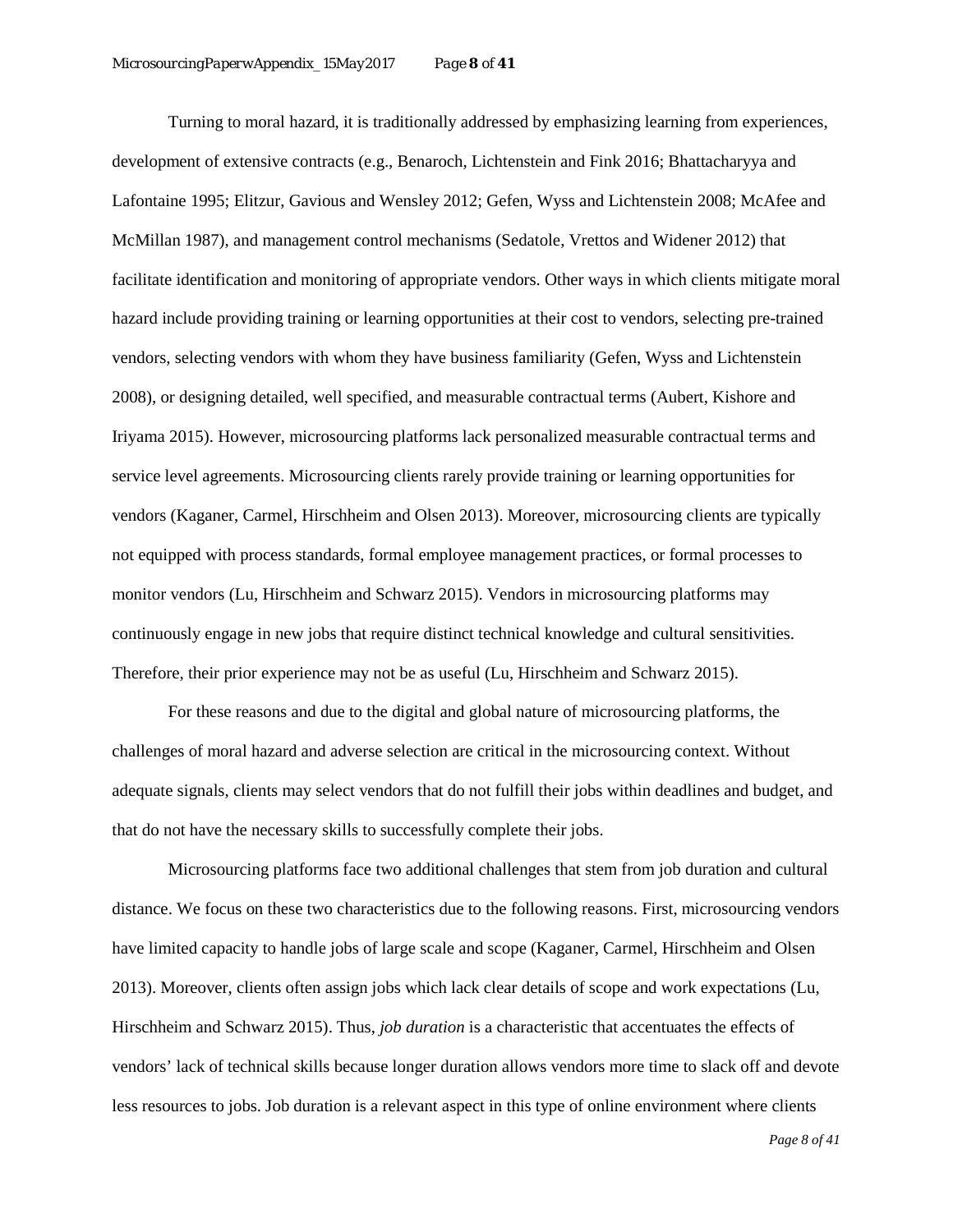cannot see how much time and resources that vendors devote to each task. Current literature has yet to explore the effects of job duration on vendor quality signals in the microsourcing platform context. Second, cultural distance, defined as the degree to which cultural norms differ between two countries (Kogut and Singh 1988), can lead to misunderstandings, act as a barrier to interaction between people, and result in preconceived notions about people from different cultures (Ravishankar 2015; Sousa and Bradley 2008).

Cultural distance results in coordination and control costs, communication difficulties between vendor and client (Avison and Banks 2008; Su 2015), and subsequent mismatch of expectations during job execution, often resulting in failures (Heeks, Krishna, Nicholsen and Sahay 2001). In prior research, cultural distance is operationalized to incorporate differences in national culture across dimensions of individualism, uncertainty avoidance, power distance, masculinity, and long-term orientation (Hofstede 1980; Kogut and Singh 1988). Cultural distance can affect relationships and quality (Gong 2003; Manev and Stevenson 2001), establishment choices (Drogendijk and Slangen 2006), and multinational strategies (Yu, Subramaniam and Cannella 2009). Cultural issues arise from a lack of shared expectations and differences in conversations across cultures (Avison and Banks 2008). Extending this argument, clients may seek vendors from similar cultures to conduct transactions as cultural similarity, or smaller cultural distance, eases interactions between parties (Manev and Stevenson 2001; Tsui and O'reilly 1989). However, seeking culturally similar vendors may undermine clients' evaluation of vendors' quality. Extant research in online environments has found that bias for funding projects in the same country consistently exists in crowd-funding platforms (Lin and Viswanathan 2015). However, due to the electronic nature of these transactions and standardization of the platform this bias should not exist. The authors find that this tendency is emotionally or psychologically driven, which further emphasizes the need to examine the effect of cultural distance on platform-based signals. In addition, literature on microsourcing platforms has yet to explore the role of cultural distance in affecting how signals indicate vendor quality in electronic environments.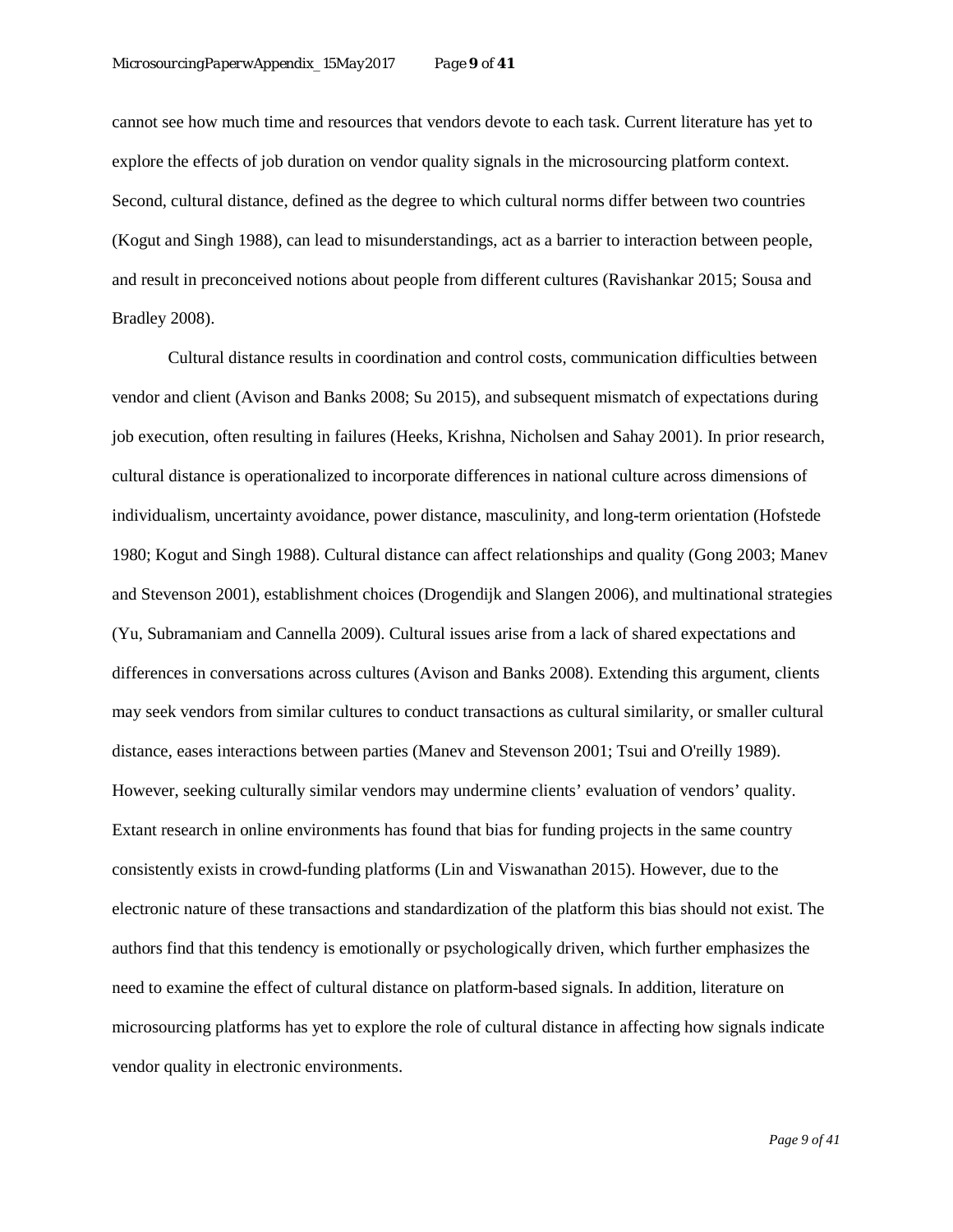## **2.2. Hypotheses Development**

Our core theoretical argument is that the reliability of vendors' competency and goal signals as indicators of vendor quality is stronger under conditions of longer job duration and greater cultural distance between vendor and client. Figure 2 depicts our research model.

Signals are fundamentally concerned with reducing information asymmetry between two parties (Spence 2002). In the absence of adequate formal communication and coordination mechanisms, signals help in reducing information asymmetry and explaining the behavior of parties (Connelly, Certo, Ireland and Reutzel 2011). In microsourcing platforms, signals can be used by vendors to convey information to clients, and clients can use the signals displayed by vendors to decrease their pre-job information asymmetry. Prior research suggests that various types of signals and situations in which they are used are important for interpretations, although their relative importance and reliabilities may differ (Banker and Hwang 2008; Donath 2007; Spence 2002). Hence, we examine how two characteristics, job duration and cultural distance, influence the reliability of platform-based signals as indicators of vendor quality. In this study we use client evaluation of the vendor's quality subsequent to the completion of a focal job as the measure of vendor quality. As argued in prior research, quality of sourcing providers, encompassing strategic, economic, technological and social factors of job success is reflected in client evaluations (Lahiri and Kedia 2009).

### **2.2.1. Platform Signals as Indicators of Vendor Quality**

Signals help disclose private information to clients, and allow high ability vendors to differentiate themselves from low ability ones (Rao, Qu and Ruekert 1999). When capabilities of vendors are not directly visible, signals help overcome problems associated with adverse selection (Hölmstrom 1979). Variations in information signals on microsourcing platforms are key mechanisms for differentiation because signals plausibly should be indicators of vendors' expertise and behavior (Banker and Hwang 2008; Wells, Valacich and Hess 2011).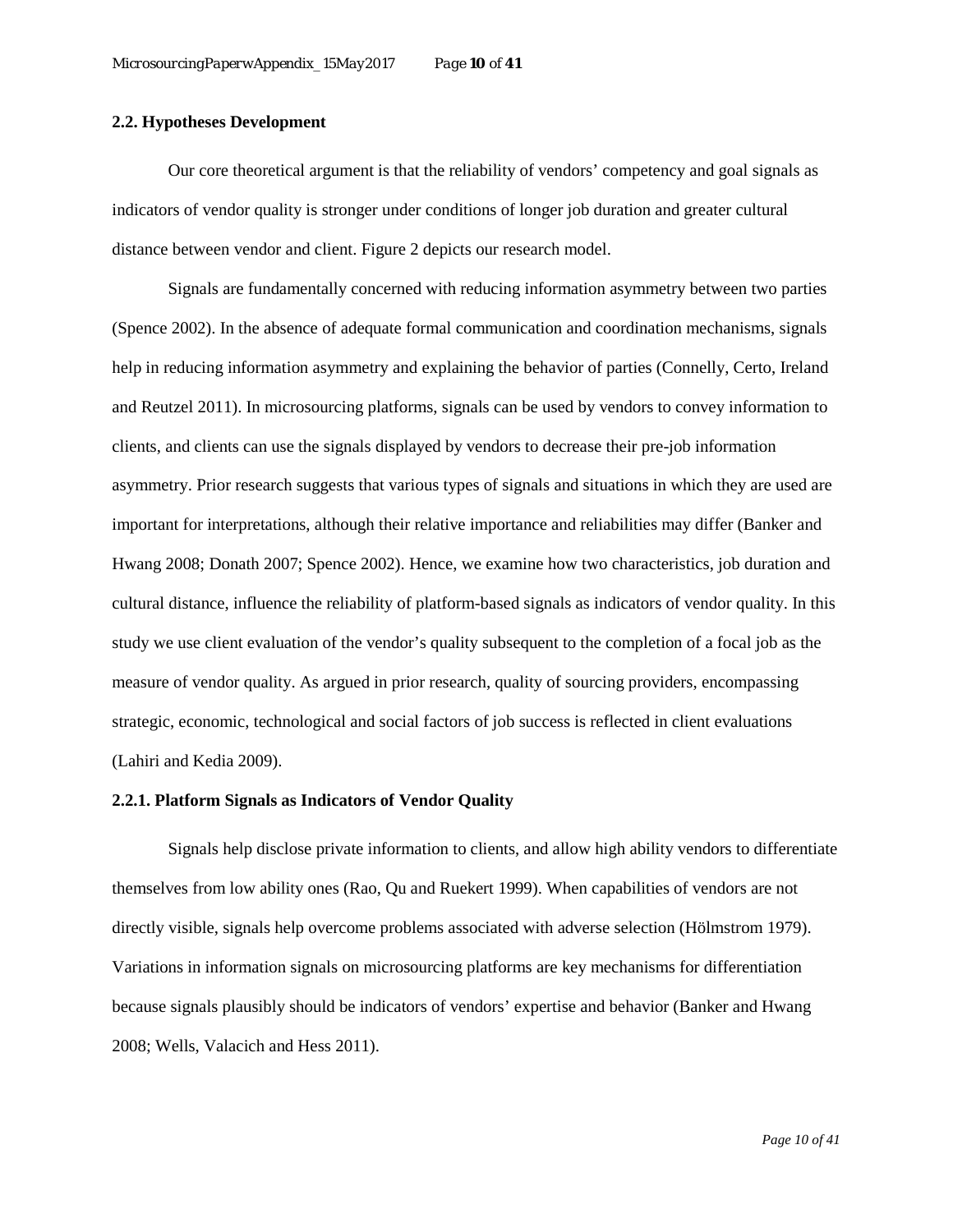First, competency signal suggests that the vendor performs jobs with competency acquired through certifications and exams. Competency signals on microsourcing platforms are manifested through a vendor's completion of technical and managerial exams, or assessment tests. These examinations show that the vendor has higher technical and managerial competency. Such verified knowledge credentials suggest that the client may feel more confident about choosing vendors that display competency signals, because signals motivate clients to believe that vendors with higher certifications can offer superior solutions to satisfy clients' needs (Lee, Miranda and Kim 2004). Thus, clients experience a lower risk of adverse selection.

Second, goal signal suggests the goal-focused nature of the vendor to complete jobs on time and within budget. Goal signal is a signal of past performance of the vendor and enables the client to draw inferences of the vendor's quality (Banker and Hwang 2008). Moreover, goal signal can enhance clients' trust on the efficiency and productivity of the vendor, because vendors' goal signal illustrates their dependability and signal a lower risk of moral hazard. Furthermore, vendors that provide their services on time and within budget are more likely to get better client evaluations than those who do not.

Therefore, we expect that competency signal and goal signal increase the likelihood of a high quality job by fulfilling the information voids that may enhance adverse selection and moral hazard. In this study, we focus on contingent conditions under which these signals are stronger indicators of vendor quality. Thus, we do not make specific hypotheses for direct effects of competency signal and goal signal.

## **2.2.2. Signals as Indicators of Vendor Quality for Longer Jobs and Culturally Distant Actors**

We propose that the reliability of information signals as indicators of vendor quality is stronger in jobs of long duration and jobs between culturally distant vendors and buyers. Our first consideration is competency signal, which is an indication of the vendor's verified expertise through certifications, technical and managerial exams, or assessment tests. Competency signal reflects the traits of vendors to handle technology-, task-, or work- related aspects more strongly in complex jobs (Susarla, Subramanyam and Karhade 2010).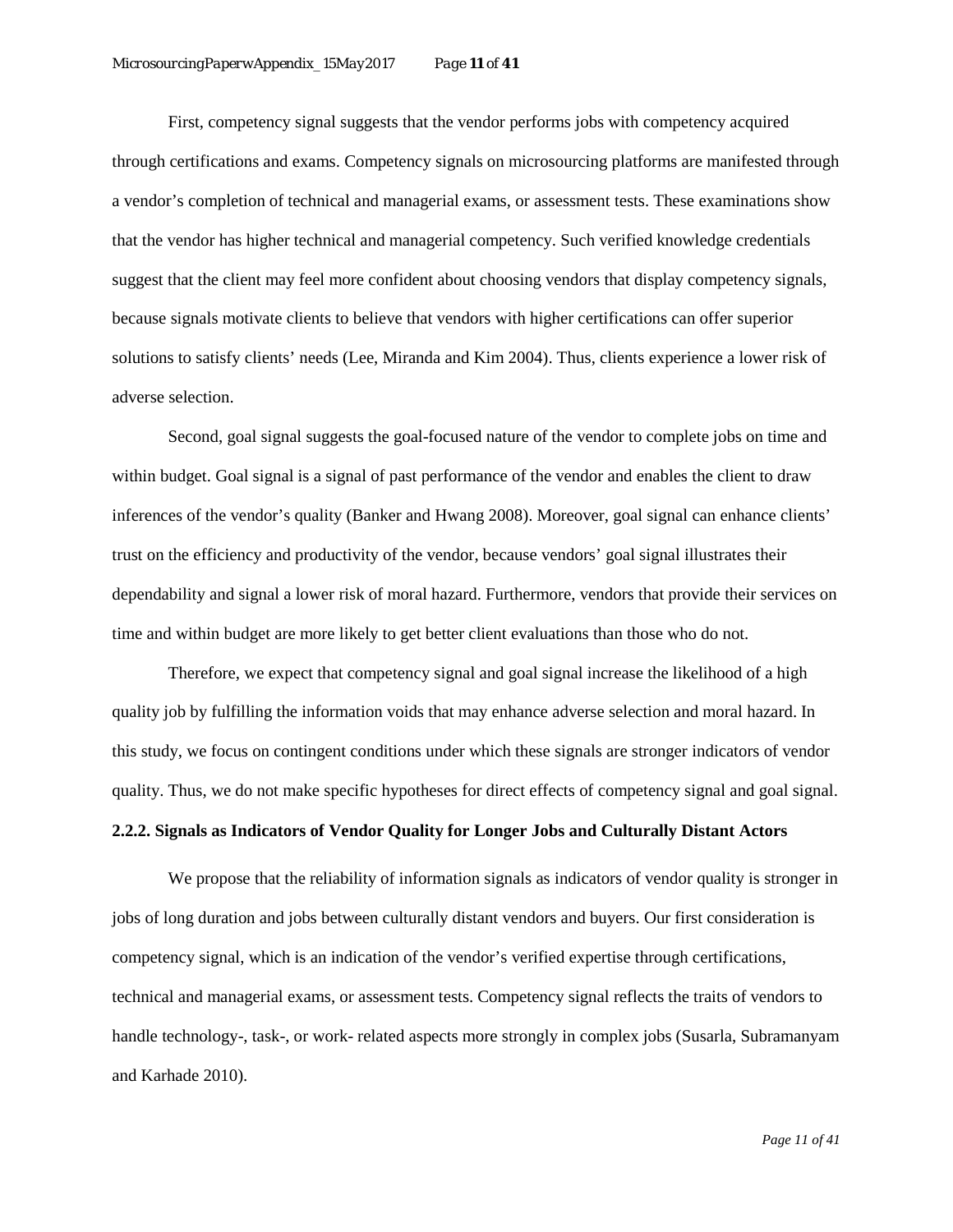Long duration jobs in microsourcing platforms are a challenge for vendors due to lack of scale, standardized processes, and advanced coordination and communication mechanisms (Kaganer, Carmel, Hirschheim and Olsen 2013). Competency signal, which is reflected through tests that verify technical know-how, business process understanding, and communication abilities, helps vendors to project their ability to overcome these challenges. In longer duration jobs, vendors need to possess more specific knowledge and techniques to manage the job and clients interactions (Lee, Miranda and Kim 2004; Ravindran, Susarla, Mani and Gurbaxani 2015). Hence, longer duration jobs would benefit more from verified credentials of vendors because clients would have the perception that the verified knowledge and expertise are being applied to overcome difficulties of the longer job duration. Hence, information asymmetry between clients and vendors will be reduced assuming that highly qualified vendors will not represent a moral hazard in jobs of longer duration.

Similarly, in jobs involving higher cultural distance, clients need to manage vendors with differing beliefs and norms. Prior research recognizes that individuals' misconceptions about other individuals at a greater cultural distance can create biases (Manev and Stevenson 2001) and halter objective evaluations (Lin and Viswanathan 2015). Competency signals act as a standard benchmark of verified knowledge notwithstanding language, cultural barriers and decreasing biases that may lead to adverse selection. These signals indicate that the vendor has technical and managerial competency, as reflected through certifications or tests. Vendors who radiate higher expertise levels face less hurdles while interacting with clients at greater cultural distance. For these vendors, competency signals not only indicate abilities through certifications and examinations, but also indicate independently verified knowledge and hence high quality to manage jobs involving greater cultural differences. Vendors with greater cultural distance may require greater details about specifications and other aspects of the IT job (Dibbern, Winkler and Heinzl 2008). Hence, jobs involving greater cultural distances between clients and vendors are likely to benefit more from vendors with stronger competency signal because such vendors may be more likely to overcome biases and non-objective assessments by relying on their technical and managerial skills. Furthermore, clients will also benefit from an objective representation of vendors' skills

 *Page 12 of 41*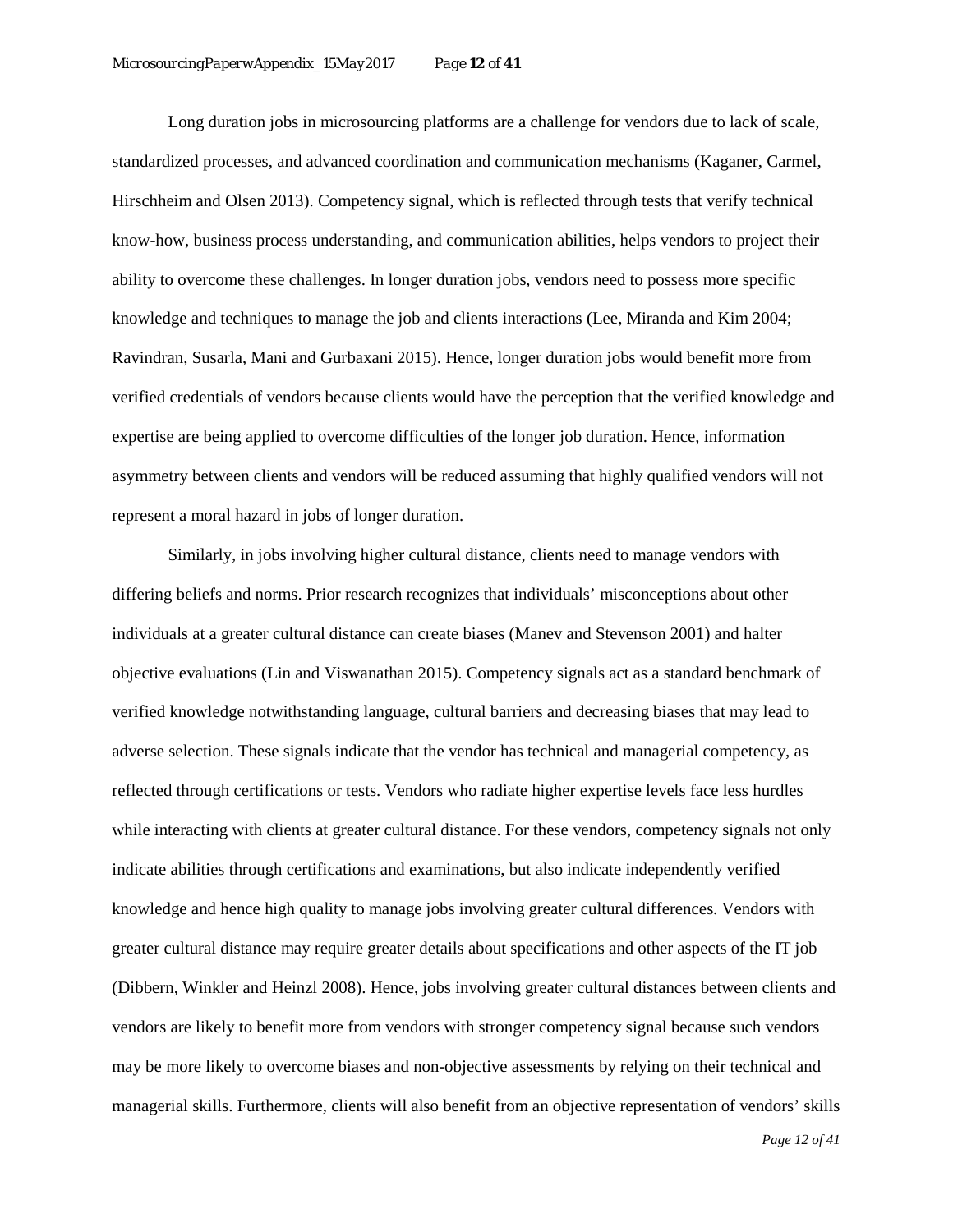and knowledge, because competency signal will reduce any biases that clients may have towards choosing culturally similar vendors regardless of their skills. Hence, clients can rely on competency signals as indicators of vendor quality under conditions of longer job duration and greater cultural distance. In sum, we argue that in jobs involving higher duration or cultural distance, the independently verified knowledge represented by the competency signal would be more likely to be reflected in higher vendor quality in the job. Hence, we hypothesize:

*Hypothesis H1a: Competency signal is a stronger indicator of quality of microsourcing vendors in jobs with longer duration than in jobs with shorter duration.*

*Hypothesis H1b: Competency signal is a stronger indicator of quality of microsourcing vendors in jobs involving higher cultural distance than in jobs involving lower cultural distance.*

We contend that goal signal is a stronger signal of high vendor quality in jobs involving longer job duration and greater cultural distance than in jobs of shorter duration or lower cultural distance. Goal signal represents the vendor's ability to meet targets and commitments. It indicates the extent to which the vendor has met the final deliverables as per clients' specifications, as reflected in the vendor's ability to successfully complete jobs in time and within budget. We argue that the moderating effect of job duration on the reliability of goal signal is manifested through three mechanisms. First, in jobs with a longer duration, there is greater benefit to vendors for meeting clear deadlines and understanding clients' requirements for each deadline. Vendors with higher goal signal will likely focus on having a high quality information exchange with clients as a critical step towards meeting job timelines and budgets. This information shared between vendors and clients will create complementary knowledge and understanding, decreasing the risk of moral hazard and therefore resulting in higher evaluation of vendor quality by clients, especially in longer duration jobs (Kishore et al. 2003).

Second, goal focused vendors will tend to cultivate their relationship with clients resulting in development of shared goals and a sense of trust (Palvia, King, Xia and Palvia 2010). As highlighted by prior literature, relationship quality and shared goals are essential factors for successful sourcing (Levina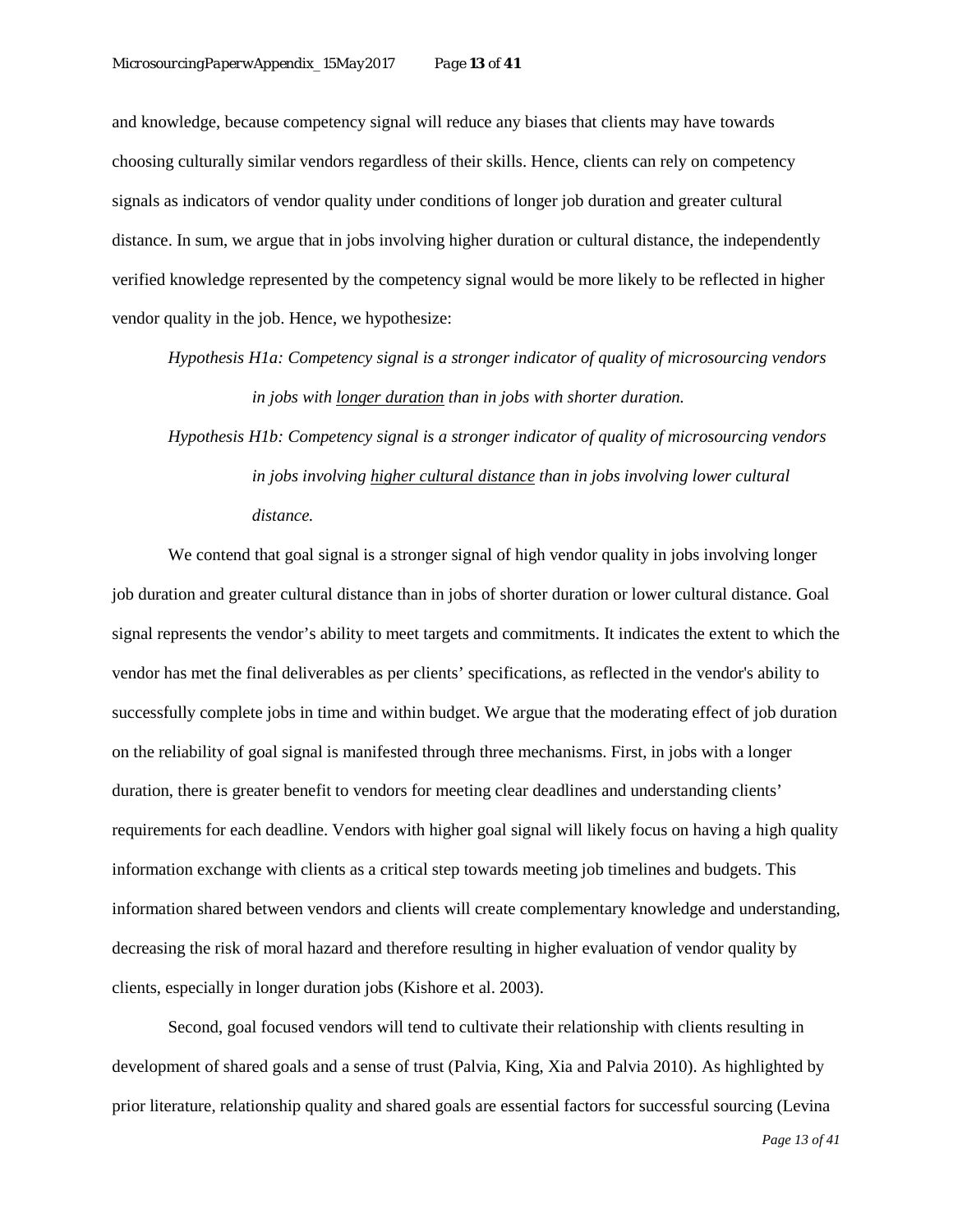and Ross 2003). Consequently, clients and goal focused vendors are likely to maintain good communication in longer duration jobs, thereby reducing information asymmetry.

Third, a vendor emitting a strong goal signal is likely to handhold the client through a long duration job due to vendor's ability to efficiently manage its skills and resources. This not only enhances client's confidence in the vendor's ability to eventually meet goals, but also reduces uncertainty and anxiety during course of the longer job. This process reassures that the client selected an adequate vendor (no adverse selection) and that the vendor is devoting adequate resources to the job (no moral hazard). Thus, the client will eventually evaluate vendor quality in a longer duration job more favorably.

Likewise, we posit that goal signal is a stronger indicator of high vendor quality in jobs characterized by higher cultural distance. First, cultural distance can enhance the challenges to maintain focus on goals and objectives due to disagreements on priorities (Ramasubbu, Mithas, Krishnan and Kemerer 2008; Su 2015). As a result, activities that deviate from original specifications may arise, which can result in time and budget overruns, causing low client evaluations. For instance, negotiations regarding IT job specifications may be more cumbersome when cultural distance is higher (Giannetti and Yafeh 2012). In presence of such potential distractions, a higher goal signal by the vendor can be more valuable as it would preempt the surge of deviating activities by focusing job priorities on completion within cost and time constraints.

Second, a goal focused vendor is likely to adapt the jobs' goals and direction, or even transform its services to provide value added outcomes to customers effectively (Lengnick-Hall 1996). As the goaloriented vendor focuses on providing services that satisfy customers' needs and demands, clients and vendors will start sharing strategies and interdependencies. Such characteristics are more valuable in jobs of higher cultural distance between vendors and clients as initially clients and vendors may have different communication styles, demands and expectations (Schneider and Bowen 2010). Thus, goal signal can considerably reduce the challenges of moral hazard and adverse selection in jobs of longer duration and greater cultural distance. In line with these arguments, we hypothesize: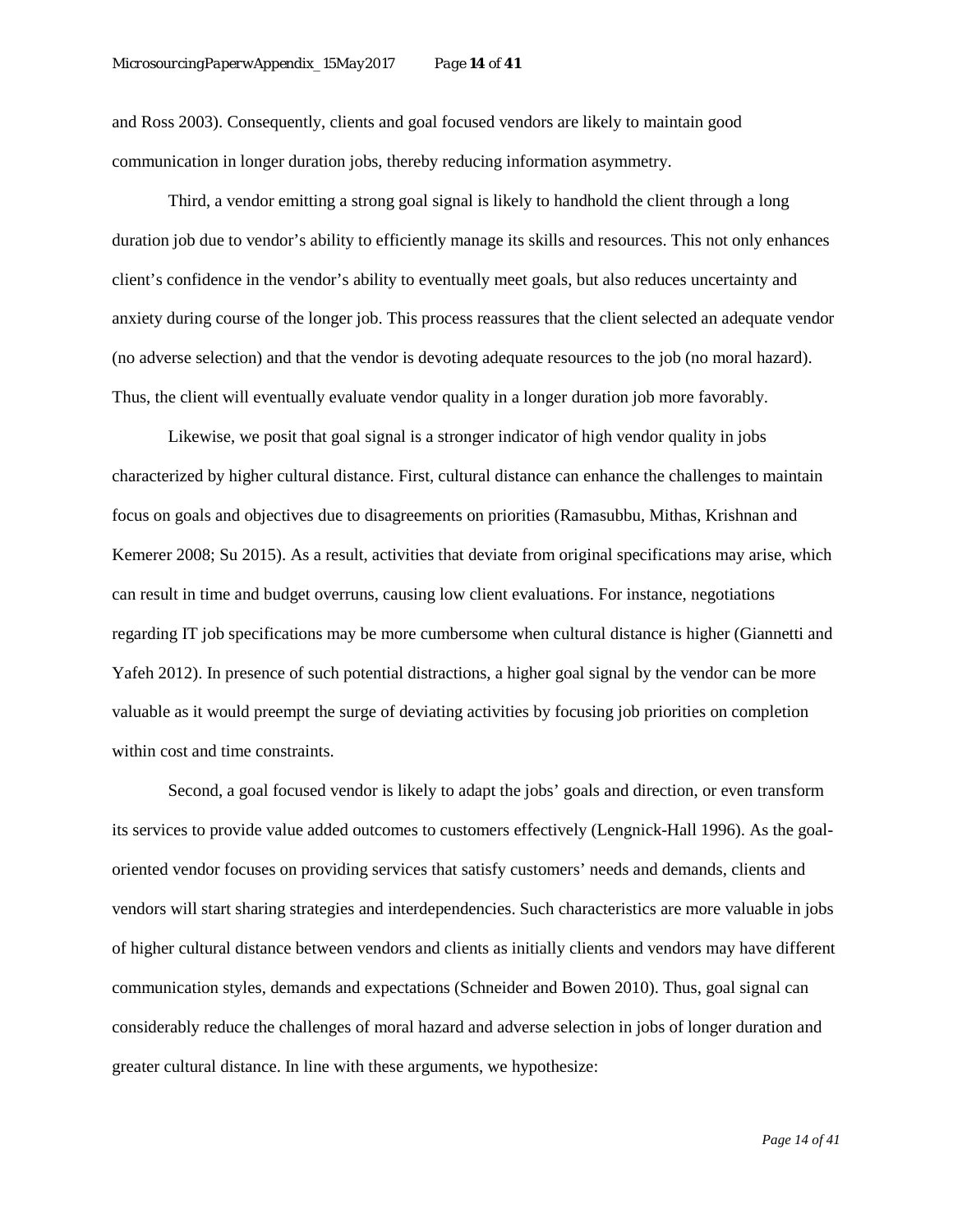*Hypothesis H2a: Goal signal is a stronger indicator of quality of microsourcing vendors in jobs with longer duration than in jobs with shorter duration.*

*Hypothesis H2b: Goal signal is a stronger indicator of quality of microsourcing vendors in jobs involving higher cultural distance than in jobs involving lower cultural distance.*

#### **3. Methodology**

#### **3.1. Data and Variables**

To test our hypotheses, we collected data from January 2013 to September 2013 from freelancer.com, a leading global online microsourcing platform. We used a time structure design relevant to the job progress to capture information and code our variables. The time structure design is illustrated in Figure 3. The platform information signal variables were collected prior to execution of the focal job, while the dependent variable was collected after completion of the job. This temporal ordering reduces concerns due to reverse causality in our analysis.

To collect our data, we followed a recursive process of scraping information from the platform. First, we used multiple software tools and custom scripts to automatically scrap information on all jobs that were posted on the platform during the data collection period. We then shortlisted all jobs that were categorized as web, web services, software, or mobile app development jobs. This ensured that our dataset covered all forms of IT jobs that were conducted through the platform. We collected information at the completion of each job in our shortlist, which included attributes of the vendor. For vendors for which we had scraped information, we again collected all information regarding all jobs completed by the vendor during this period that could be categorized as IT jobs. By following such a recursive process, we were able to gather information on jobs that may have been incorrectly categorized as non-IT jobs.

Overall, our dataset covers 6452 IT jobs. After removing duplicates, incomplete jobs and jobs for which information was not completely available, the final dataset covers 5432 IT service jobs executed prior to August 2013. The jobs were assigned by 3221 clients across 64 countries, and completed by 642 vendors from 49 countries, encompassing 638 distinct client-vendor country tuples (see Appendix B, Table B1 for country distributions).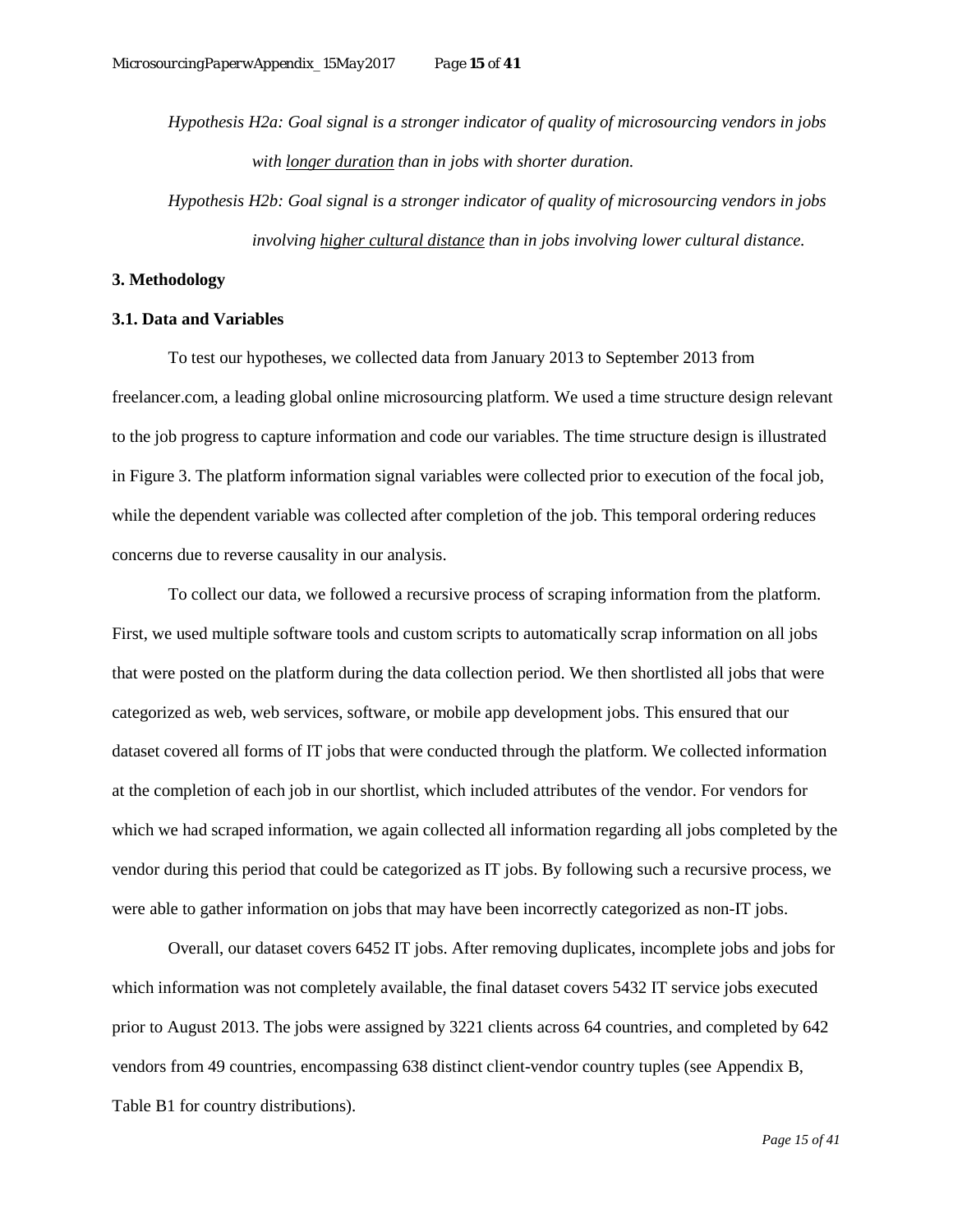We created our variables from the objective data available on the microsourcing platform. Table 1 provides a description of the variables. We measure *Competency Signal* as a sum of the number of examinations completed by the vendor prior to the focal job. These exams included technical exams (e.g., programming exams) and process related exams (e.g., employer orientation), and are indicative of the extent to which competency signals are captured in the platform. We measure *Goal Signal* by the product of proportion of on-time, on-budget, and successfully completed jobs by the vendor.

A client announces a job with a description and tentative budget on the website; and then seeks, selects and awards the job to a vendor. The job start date and completion date are captured on the website; we used the difference of these dates to code *Job Duration*. We capture the country names of client and vendor for the focal job and use a standard measure to calculate *Cultural Distance* (see Appendix A for details). We follow prior studies that have used cultural distance between countries to operationalize cultural distance between individuals (Manev and Stevenson 2001).

We use client evaluation score of the vendor quality in the focal job as the measure of *Vendor Quality*, consistent with prior research (Domberger, Fernandez and Fiebig 2000). Clients evaluate vendor quality after completion of the job on a 0 to 5 continuous rating scale. This is an effective measure of quality of microsourcing providers (Lahiri and Kedia 2009) because client satisfaction is derived from services provided by vendors (Grover, Cheon and Teng 1996; Levina and Ross 2003; Saunders, Gebelt and Hu 1997). Client evaluations after a job is completed are widely used as a quality measure in existing literature in several contexts (Bowen and Jones 1986; Brady and Cronin Jr 2001; Liao and Chuang 2004). A related measure, client satisfaction has been established as having a positive relationship with customer loyalty and repurchase levels (Bolton, Kannan and Bramlett 2000), project success (Petter, DeLone and McLean 2013; Rai, Maruping and Venkatesh 2009), customer acquisition and retention, revenue and cash flow (Gruca and Rego 2005), and equity value (Fornell, Mithas, Morgeson and Krishnan 2006), justifying this as an important and valid quality measure.

We include a number of control variables. To account for the vendor's experience with the platform, we control for vendor's average prior ratings across all jobs (*Vendor Prior Rating)*, prior vendor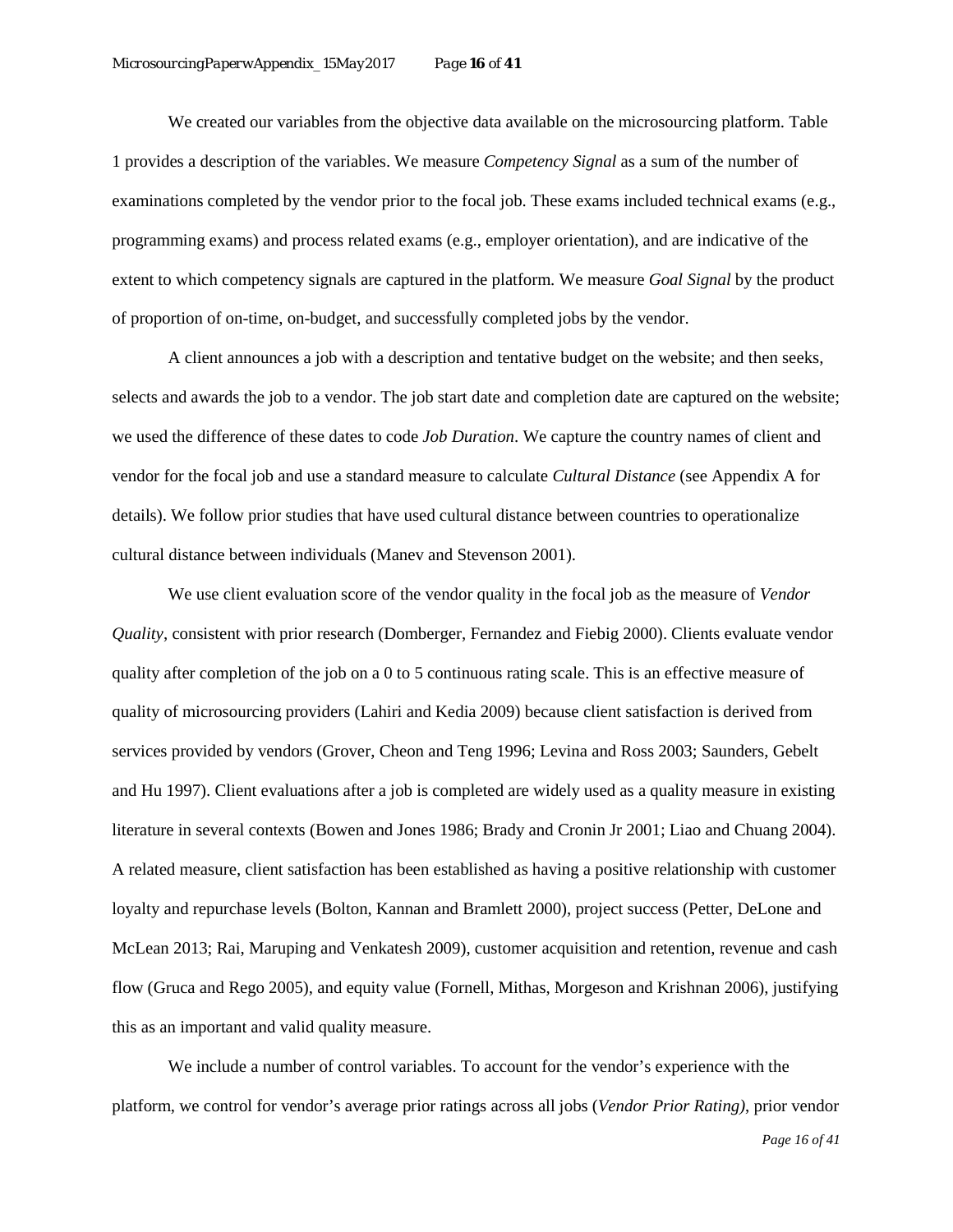experience as number of projects completed by the vendor in the past (*Vendor Experience)*, and number of prior reviews received by the vendor (*Vendor Reviews*). Because quality evaluations may be influenced by the clarity of the job specification, we control for the clarity in the job specification (*Job Spec. Clarity*) which is rated by the vendor on a scale of 0 to 5. We also control for the extent to which the client may have under-bid or over-bid for the job relative to the average bid of other bidders for the same job (*Job Bid Deviation*). Further, we control for the extent to which the job may have overrun or underrun its budget by measuring the percentage difference the final job price and initial budgeted price (*Job Price Diff.*). In addition, we use a dummy control for mobile apps related jobs (*Mobile Job)*. Finally, we include dummy variables for client and vendor continents to control for potential geographical influences (*Client Location,* and *Vendor Location*).

Table 2 presents descriptive statistics and correlations. The average evaluation of vendor quality by clients is around 3.7, within the 0 to 5 scale of evaluations. In terms of *Competency Signal*, vendors have on average completed around 3 examination and certifications. The *Goal signal* statistics suggests that a regular vendor only completes 66% of the jobs on-time and on budget.

In terms of locations, maximum number of clients are from United States (34%), followed by Australia (10.18%), Canada (4.66%), and India (3.88%) (see Table B1, Appendix B). Maximum number of vendors are from India (37.24%), Vietnam (11.67%), and Pakistan (10.01%). In terms of continentwise tuples, the maximum client-vendor tuples are between North America and Asia (1646), followed by Europe and Asia (1224) (see Table B2, Appendix B). Interestingly, many clients from South and Central America and Africa are sourcing jobs from the developed world, e.g., African clients hiring North American (3), European (9), and Asian (60) vendors; which is a significant change from the typical unilateral direction of traditional sourcing.

## **3.2. Empirical Model**

The dependent variable *Vendor Quality* is left-censored at 0, and right-censored at 5. Hence Ordinary Least Squares estimates would be less appropriate. Similarly, ordered probit estimation is not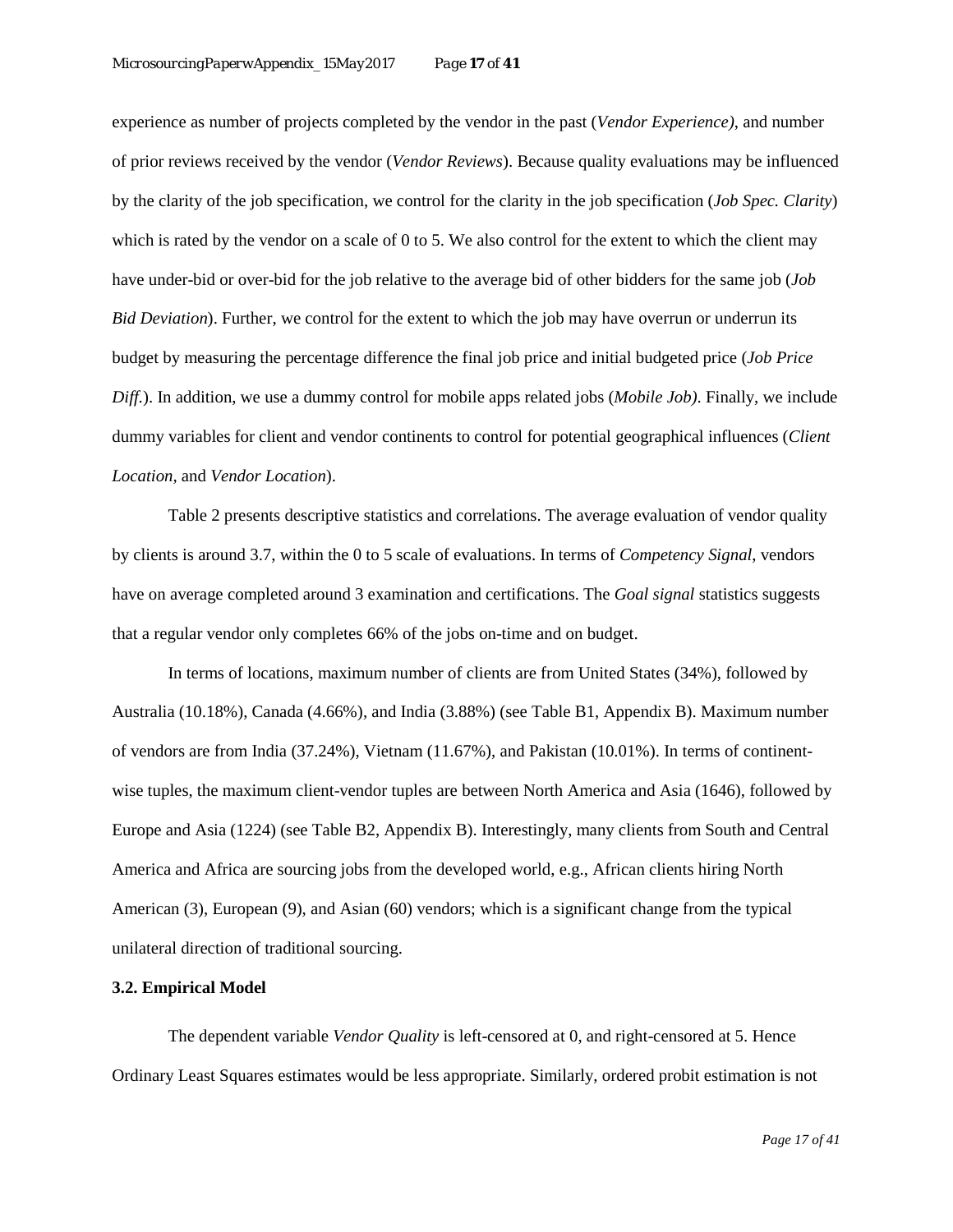appropriate because our dependent variable is not discrete. To account for the double-censoring of the dependent variable, we use double-censored Tobit maximum likelihood estimator, which explicitly accounts for nonlinearity introduced by a double-censored dependent variable (Cameron and Trivedi 2005). We specify the double-censored Tobit model equation as:

$$
y_i = \beta x_i + \varepsilon_i
$$

Where,  $\beta$  is the vector of coefficient parameters,  $x_i$  is vector of independent variables, and  $\varepsilon_i$  is the error term. The double-censored Tobit model supposes that there is a latent unobservable variable y<sub>i</sub><sup>\*</sup>. The observable variable  $y_i$  is defined as:

$$
y_i = \begin{cases} \begin{aligned} &L \quad \text{if} \;\; y_i^* \!\leq\! L \\ &y_i^* \;\; \text{if} \;\; L \!<\! y_i^* \!<\! U \\ &U \quad \text{if} \;\; y_i^* \!\geq\! U \end{aligned} \end{cases}
$$

Where, L and U are respectively the lower and upper bounds on  $y_i^*$ .

#### **4. Results**

#### **4.1. Estimation Results**

Table 3 presents the estimation results. Column 1 shows direct effects of the signals; columns 2 and 3 include interaction terms of the signals with *Job Duration* and *Cultural Distance* respectively; and column 4 includes all the four interaction terms.

Although we do not postulate hypotheses for the direct effects, the results show that *Goal Signal* has a positive and significant relationship with *Vendor Quality* (column 1, *β = 5.30, p < 0.01*), suggesting that goal signal is a reliable indicator of high vendor quality such that they get higher client evaluations in the focal jobs. However, we find that *Competency Signal* (column 1, *β = NS*) has a non-significant coefficient, suggesting that competency signal is not a reliable indicator of vendor quality when one does not account for complexity conditions.

In the interaction model, we find that the interaction term (*Competency Signal* × *Job Duration*) is positive and significant (column 4,  $\beta = 0.01$ ,  $p < 0.05$ ), consistent with H1a. This suggests that competency signal serves as a stronger indicator of vendor quality in longer duration jobs. The interaction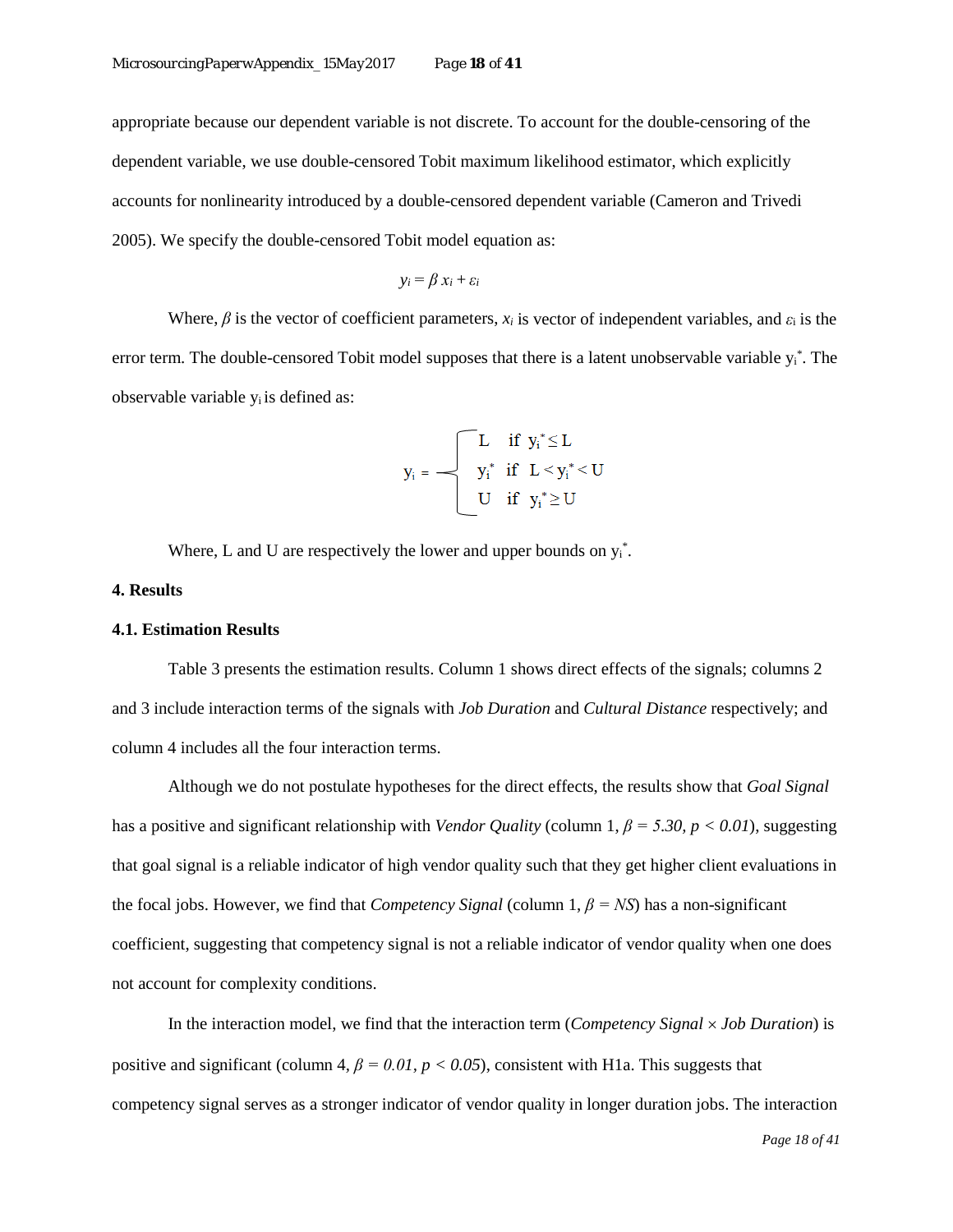term (*Competency Signal* × *Cultural Distance*) is positive and significant (column 4*, β = 0.18, p < 0.01*), consistent with H1b. This suggests that competency signal is a stronger indicator of vendor quality in jobs involving higher cultural distance.

We also find support for H2a, as the interaction term (*Goal Signal* × *Job Duration*) is positive and significant (column 4,  $\beta = 0.16$ ,  $p < 0.01$ ). This finding suggests that goal signal serves as a stronger indicator of quality of vendors engaged in longer duration jobs. Similarly, the interaction term (*Goal Signal*  $\times$  *Cultural Distance*) is positive and significant (column 4,  $\beta$  = 2.16, p < 0.01), supporting H2b. This finding suggests that goal signal serves as a stronger indicator of vendor quality in jobs involving higher cultural distance. Among other results, we find that the main effect of *Cultural Distance* is negative and significant, consistent with the argument that cultural distance hinders coordination and communication effectiveness (Gefen and Carmel 2008). Furthermore, the control variables are largely in expected directions. For example, vendor experience, number of prior reviews of vendor, and clarity of job specifications have positive and significant coefficients.

Figure 4 depicts a graphical interpretation of the interactions. These graphs provide more insights and suggest that the interactions effects are practically significant. Figure 4a and figure 4b show that at low levels of job duration or cultural distance, competency signal is not a good indicator of quality; however, at high levels of job duration or cultural distance, the reliability of competency signal as a signal of quality is high. On the other hand, figure 4c and figure 4d show that at low levels of job duration or cultural distance, goal signal is a reasonable indicator of quality; however, at high levels of job duration or cultural distance, the reliability of goal signal as a signal of quality is substantially higher.

### **4.2. Robustness Check: Accounting for Endogeneity of the Signals**

A potential concern in our study may be that the signals are endogenous. Such endogeneity can occur if there are unobserved (to the researcher) factors that affect the level of vendor signals as well as vendor quality. For example, if vendors possess unobserved personality traits (e.g., intrinsic motivation)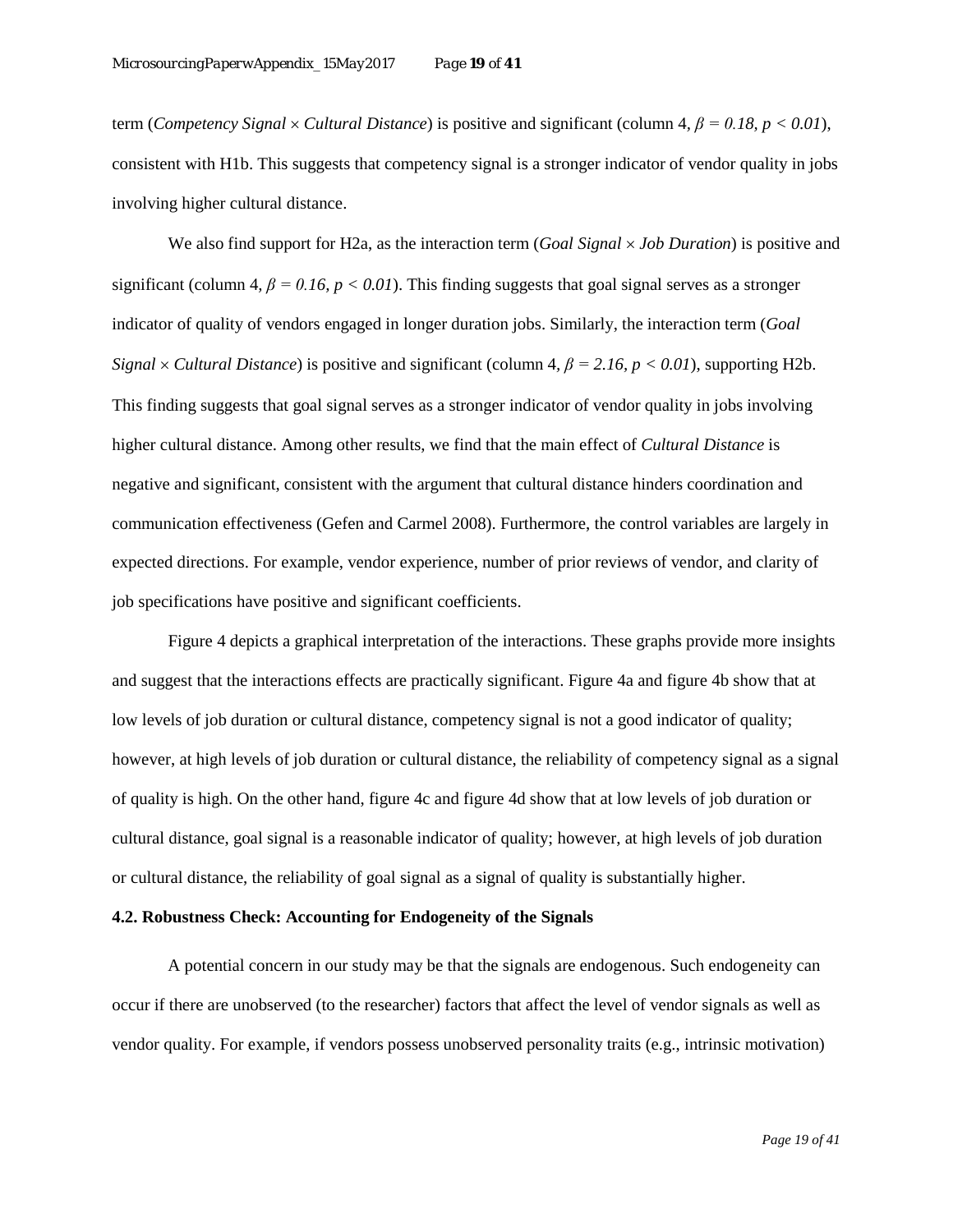that make them prone to signal more as well as more likely to perform jobs with high quality, it could be a source of potential endogeneity.

To assess the robustness of our findings, we accounted for potential endogeneity by using Garen's (1984) methodology which is a residual analysis technique to correct for selection bias and used in several recent studies in management literature (e.g., Ghosh, Dutta and Stremersch 2006; Mooi and Ghosh 2010). The rationale for the selection mechanism is that *Competency Signal* and *Goal Signal* may be endogenous due to factors, some observable to researchers (e.g., average prior vendor rating), and others unobservable (e.g., vendor intrinsic motivation). If such potential endogeneity is not accounted for, estimates can be inconsistent. Garen (1984) provides a generalization of Heckman's (1979) two-stage estimator and accounts for the continuous nature of the selection variable. Consistent with Bharadwaj et al. (2007), we created a variable (named *SigSum*) that is sum of standardized *Competency Signal* and *Goal Signal*. Intuitively, this variable represents the level of signaling of the vendor. Then, we estimated the first stage regressing *SigSum* on factors likely to impact the extent to which vendors signal (eq. i). We then calculated residuals  $\tilde{\eta}$  from the first stage, and included  $\tilde{\eta}$  and interaction term  $\tilde{\eta} \times SigSum$  as endogeneity correction terms in the quality equation (eq. ii). *ῆ* corrects for selection bias, and *ῆ* × *SigSum* accounts for unobserved heterogeneity over the range of the selection variable (Garen 1984). The equations are:

Stage 1: 
$$
SigSum = f(\beta_a + \beta_r W + \eta)
$$
...(i)

 Stage 2: *VendorQuality=* f(*independent variables, interaction terms, ῆ*, *ῆ* × *SigSum,* controls*, ε*) ...(ii) where *W* is the vector of variables in the first stage; *η* and *ε* are error terms; and *ῆ* is the estimate of residuals from the first stage. Vendor and job characteristics are used as regressors in the first stage. Among the variables in the first stage, we include an additional variable, which serves as an exclusion restriction and aids in model identification (Greene 2008). This variable (*VenDescLen*) is the log of the length of the description that the vendor provides about itself. This is a reasonably good exclusion restriction in our study because, theoretically, the length of the description that the vendor provides is likely to also suggest a high propensity of the vendor to signal his competency and goal, but is not likely

 *Page 20 of 41*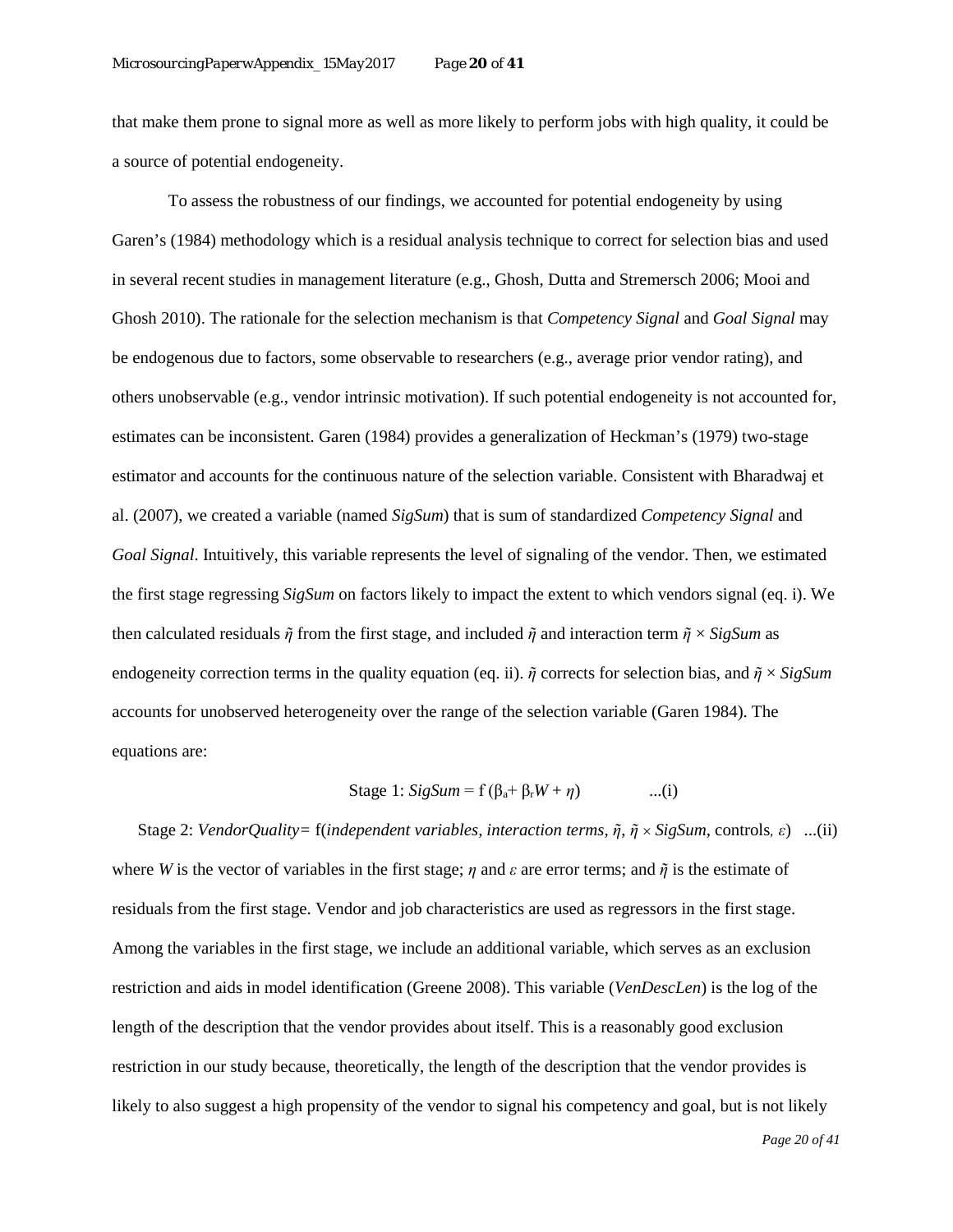to, by and of itself, influence vendor quality in the focal job. As the results show, this variable is positive and significant in the first-stage equation, suggesting that it is valid for inclusion in the first stage, and it was non-significant when we included it in the second-stage quality equation. Table 4 shows estimates of the second stage (eq. (ii)) which addresses endogeneity by including the endogeneity correction terms calculated from the first stage. $3$  We find that the results of our hypotheses tests are qualitatively unchanged, suggesting that the findings are robust to endogeneity.

#### **4.3. Additional Robustness Checks**

l

We conducted several additional tests to assess the robustness of our results. First, we used an alternate measure of cultural distance, based on Euclidean distance (see Appendix A). The findings remained qualitatively unchanged. Furthermore, we repeated the analysis using only the first four of Hofstede's cultural dimensions (instead of five) and found similar results. Likewise, we repeated the analysis using the original Kogut and Singh (1988 index without adjusting for the variance of each dimension, and found substantively unchanged results.

Second, we checked for F-tests of joint significance of interaction terms, and found that the tests are rejected, suggesting rejection of the null that interaction terms are jointly zero. The F-test comparisons for the models with and without the interaction terms were significant, suggesting that the interaction terms have added value towards the model specification.

Third, we assessed the sensitivity of our results to clustering by vendors and clients. In our reported results (Tables 3 and 4), we clustered the standard errors by vendors because our sample has fewer vendors than clients, and because our sample contained several vendors who performed multiple jobs. Nevertheless, the results remained qualitatively unchanged when we cluster the standard errors by clients. Further, the results with and without clustering of standard errors remained similar.

<span id="page-20-0"></span> $3$  Appendix C shows first-stage estimates (eq. (i)). The model is significant, and several variables are significant. For example, as expected, vendors with high average prior rating and who have provided a longer description of themselves have higher signals.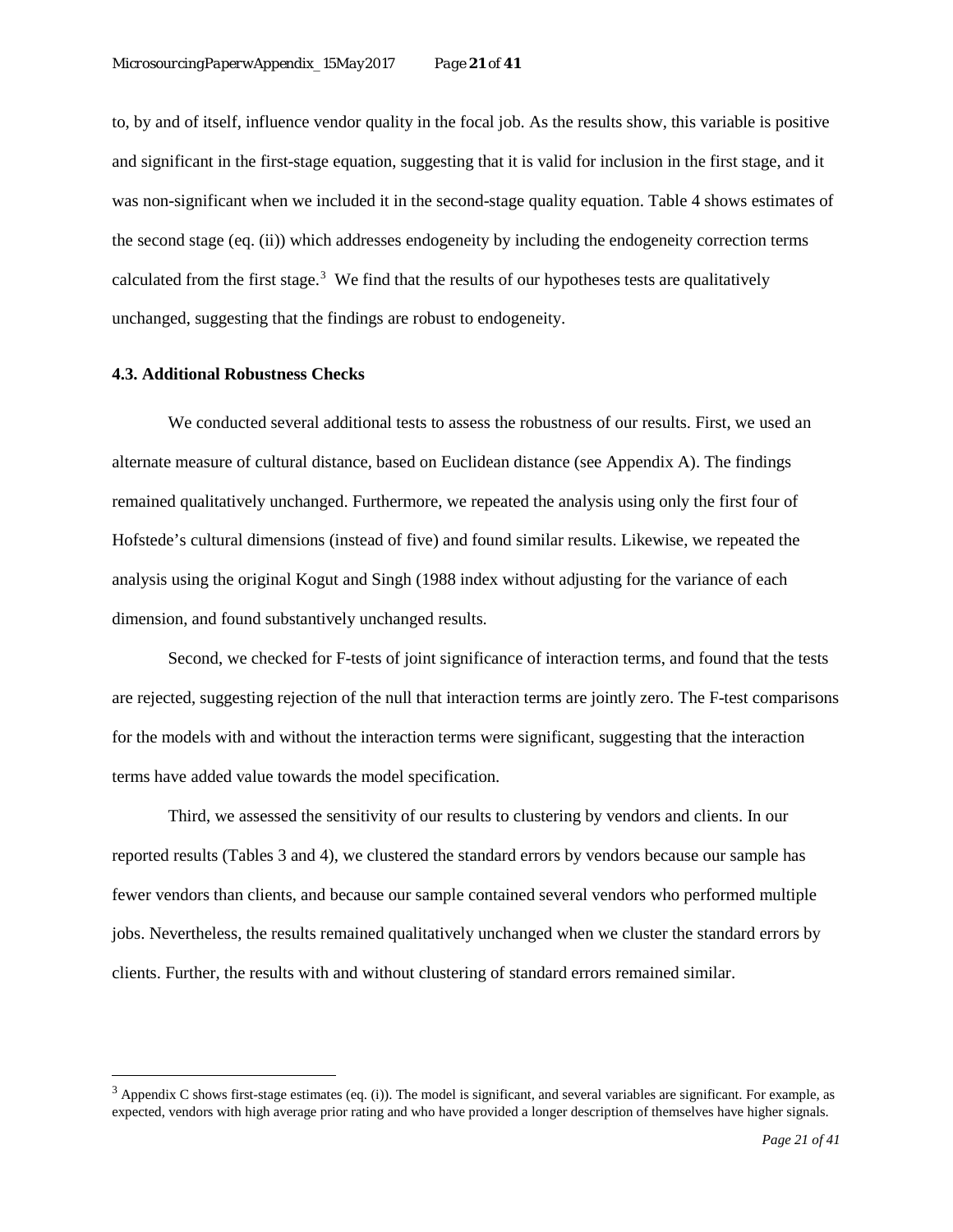Fourth, because the independent, dependent, and control variables are from different sources (vendor, client, microsourcing platform, and external sources for cultural distance measures), concerns of common method bias are substantially alleviated. Nonetheless, to assess common method bias, we performed Harman's one-factor test (Podsakoff and Organ 1986) and the marker variable test (Lindell and Whitney 2001). In Harman's test, no single major factor emerged, and in marker variable test, the correlations among the variables did not change significantly after accounting for common method variance. Thus, results of both tests suggested that common method bias is not a significant concern. Moreover, since our core theory pertains to interaction effects, common method variance is of even less concern because common method variance reduces the likelihood of detecting interaction effects (Wall, Jackson, Mullarkey and Parker 1996).

Fifth, we checked for multicollinearity by examining variance inflation factors (VIF). The maximum and average VIFs were well below suggested limits (Greene 2008), indicating that multicollinearity is not problematic. Moreover, we performed several diagnostic checks including testing for outliers and influential observations, and found no problems or violations of assumptions (Greene 2008). Finally, as an additional control variable, we included the number of past transactions between the same client and vendor. We found similar results. Overall, these tests suggest that the results are robust.

#### **5. Discussion**

#### **5.1. Findings**

Our study demonstrates when various types of platform based information signals (competency and goal signal) convey vendor quality in microsourcing platforms. Table 5 provides a summary and interpretation of our main findings. Specifically, our results show that both signals are stronger indicators of vendor quality for vendors engaged in longer duration jobs and in jobs with higher cultural distance. Because vendor quality is measured based on client evaluations of quality at the post-completion stage of the job, we infer that vendors with higher goal signals, or signals indicating completion of past jobs ontime and within-budget, have been able to complete and perform the jobs well enough to get higher evaluations of quality. In other words, in jobs that are of longer duration and characterized by greater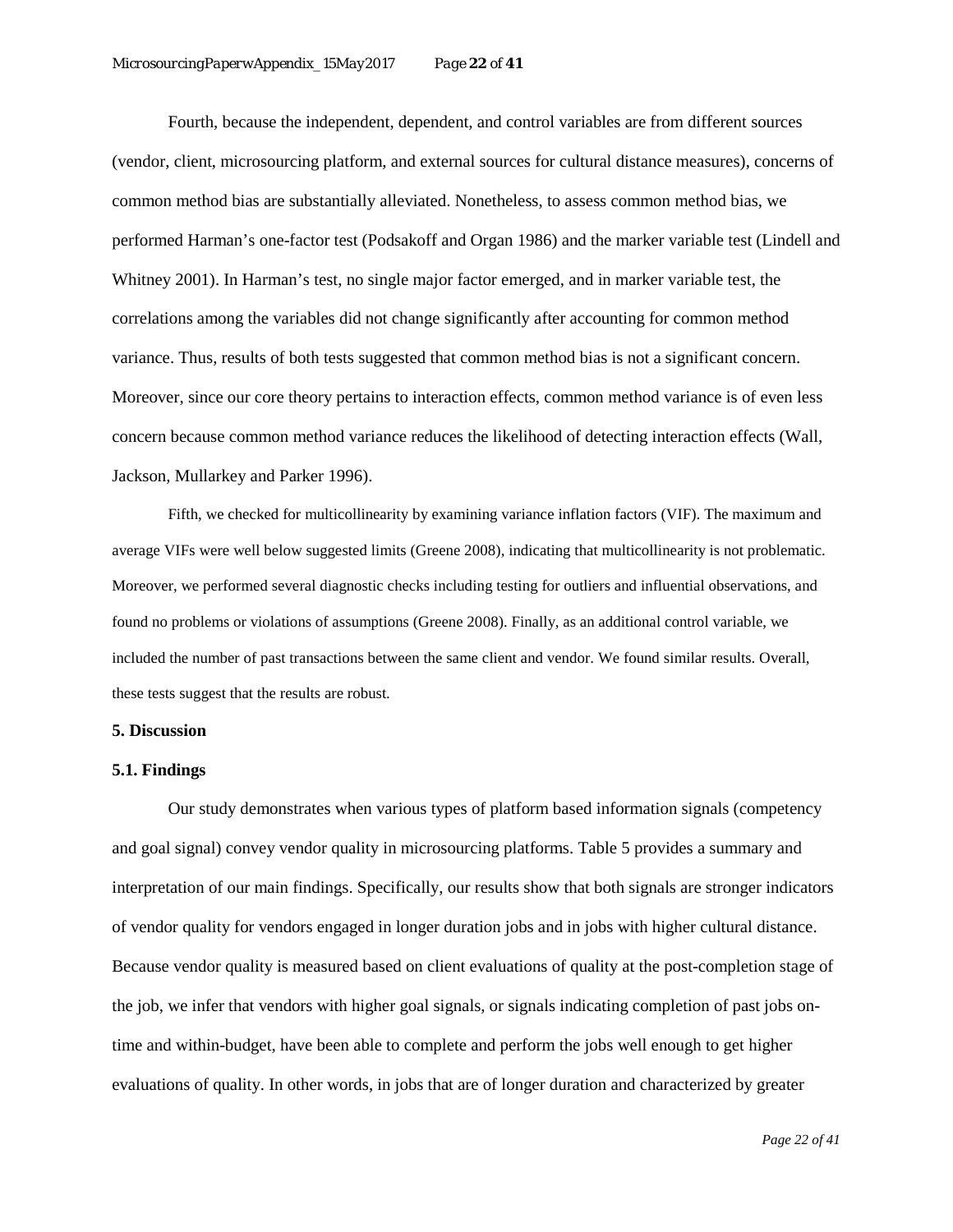cultural distance, the quality of vendors indicated through goal signals and competency signals on the platform is true to the extent that quality has remained intact during the course and completion of the focal job. Interestingly, without accounting for job characteristics, goal signal is a reliable indicator of vendor quality on a microsourcing platform, whereas competency signal is not a reliable indicator.

#### **5.2. Theoretical Contributions**

This research contributes to literature on (1) signaling and (2) microsourcing or online labor markets by offering empirical evidence from a leading microsourcing platform. Specifically, we help fill the gap in the literature on the contingencies (job duration and cultural distance) that influence the effectiveness of signaling (competency and goal signal) as indicators of vendor quality in microsourcing platforms or online labor markets.

Our study offers two main theoretical contributions. First, our study provides insights to the signaling literature with regard to when various information signals convey quality in microsourcing platforms. This addresses a salient question in the signaling literature, under which conditions can clients trust the reliability of information signals? The effectiveness of competency signal and goal signal as indicators of vendor quality is not straightforward as we counter-intuitively found that competency signal has no significance in explaining vendor quality when one does not account for job conditions (job duration and cultural distance) whereas goal signal is a reliable indicator. Our study builds on several seminal studies that proposed signals as a way to reduce information asymmetry in traditional labor markets. Notably, our study extends the seminal work of Spence (1973) to online labor markets. Spence (1973) suggested that job candidates (signalers) obtain education to signal their quality and reduce information asymmetries. However, in the microsourcing platform context, education credentials (competency signal) may fall short in signaling the actual quality of signalers (vendors). Our findings suggest that there may be a gap between competency portrayed in signals and the actual quality of the vendor. On similar lines, research in psychology has found that people often prefer potential rather than achievement when evaluating others (Tormala, Jia and Norton 2012). To the extent that competency signal is a reflection of potential of the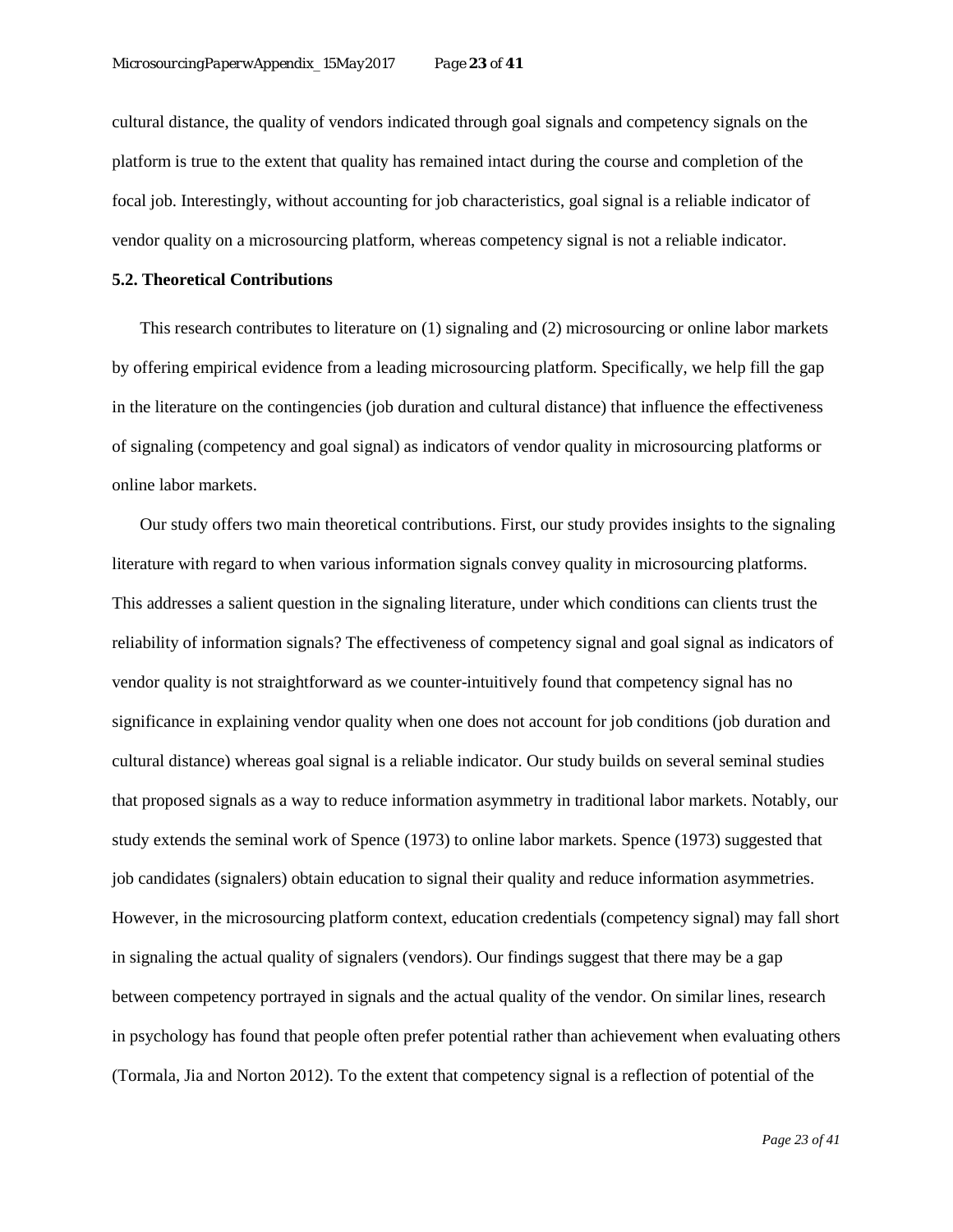vendor whereas goal signal is a reflection of actual achievement or performance of the vendor, our findings suggest that in the context of microsourcing, achievement matters more than potential when it comes to vendor quality. This effect is magnified under situations involving higher job duration and cultural distance.

Second, our study has significant implications for signal availability in microsourcing platforms as a relevant platform design problem. Platform design is an important example of IS design that involves strategy, economics and software engineering (Tiwana, Konsynski and Bush 2010) and it has a relevant role in clients' selection strategy and vendors' information disclosure. In spite of the proliferation of microsourcing platforms, research on the design of information signals and conditions in which they reflect vendor quality is lacking. We theoretically suggest that job conditions in microsourcing platforms have an important influence on the effectiveness of signals as indicators of vendor quality. With jobs of longer duration and of greater cultural difference between clients and vendors, clients benefit from observing vendors' competency and goal signals, which allow them to make inferences about vendors' quality, resulting in more optimal vendor selection. For vendors, since the effects of signals is substantial, deploying competency and goal signals considerably reduces information asymmetry which enables vendors to better depict their quality.

#### **5.3. Managerial Implications**

The findings of this study have a number of actionable managerial implications. First, vendors' choice has been seen as a relevant but difficult problem for clients in microsourcing platforms. The plethora of vendors in the platform highlight the need to identify platform based information signals that reliably represent vendor quality. The direct implication for clients is that the importance of goal signal and competency signal depends on the duration of the job and the cultural distance between vendor and client. Another implication of our findings for clients is that capturing this information and interpreting vendor quality based on goal signal and competency signal may be a good strategy in jobs that are longer and of greater cultural distance.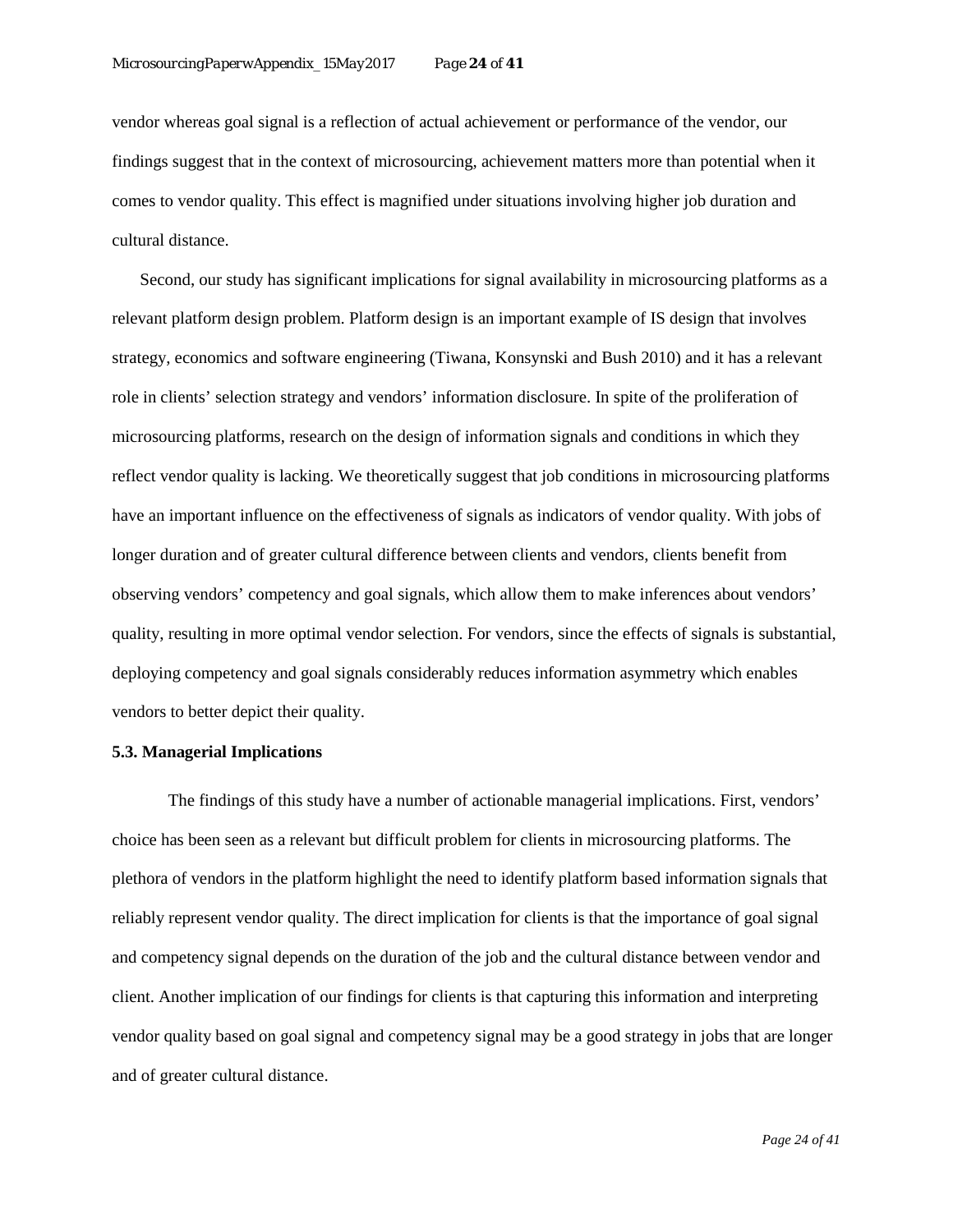Second, adding reliable vendor quality signals into the platform may be a good strategy to encourage clients to commission jobs in online environments. Hence, platforms must consider what kinds of signals provide best indicators of vendor quality, depending on the kind of jobs. In other words, platforms can indicate to clients that in jobs involving culturally different vendors and longer jobs, they would be well advised to consider goal and competency criteria more carefully. Our results also suggest that goal signal is a stronger indicator of vendor quality than competency signal. Thus, platform designers may need to focus on devising appropriate goal signals that can highlight not only the on-time, on-budget completion of jobs, but also potentially more granular attributes such as task management capabilities and job monitoring of vendors. The findings of this study suggest that clients need to be prudent and avoid following a boiler-plate approach to scrutinize vendors based on competency alone. In microsourcing platforms, clients often choose vendors based on a preliminary scrutiny of competency (e.g., through exams and certificates). Rather, microsourcing platform designers need to implement vendor signals that go beyond competency based criteria.

Overall, our findings shed new light on the role of platform information signals as indicators of vendor quality in microsourcing. The findings provide implications to platform designers, developers, and managers to instill a signal oriented strategy that can help clients to select vendors appropriately.

## **5.4. Limitations and Future Research**

Our study has some limitations which present opportunities for future research. First, we focused on microsourcing jobs on one specific platform. Although this enhances internal validity, future studies can examine other platforms in order to assess generalizability. Second, the cross-sectional nature of the study hinders us from categorically inferring temporal ordering. However, because our dependent variable is captured after the job is completed and platform signal variables are measured prior to the start of the focal job (see Figure 3), concerns regarding direction of causation are substantially alleviated. Nonetheless, future research extending our analysis to longitudinal settings may yield additional insights. Future studies can also examine other kinds of information signals and other kinds of job conditions such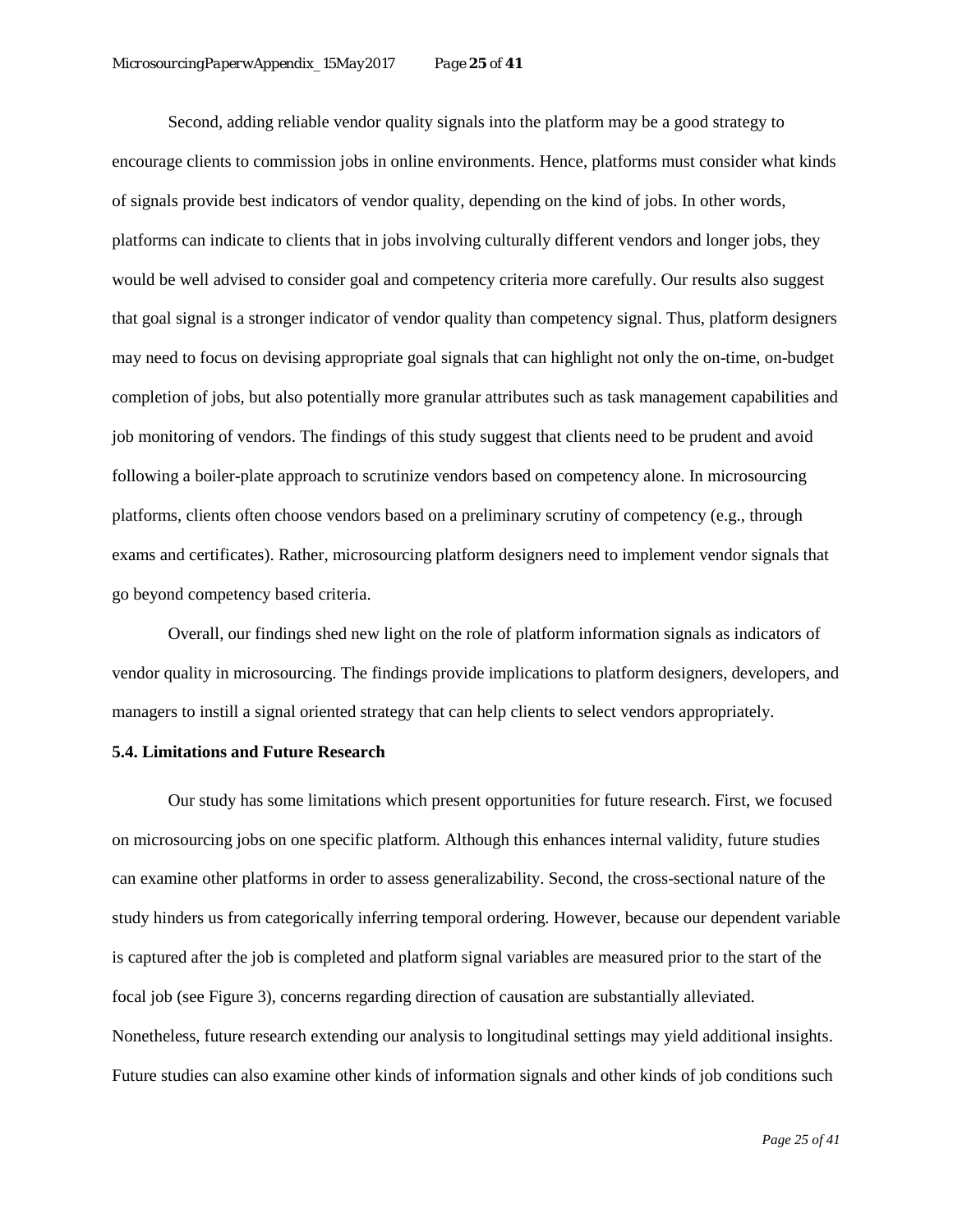as customization levels. Finally, future research can consider quality interpretations of various information signals as pertaining to other emergent organizational forms that are temporary and distributed in nature, such as jobs in the shared economy (Malone and Laubacher 1999).

## **5.5. Conclusion**

Platforms have changed the interactions between vendors and clients and the way jobs are sourced globally. One relevant issue facing microsourcing platforms is how platform based information signals with regard to vendors' competency and goal orientation are a true reflection of vendor quality. In spite of recent progress in the microsourcing platforms, the importance and reliability of information signals under specific job conditions remain inconclusive. By using a unique dataset of 5432 microsourcing jobs spread across 638 unique country tuples, we demonstrated the conditions under which vendors' competency and goal signal reliably reflect vendors' quality. Interestingly, job duration and cultural distance between clients and vendors strengthen the reliabilities of competency and goal signals as indicators of vendors' quality, which make platforms that display these information signals a superior option for clients that want to reduce their information asymmetry and the risks of adverse selection and moral hazard. Given the importance of platforms in global job markets, we hope that our study can serve as a springboard for scholars and practitioners to further analyze other platform design features and their effects on the reduction of information asymmetry with regard to vendor quality.

#### **References**

- Allon, G., Bassamboo, A., and Çil, E. B. 2012. "Large-scale service marketplaces: The role of the moderating firm," *Management Science* (58:10), pp. 1854-1872.
- Aral, S., Bakos, Y., and Brynjolfsson, E. 2017. "Information Technology, Repeated Contracts, and the Number of Suppliers," *Management Science* (-:-), pp. 1-21.
- Aubert, B. A., Kishore, R., and Iriyama, A. 2015. "Exploring and managing the "innovation through outsourcing" paradox," *Journal of Strategic Information Systems* (24:4), pp. 255-269.
- Avison, D., and Banks, P. 2008. "Cross-cultural (mis) communication in IS offshoring: understanding through conversation analysis," *Journal of Information Technology* (23:4), pp. 249-268.
- Banker, R. D., and Hwang, I. 2008. "Importance of Measures of Past Performance: Empirical Evidence on Quality of e‐Service Providers," *Contemporary Accounting Research* (25:2), pp. 307-337.
- Bapna, R., Gupta, A., Ray, G., and Singh, S. 2016. "IT Outsourcing and the Impact of Advisors on Clients and Vendors," *Information Systems Research* (27:3), pp. 636-647.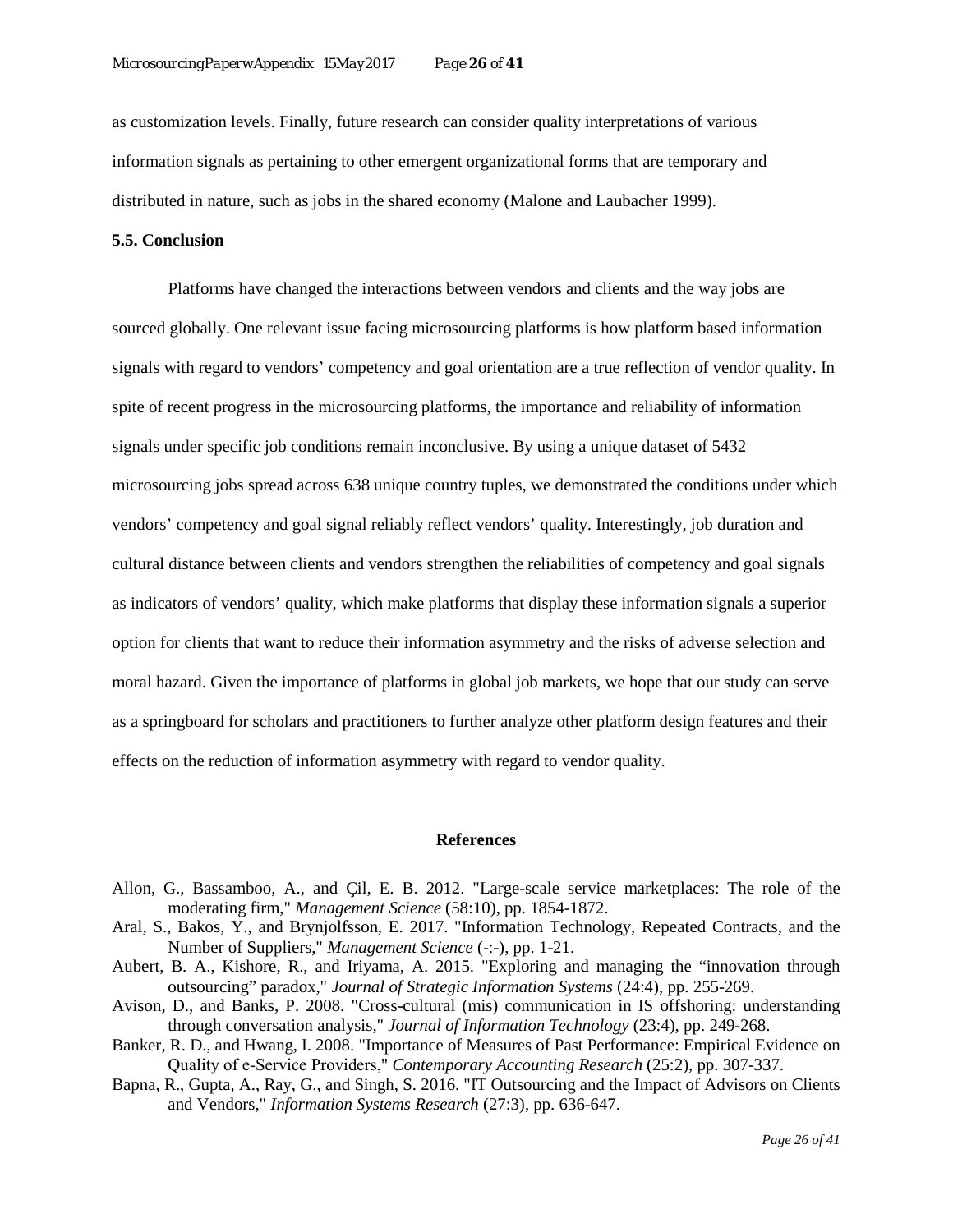- Benaroch, M., Lichtenstein, Y., and Fink, L. 2016. "Contract Design Choices and the Balance of Ex-Ante and Ex-Post Transaction Costs in Software Development Outsourcing," *MIS Quarterly* (40:1), pp. 57-82.
- Bergvall‐Kåreborn, B., and Howcroft, D. 2014. "Amazon Mechanical Turk and the commodification of labour," *New Technology, Work and Employment* (29:3), pp. 213-223.
- Bharadwaj, S., Bharadwaj, A., and Bendoly, E. 2007. "The performance effects of complementarities between information systems, marketing, manufacturing, and supply chain processes," *Information Systems Research* (18:4), pp. 437-453.
- Bhattacharyya, S., and Lafontaine, F. 1995. "Double-sided moral hazard and the nature of share contracts," *The RAND Journal of Economics* (26:4), pp. 761-781.
- Bolton, R. N., Kannan, P. K., and Bramlett, M. D. 2000. "Implications of loyalty program membership and service experiences for customer retention and value," *Journal of the Academy of Marketing Science* (28:1), pp. 95-108.
- Bowen, D. E., and Jones, G. R. 1986. "Transaction cost analysis of service organization-customer exchange," *Academy of Management Review* (11:2), pp. 428-441.
- Brady, M. K., and Cronin Jr, J. J. 2001. "Some new thoughts on conceptualizing perceived service quality: a hierarchical approach," *Journal of Marketing* (65:3), pp. 34-49.
- Cadman, E. 2015. "Employers tap 'gig' economy in search of freelancers, [http://on.ft.com/1OTErsJ,](http://on.ft.com/1OTErsJ) Sept 15, 2015," in: *Financial Times (FT.com)*.
- Cameron, A. C., and Trivedi, P. K. 2005. *Microeconometrics: methods and applications*. Cambridge university press.
- Chang, Y. B., and Gurbaxani, V. 2012. "Information technology outsourcing, knowledge transfer, and firm productivity: an empirical analysis," *MIS Quarterly* (36:4), pp. 1043-1053.
- Coff, R. W. 2002. "Human Capital, Shared Expertise, and the Likelihood of Impasse in Corporate Acquisitions," *Journal of Management* (28:1), pp. 107-128.
- Connelly, B. L., Certo, S. T., Ireland, R. D., and Reutzel, C. R. 2011. "Signaling theory: A review and assessment," *Journal of Management* (37:1), pp. 39-67.
- Corney, J. R., Torres-Sánchez, C., Jagadeesan, A. P., and Regli, W. C. 2009. "Outsourcing labour to the cloud," *International Journal of Innovation and Sustainable Development* (4:4), pp. 294-313.
- Dibbern, J., Goles, T., Hirschheim, R., and Jayatilaka, B. 2004. "Information systems outsourcing: a survey and analysis of the literature," *The Data Base for Advances in Information Systems* (35:4), pp. 6- 102.
- Dibbern, J., Winkler, J., and Heinzl, A. 2008. "Explaining variations in client extra costs between software projects offshored to India," *MIS Quarterly* (32:2), pp. 333-366.
- Domberger, S., Fernandez, P., and Fiebig, D. G. 2000. "Modelling the price, performance and contract characteristics of IT outsourcing," *Journal of Information Technology* (15:2), pp. 107-118.
- Donath, J. 2007. "Signals in social supernets," *Journal of Computer‐Mediated Communication* (13:1), pp. 231-251.
- Drogendijk, R., and Slangen, A. 2006. "Hofstede, Schwartz, or managerial perceptions? The effects of different cultural distance measures on establishment mode choices by multinational enterprises," *International Business Review* (15:4), pp. 361-380.
- Elitzur, R., and Gavious, A. 2003. "Contracting, signaling, and moral hazard: a model of entrepreneurs, 'angels,' and venture capitalists," *Journal of Business Venturing* (18:6), pp. 709-725.
- Elitzur, R., Gavious, A., and Wensley, A. K. 2012. "Information systems outsourcing projects as a double moral hazard problem," *Omega* (40:3), pp. 379-389.
- Felstiner, A. 2011. "Working the crowd: employment and labor law in the crowdsourcing industry," *Berkeley Journal of Employment and Labor Law* (32:1), pp. 143-203.
- Fornell, C., Mithas, S., Morgeson, F. V., and Krishnan, M. S. 2006. "Customer Satisfaction and Stock Prices: High Returns, Low Risk," *Journal of Marketing* (70:1), pp. 3-14.
- Gao, G., Gopal, A., and Agarwal, R. 2010. "Contingent effects of quality signaling: Evidence from the Indian offshore IT services industry," *Management Science* (56:6), pp. 1012-1029.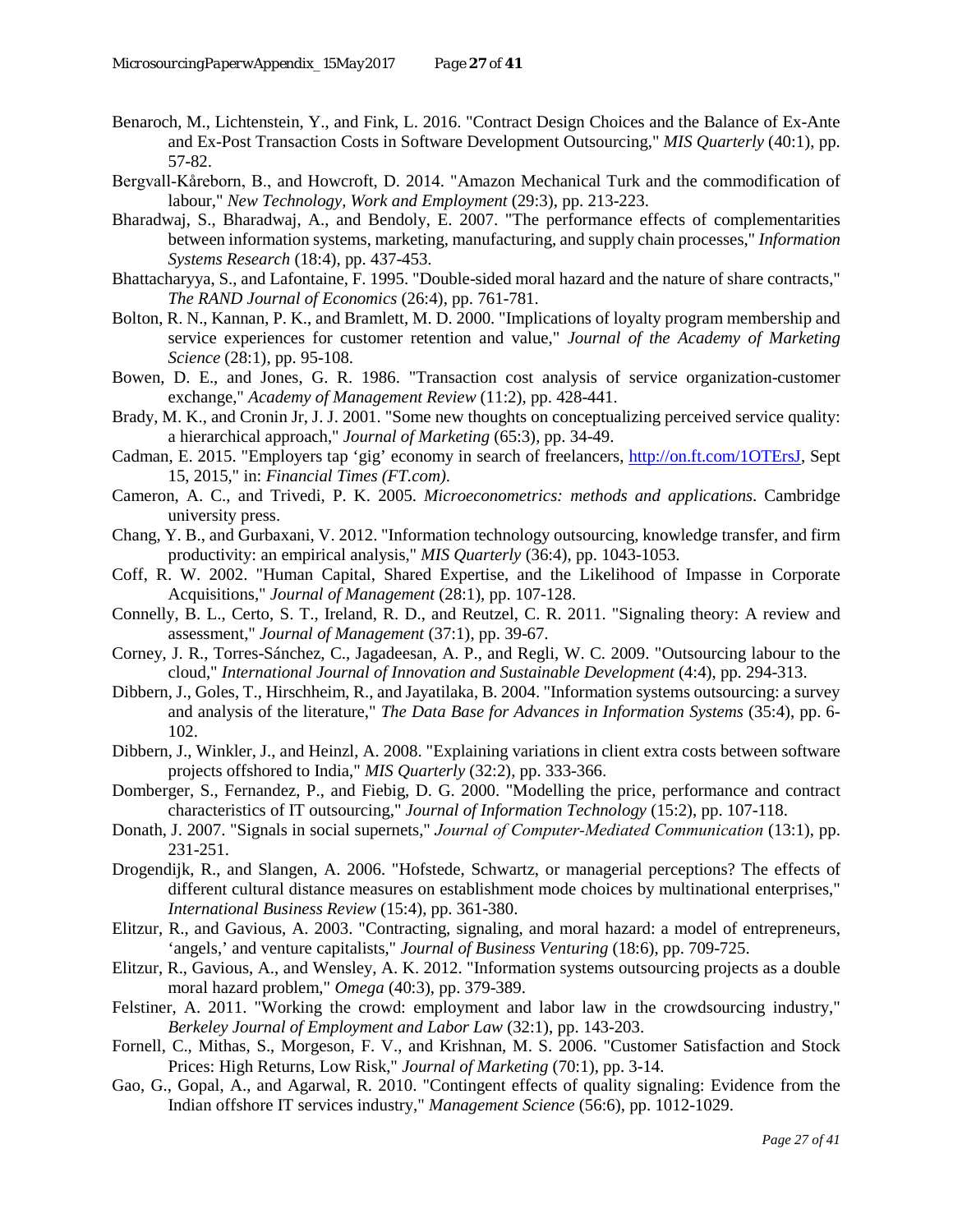- Garen, J. 1984. "The returns to schooling: A selectivity bias approach with a continuous choice variable," *Econometrica* (52:5), pp. 1199-1218.
- Gefen, D., and Carmel, E. 2008. "Is the world really flat? A look at offshoring at an online programming marketplace," *MIS Quarterly* (32:2), pp. 367-384.
- Gefen, D., Gefen, G., and Carmel, E. 2016. "How project description length and expected duration affect bidding and project success in crowdsourcing software development," *Journal of Systems and Software* (116:-), pp. 75-84.
- Gefen, D., Wyss, S., and Lichtenstein, Y. 2008. "Business familiarity as risk mitigation in software development outsourcing contracts," *MIS Quarterly* (32:3), pp. 531-551.
- Ghosh, M., Dutta, S., and Stremersch, S. 2006. "Customizing complex products: When should the vendor take control?," *Journal of Marketing Research* (43:4), pp. 664-679.
- Giannetti, M., and Yafeh, Y. 2012. "Do cultural differences between contracting parties matter? Evidence from syndicated bank loans," *Management Science* (58:2), pp. 365-383.
- Gillespie, P., and O'Brien, S. A. 2015. "The gig economy: More people might have jobs than you think, [http://money.cnn.com/2015/10/02/news/economy/jobs-report-gig-on-demand-economy/,](http://money.cnn.com/2015/10/02/news/economy/jobs-report-gig-on-demand-economy/) Published on October 2, 2015," in: *CNN Money*. New York.
- Gong, Y. 2003. "Subsidiary staffing in multinational enterprises: Agency, resources, and performance," *Academy of Management Journal* (46:6), pp. 728-739.
- Greene, W. H. 2008. *Econometric analysis*. Granite Hill Publishers.
- Griffith, D. A., Harmancioglu, N., and Droge, C. 2009. "Governance decisions for the offshore outsourcing of new product development in technology intensive markets," *Journal of World Business* (44:3), pp. 217-224.
- Grover, V., Cheon, M. J., and Teng, J. T. 1996. "The effect of service quality and partnership on the outsourcing of information systems functions," *Journal of Management Information Systems* (12:4), pp. 89-116.
- Gruca, T., and Rego, L. 2005. "Customer Satisfaction, Cash Flow and Shareholder Value," *Journal of Marketing* (69:3), pp. 115-130.
- Handley, S. M., and Benton, W. 2013. "The influence of task-and location-specific complexity on the control and coordination costs in global outsourcing relationships," *Journal of Operations Management* (31:3), pp. 109-128.
- Heckman, J. J. 1979. "Sample selection bias as a specification error," *Econometrica* (47:1), pp. 153-161.
- Heeks, R., Krishna, S., Nicholsen, B., and Sahay, S. 2001. "Synching or sinking: global software outsourcing relationships," *IEEE Software* (18:2), pp. 54-60.
- Higgins, M. C., and Gulati, R. 2006. "Stacking the deck: the effects of top management backgrounds on investor decisions," *Strategic Management Journal* (27:1), pp. 1-25.
- Hofstede, G. 1980. *Culture's consequences: International differences in work-related values*. sage.
- Hölmstrom, B. 1979. "Moral hazard and observability," *The Bell Journal of Eeconomics* (10:1), pp. 74-91.
- Hong, Y., Wang, C., and Pavlou, P. A. 2016. "Comparing Open and Sealed Bid Auctions: Evidence from Online Labor Markets," *Information Systems Research* (27:1), pp. 49-69.
- Jarvenpaa, S. L., and Keating, E. 2011. "Hallowed grounds: the role of cultural values, practices, and institutions in TMS in an offshored complex engineering services project," *IEEE Transactions on Engineering Management* (58:4), pp. 786-798.
- Kaganer, E., Carmel, E., Hirschheim, R., and Olsen, T. 2013. "Managing the human cloud," *MIT Sloan Management Review* (54:2), pp. 23-32.
- Kirton, H. 2015. "Connected work worth nearly \$63bn worldwide by 2020 and £2bn in the UK [\(http://www.cityam.com/229902/connected-work-worth-nearly-63bn-worldwide-by-2020-and-](http://www.cityam.com/229902/connected-work-worth-nearly-63bn-worldwide-by-2020-and-2bn-in-the-uk)[2bn-in-the-uk\)](http://www.cityam.com/229902/connected-work-worth-nearly-63bn-worldwide-by-2020-and-2bn-in-the-uk)," in: [http://www.cityam.com.](http://www.cityam.com/) London: City A.M. Ltd.
- Kishore, R., Rao, H. R., Nam, K., Rajagopalan, S., and Chaudhury, A. 2003. "A relationship perspective on IT outsourcing," *Communications of the ACM* (46:12), pp. 86-92.
- Kogut, B., and Singh, H. 1988. "The effect of national culture on the choice of entry mode," *Journal of International Business Studies* (19:3), pp. 411-432.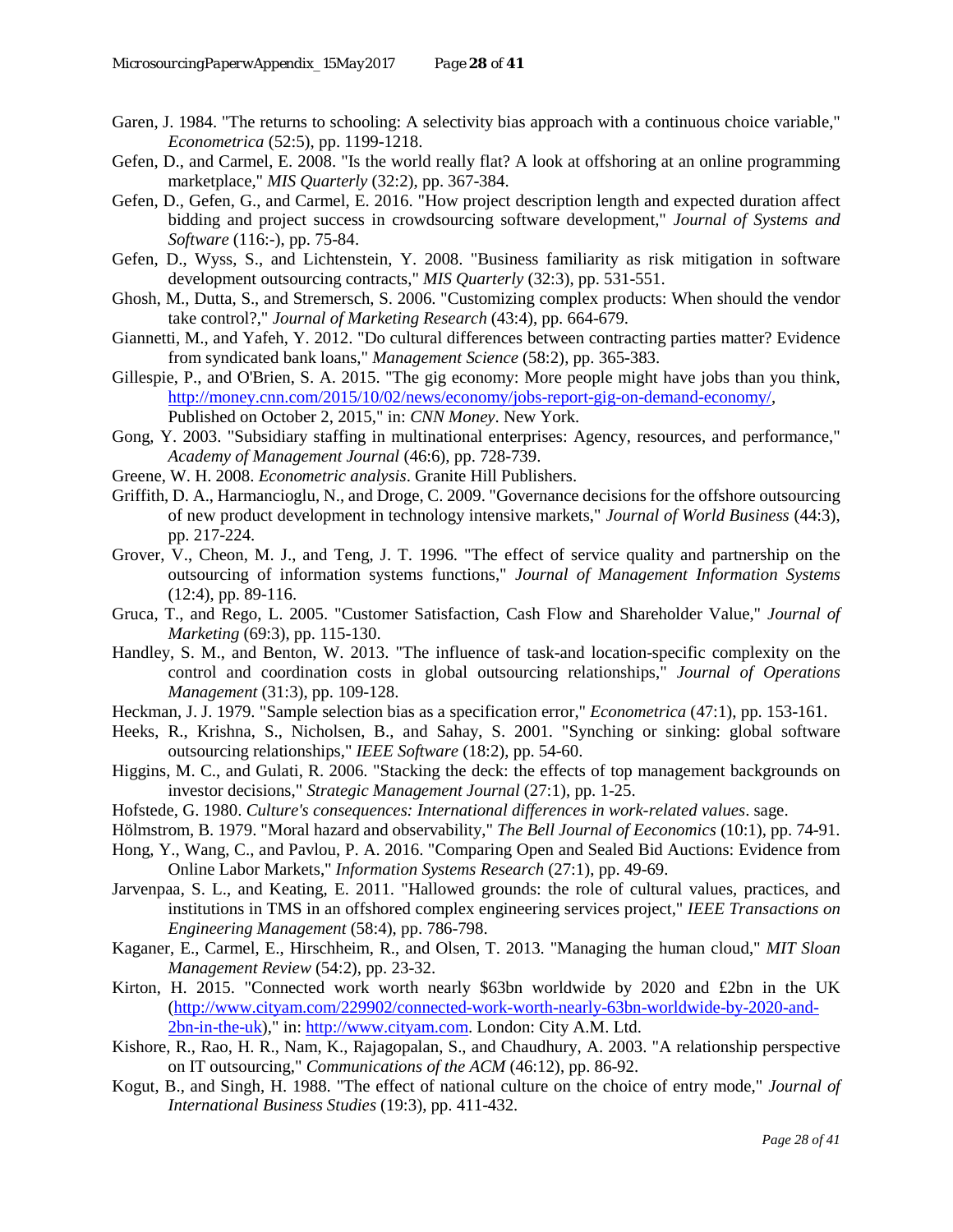- Lacity, M. C., Khan, S., Yan, A., and Willcocks, L. P. 2010. "A review of the IT outsourcing empirical literature and future research directions," *Journal of Information Technology* (25:4), pp. 395-433.
- Lahiri, S., and Kedia, B. L. 2009. "The effects of internal resources and partnership quality on firm performance: An examination of Indian BPO providers," *Journal of International Management* (15:2), pp. 209-224.
- Lee, J.-N., Miranda, S. M., and Kim, Y.-M. 2004. "IT outsourcing strategies: Universalistic, contingency, and configurational explanations of success," *Information Systems Research* (15:2), pp. 110-131.
- Lengnick-Hall, C. A. 1996. "Customer Contributions to Quality: A Different View of the Customer-Oriented Firm," *The Academy of Management Review* (21:3), pp. 791-824.
- Levina, N., and Ross, J. W. 2003. "From the Vendor's Perspective: Exploring the Value Proposition in Information Technology Outsourcing," *MIS Quarterly* (27:3), pp. 331-364.
- Liao, H., and Chuang, A. 2004. "A multilevel investigation of factors influencing employee service performance and customer outcomes," *Academy of Management Journal* (47:1), pp. 41-58.
- Lin, M., Liu, Y., and Viswanathan, S. forthcoming. "Effectiveness of reputation in contracting for customized production: Evidence from online labor markets," *Management Science*), pp. 1-15.
- Lin, M., and Viswanathan, S. 2015. "Home bias in online investments: An empirical study of an online crowdfunding market," *Management Science* (62:5), pp. 1393-1414.
- Lindell, M. K., and Whitney, D. J. 2001. "Accounting for common method variance in cross-sectional research designs," *Journal of Applied Psychology* (86:1), pp. 114-121.
- Lu, B., Hirschheim, R., and Schwarz, A. 2015. "Examining the antecedent factors of online microsourcing," *Information Systems Frontiers* (17:3), pp. 601-617.
- Malone, T. W., and Laubacher, R. J. 1999. "The dawn of the e-lance economy," in *Electronic Business Engineering*. Springer, pp. 13-24.
- Manev, I. M., and Stevenson, W. B. 2001. "Nationality, Cultural Distance, and Expatriate Status: Effects on the Managerial Network in a Multinational Enterprise," *Journal of International Business Studies* (32:2), pp. 285-303.
- Mani, D., Barua, A., and Whinston, A. B. 2006. "Successfully Governing Business Process Outsourcing Relationships," *MIS Quarterly Executive* (5:1), pp. 15-29.
- McAfee, R. P., and McMillan, J. 1987. "Competition for agency contracts," *The Rand Journal of Economics* (18:2), pp. 296-307.
- McPherson, M., Smith-Lovin, L., and Cook, J. M. 2001. "Birds of a feather: Homophily in social networks," *Annual Review of Sociology* (27:1), pp. 415-444.
- Mooi, E. A., and Ghosh, M. 2010. "Contract specificity and its performance implications," *Journal of Marketing* (74:2), pp. 105-120.
- Moreno, A., and Terwiesch, C. 2014. "Doing business with strangers: Reputation in online service marketplaces," *Information Systems Research* (25:4), pp. 865-886.
- Morosini, P., Shane, S., and Singh, H. 1998. "National cultural distance and cross-border acquisition performance," *Journal of International Business Studies* (29:1), pp. 137-158.
- Nevo, D., and Kotlarsky, J. 2014. "Primary vendor capabilities in a mediated outsourcing model: Can IT service providers leverage crowdsourcing?," *Decision Support Systems* (65), pp. 17-27.
- Obal, L. 2009. "Microsourcing Using Information technology to create unexpected work relationships and entrepreneurial opportunities: work in progress," *Communications of the ACM* (24:1), pp. 161-174.
- Palvia, P. C., King, R. C., Xia, W., and Palvia, S. C. J. 2010. "Capability, Quality, and Performance of Offshore IS Vendors: A Theoretical Framework and Empirical Investigation," *Decision Sciences* (41:2), pp. 231-270.
- Parker, G. G., Van Alstyne, M. W., and Choudary, S. P. 2016. *Platform Revolution: How networked markets are transforming the economy and how to make them work for you*. New York: Norton.
- Petter, S., DeLone, W., and McLean, E. R. 2013. "Information Systems Success: the quest for the independent variables," *Journal of Management Information Systems* (29:4), pp. 7-62.
- Podsakoff, P. M., and Organ, D. W. 1986. "Self-reports in organizational research: Problems and prospects," *Journal of Management* (12:4), pp. 531-544.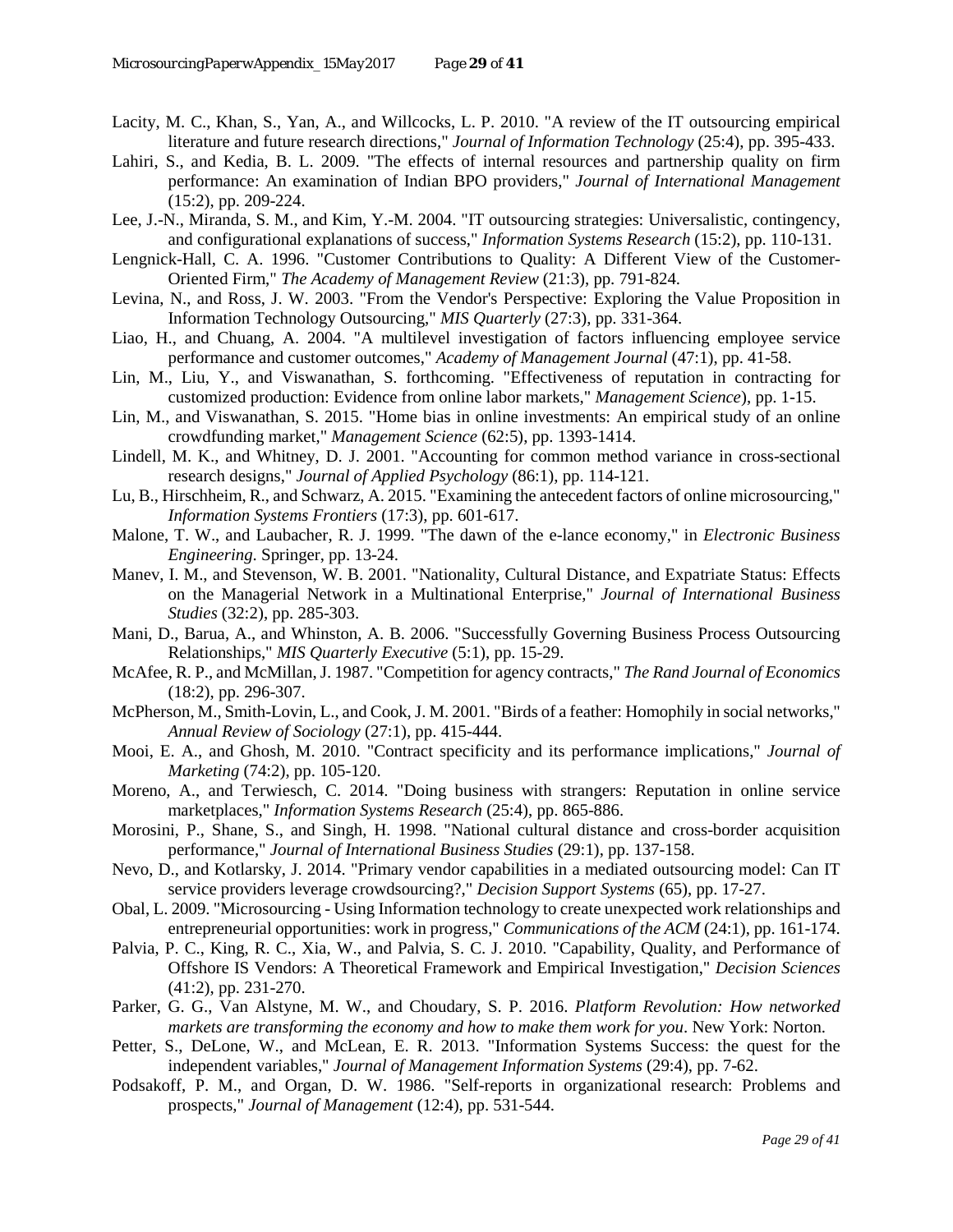- Rai, A., Maruping, L. M., and Venkatesh, V. 2009. "Offshore information systems project success: the role of social embeddedness and cultural characteristics," *MIS Quarterly* (33:3), pp. 617-641.
- Ramasubbu, N., Mithas, S., Krishnan, M. S., and Kemerer, C. F. 2008. "Work dispersion, process-based learning, and offshore software development performance," *MIS Quarterly* (32:2), pp. 437-458.
- Rao, A. R., Qu, L., and Ruekert, R. W. 1999. "Signaling unobservable product quality through a brand ally," *Journal of Marketing Research* (36:2), pp. 258-268.
- Ravindran, K., Susarla, A., Mani, D., and Gurbaxani, V. 2015. "Social capital and contract duration in buyer-supplier networks for information technology outsourcing," *Information Systems Research* (26:2), pp. 379-397.
- Ravishankar, M. N. 2015. "The realignment of offshoring frame disputes (OFD): an ethnographic 'cultural'analysis," *European Journal of Information Systems* (24:3), pp. 234-246.
- Sambhara, C., Keil, M., Rai, A., and Kasi, V. 2011. "Buyers' Perceptions of the Risks of Internet Enabled Reverse Auctions," *AMCIS 2011 Proceedings*).
- Saunders, C., Gebelt, M., and Hu, Q. 1997. "Achieving success in information systems outsourcing," *California Management Review* (39:2), pp. 63-79.
- Schneider, B., and Bowen, D. 2010. "Winning the Service Game," in *Handbook of Service Science,* P.P. Maglio, C.A. Kieliszewski and J.C. Spohrer (eds.). Springer US, pp. 31-59.
- Sedatole, K. L., Vrettos, D., and Widener, S. K. 2012. "The use of management control mechanisms to mitigate moral hazard in the decision to outsource," *Journal of Accounting Research* (50:2), pp. 553-592.
- Shenkar, O. 2001. "Cultural distance revisited: Towards a more rigorous conceptualization and measurement of cultural differences," *Journal of International Business Studies* (32:3), pp. 519- 535.
- Shih, C.-F., Dedrick, J., and Kraemer, K. L. 2005. "Rule of law and the international diffusion of ecommerce," *Commun. ACM* (48:11), pp. 57-62.
- Snir, E. M., and Hitt, L. M. 2003. "Costly bidding in online markets for IT services," *Management Science* (49:11), pp. 1504-1520.
- Sousa, C. M., and Bradley, F. 2008. "Cultural distance and psychic distance: refinements in conceptualisation and measurement," *Journal of Marketing Management* (24:5-6), pp. 467-488.
- Spence, M. 1973. "Job market signaling," *The Quarterly Journal of Economics* (87:3), pp. 355-374.
- Spence, M. 2002. "Signaling in retrospect and the informational structure of markets," *The American Economic Review* (92:3), pp. 434-459.
- Stiglitz, J. E. 2000. "The Contributions of the Economics of Information to Twentieth Century Economics," *The Quarterly Journal of Economics* (115:4), pp. 1441-1478.
- Su, N. 2015. "Cultural Sensemaking in Offshore Information Technology Service Suppliers: A Cultural Frame Perspective," *MIS Quarterly* (39:4), pp. 959-983.
- Susarla, A., Subramanyam, R., and Karhade, P. 2010. "Contractual provisions to mitigate holdup: Evidence from information technology outsourcing," *Information Systems Research* (21:1), pp. 37-55.
- Tiwana, A., Konsynski, B., and Bush, A. A. 2010. "Research commentary—Platform evolution: Coevolution of platform architecture, governance, and environmental dynamics," *Information Systems Research* (21:4), pp. 675-687.
- Tormala, Z. L., Jia, J. S., and Norton, M. I. 2012. "The preference for potential," *Journal of Personality and Social Psychology* (103:4), pp. 567-583.
- Tsui, A. S., and O'reilly, C. A. 1989. "Beyond Simple Demographic Effects: The Importance of Relational Demography in Superior-Subordinate Dyads," *Academy of Management Journal* (32:2), pp. 402- 423.
- Wall, T. D., Jackson, P. R., Mullarkey, S., and Parker, S. K. 1996. "The demands—control model of job strain: A more specific test," *Journal of Occupational and Organizational Psychology* (69:2), pp. 153-166.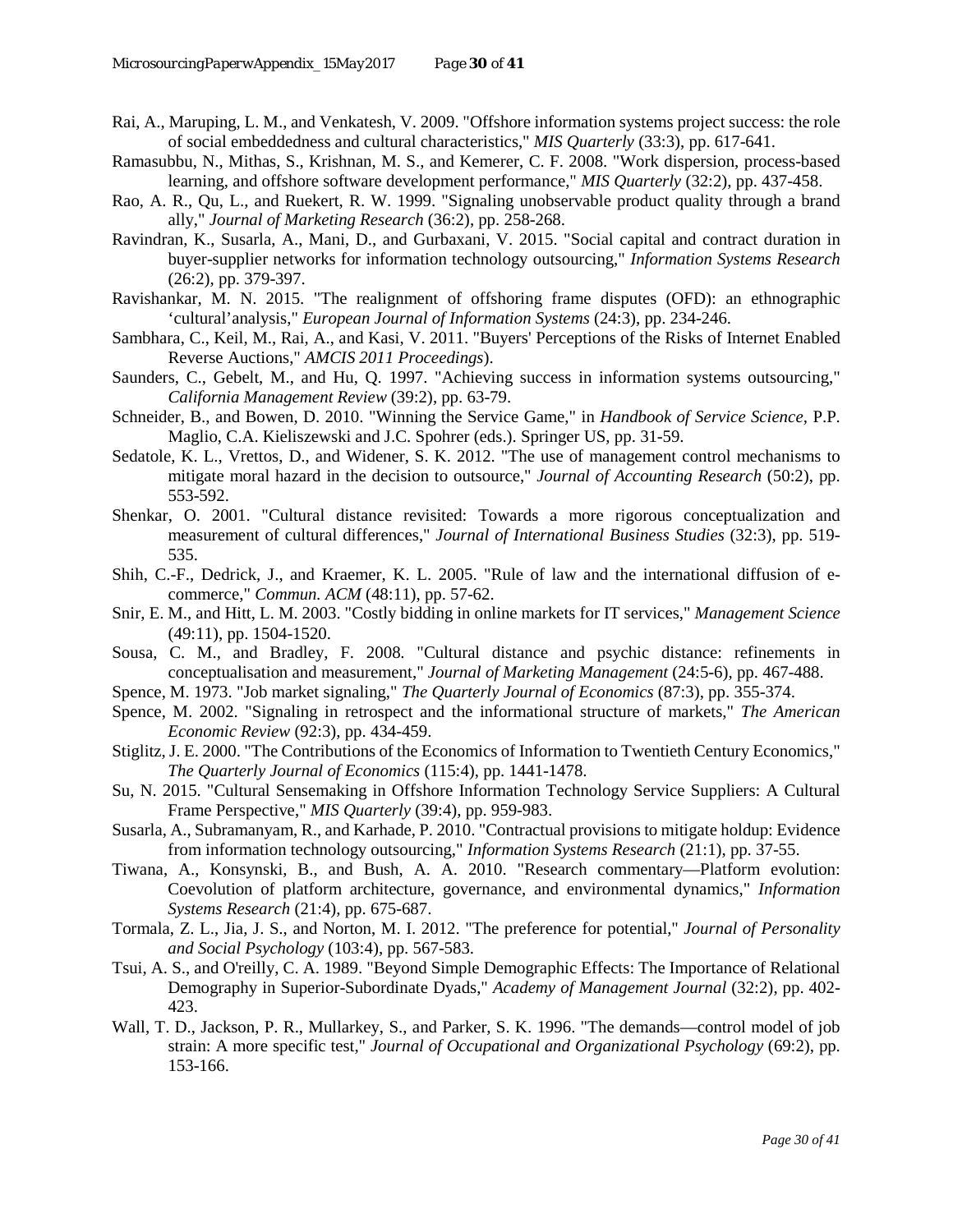- Wells, J. D., Valacich, J. S., and Hess, T. J. 2011. "What Signals Are You Sending? How Website Quality Influences Perceptions of Product Quality and Purchase Intentions," *MIS Quarterly* (35:2), pp. 373- 396.
- Yoganarasimhan, H. 2013. "The value of reputation in an online freelance marketplace," *Marketing Science* (32:6), pp. 860-891.
- Yu, T., Subramaniam, M., and Cannella, A. A. 2009. "Rivalry deterrence in international markets: Contingencies governing the mutual forbearance hypothesis," *Academy of Management Journal* (52:1), pp. 127-147.
- Zhang, X., and Zhang, L. 2015. "How Does the Internet Affect the Financial Market? An Equilibrium Model of Internet-Facilitated Feedback Trading," *MIS Quarterly* (39:1), pp. 17-A10.
- Zhang, X., and Zhu, F. 2011. "Group size and incentives to contribute: A natural experiment at Chinese Wikipedia," *The American Economic Review* (101:4), pp. 1601-1615.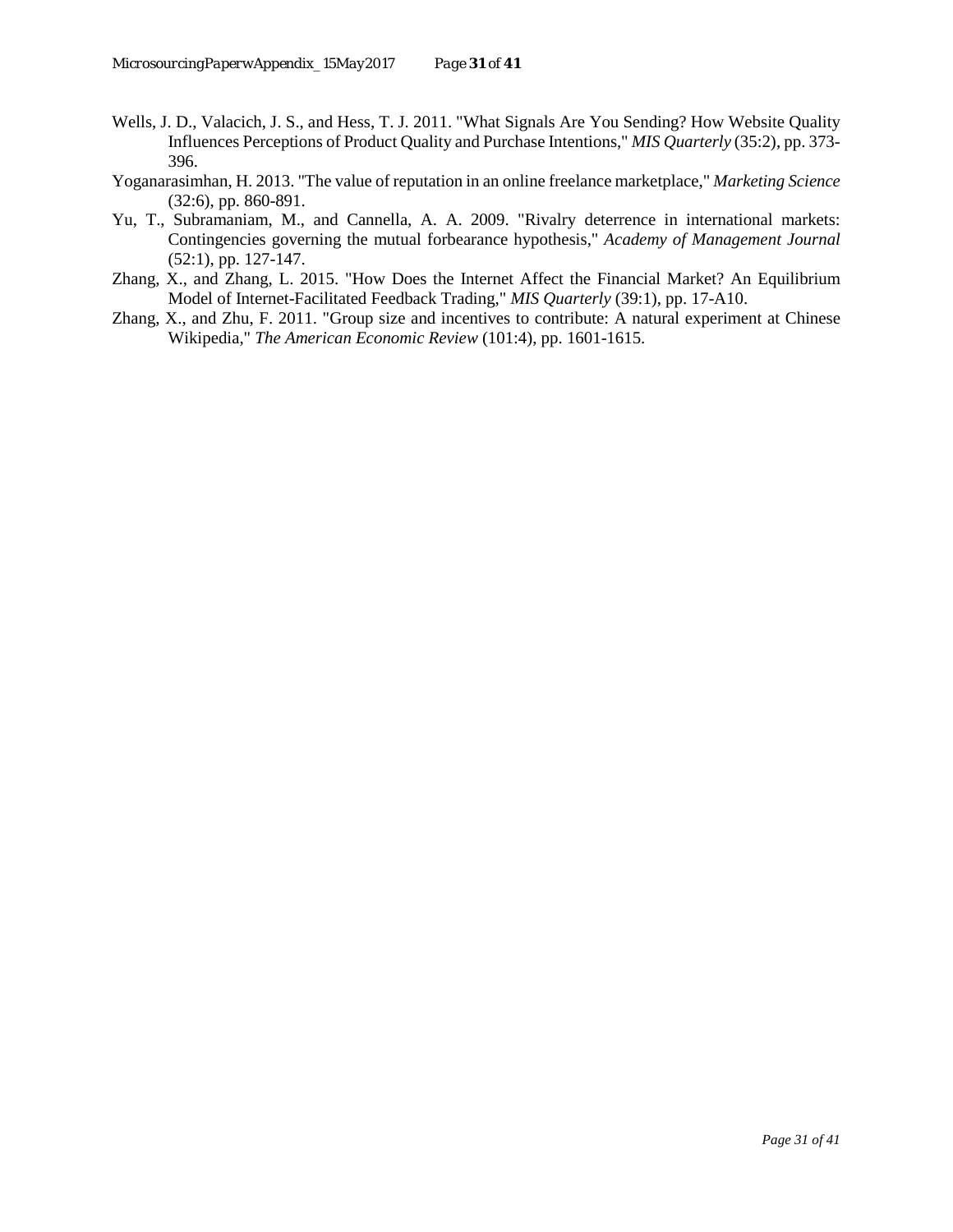## **Figures and Tables**



## **Figure 1. Microsourcing Challenges, Signals, and Quality**

**Figure 2. Research Model**

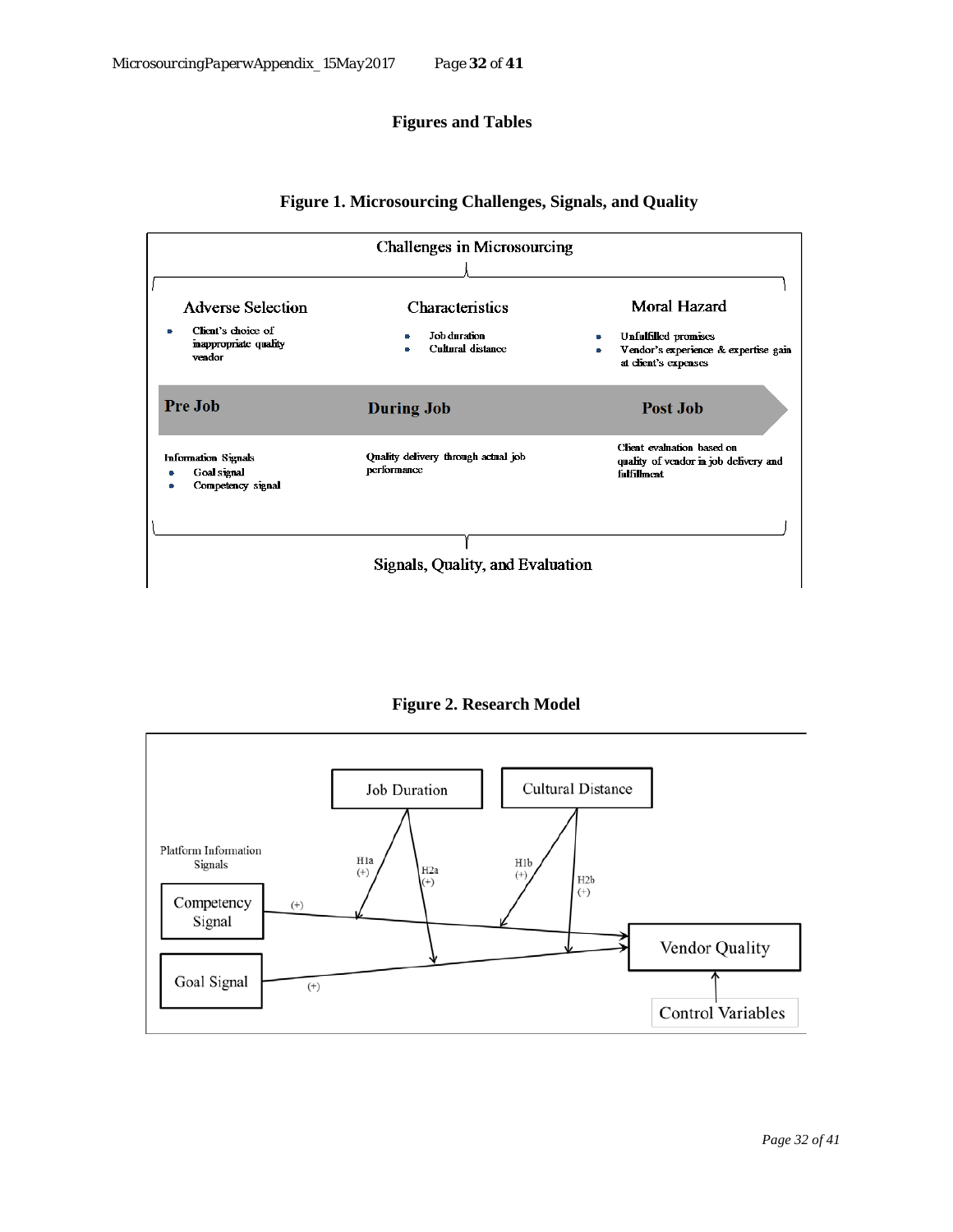

**Figure 3. Time Structure of Research Design and Data Collection**

**Figure 4. Graphical Interpretation of Interaction Effects**

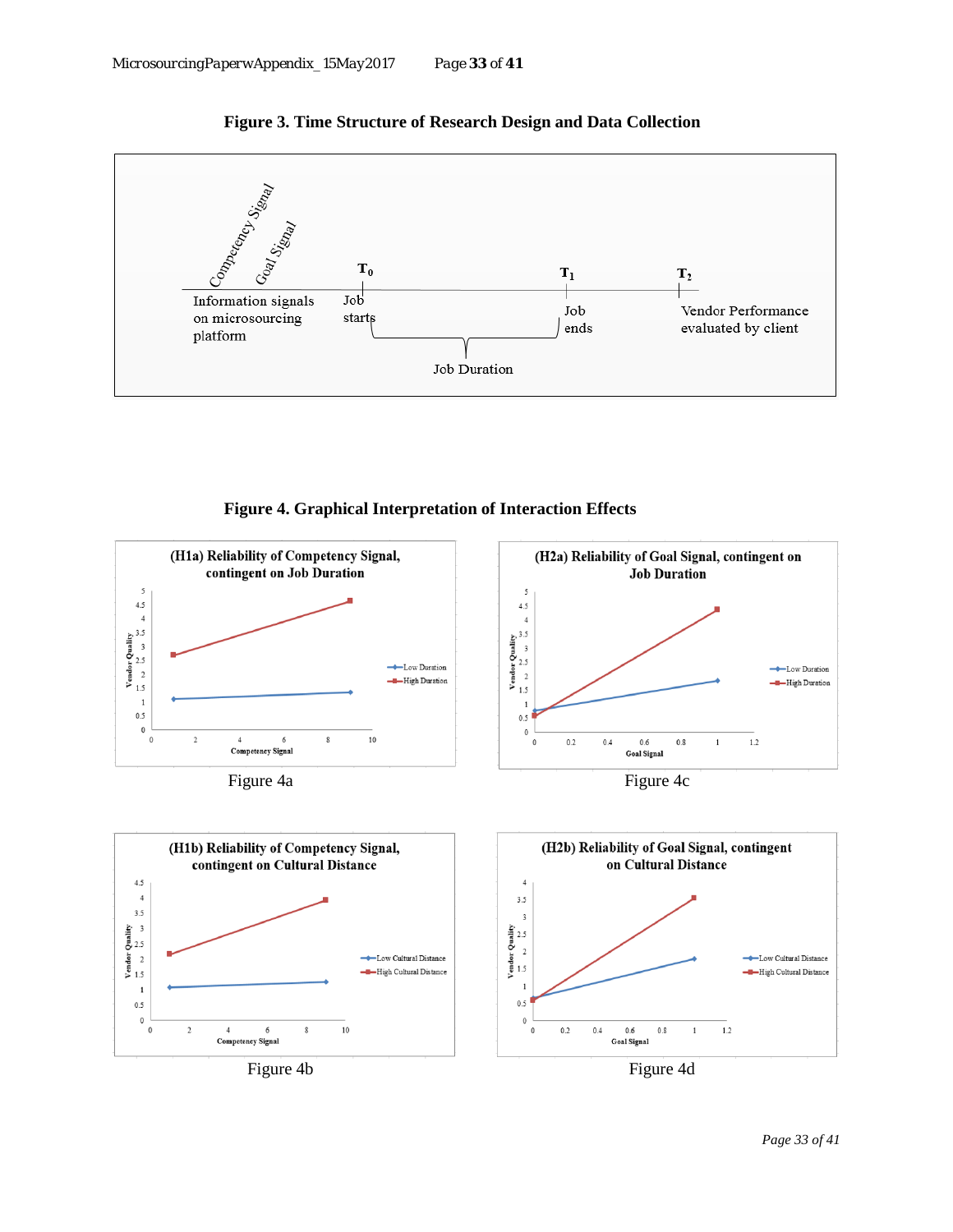| <b>Variable</b>                 | <b>Definition and Operationalization</b>                                                                                                                                                                                                                                                                                                                                                                     | <b>References</b>                                                                    |
|---------------------------------|--------------------------------------------------------------------------------------------------------------------------------------------------------------------------------------------------------------------------------------------------------------------------------------------------------------------------------------------------------------------------------------------------------------|--------------------------------------------------------------------------------------|
| Vendor Quality                  | The overall evaluation rating provided by the client for the vendor's quality in the<br>focal job after the job's completion. The measurement is on a continuous scale from<br>$0$ to 5, where $0$ is the lowest and 5 is the highest evaluation. This variable is log<br>transformed as $log(1 + V$ endor Quality) to account for skewness.                                                                 | (Domberger,<br>Fernandez and Fiebig<br>2000; Lahiri and<br><b>Kedia 2009)</b>        |
| Competency<br>Signal            | Competency signal indicates how competent the vendor is. This variable is measured<br>as the number of IT exams (e.g., PHP programming, iPhone software development)<br>and process-related exams (e.g., vendor orientation, employer orientation) completed Agarwal 2010; Wells,<br>by the vendor prior to the focal job.<br>For ease of interpretation, we used the standardized value in the estimations. | (Banker and Hwang<br>2008; Gao, Gopal and<br>Valacich and Hess<br>2011)              |
| Goal Signal                     | Goal signal is measured as the three-way product of proportion of jobs completed on<br>time, the proportion of jobs completed on-budget, and the proportion of successfully<br>completed jobs in the past. Goal signal = (on-time proportion) $x$ (within-budget<br>proportion) x (completion rate proportion).<br>For ease of interpretation, we used the standardized value in the estimations.            |                                                                                      |
| <b>Job Duration</b>             | Duration of the focal job, measured in number of days.                                                                                                                                                                                                                                                                                                                                                       | (Susarla,<br>Subramanyam and<br>Karhade 2010)                                        |
| Cultural<br>Distance            | Cultural distance between the country of location of the vendor and country of<br>location of the client, calculated based on the cultural dimensions identified and used<br>in prior studies. Prior studies have used country cultural distance to operationalize<br>individual's cultural distance. Please see Appendix A for detailed description and<br>calculations of this variable.                   | (Kogut and Singh<br>1988; Manev and<br>Stevenson 2001;<br>Sousa and Bradley<br>2008) |
| Vendor Prior<br>Rating          | Average rating received by the vendor on all jobs done by the vendor prior to the<br>focal job. Calculated and provided by the platform, on a continuous scale of 0 to 5,<br>where $0$ is lowest rating, and $5$ is highest rating.                                                                                                                                                                          |                                                                                      |
| Vendor<br>Experience            | Prior experience of the vendor measured as the total number of jobs undertaken by<br>the vendor prior to the focal job.                                                                                                                                                                                                                                                                                      |                                                                                      |
| Vendor Prior<br>Reviews         | The total number of prior reviews of the vendor prior to starting the focal job.                                                                                                                                                                                                                                                                                                                             |                                                                                      |
|                                 | Job Spec. Clarity Indicates clarity of the job specification. The specification for the focal job is posted<br>by the client on the website prior to the start of the job. Vendor rated the clarity of the<br>job, on a continuous scale of 0 to 5, with 0 being the lowest clarity, 5 being the<br>highest clarity.                                                                                         |                                                                                      |
| Job Price Diff.                 | Unit difference between the job price and the budgeted price of the focal job. Job<br>Price Diff. = (job budget $-$ job price)/ (job budget).                                                                                                                                                                                                                                                                |                                                                                      |
| Job Bid<br>Deviation            | This variable is calculated as the unit deviation of the vendor's bid amount from<br>mean bid amounts for the focal job.<br>Job Bid Deviation = (Mean bid amount - Vendor's bid amount)/(Mean bid amount).                                                                                                                                                                                                   |                                                                                      |
| Mobile Job                      | Whether the job is related to cell phone or mobile device, such as coding an<br>application for the android or iTunes market. The variable is binary, where 1<br>indicates a mobile application related development job; 0 indicates otherwise.                                                                                                                                                              |                                                                                      |
| <b>Client Location</b><br>and   | Dummy variables indicating continent of location of the client and continent of<br>location of the vendor. We coded binary dummy variables, one each for a) North<br>Vendor Location America, b) Europe, c) Asia, d) South/Central America, e) Australia and New<br>Zealand, and f) Africa. Dummy for Africa is omitted from the empirical model to<br>prevent perfect collinearity.                         |                                                                                      |
| Vendor<br>Description<br>Length | Log of the length of the description provided by the vendor                                                                                                                                                                                                                                                                                                                                                  |                                                                                      |

## **Table 1. Description of Variables**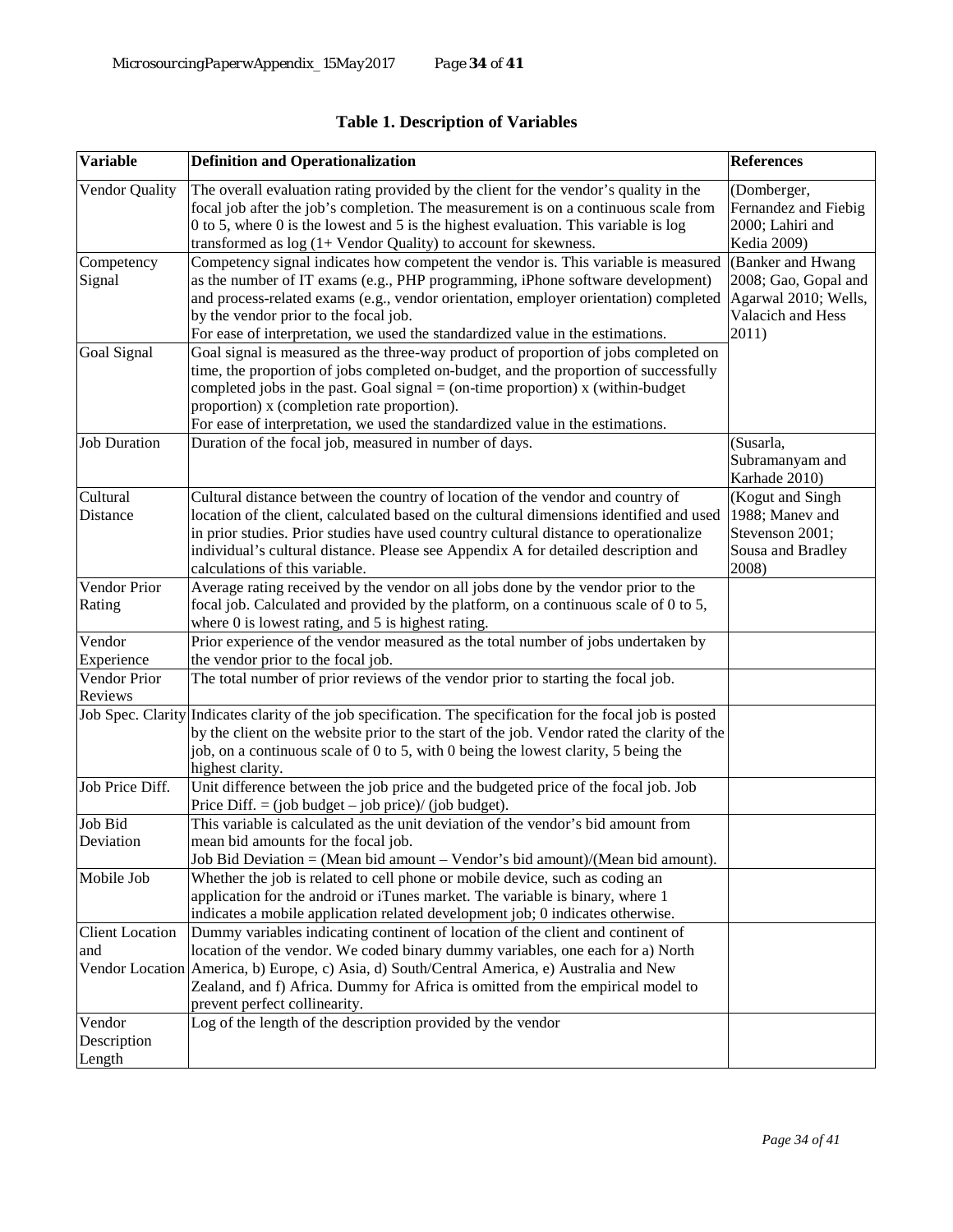|               | Variable                    | Mean    | SD     |          | $\overline{c}$  | 3       | 4        | 5        | 6       | $\mathcal{I}$ | 8                 | 9        | 10            | 11      | 12      |
|---------------|-----------------------------|---------|--------|----------|-----------------|---------|----------|----------|---------|---------------|-------------------|----------|---------------|---------|---------|
|               | Vendor Quality              | 3.71    | 0.98   | 1.00     |                 |         |          |          |         |               |                   |          |               |         |         |
| $\mathcal{L}$ | <b>Job Duration</b>         | 10.83   | 12.11  | $-0.07*$ | 1.00            |         |          |          |         |               |                   |          |               |         |         |
| 3             | <b>Cultural Distance</b>    | 1.98    | 1.15   |          | $-0.17* -0.06*$ | 1.00    |          |          |         |               |                   |          |               |         |         |
| 4             | Competency Signal           | 2.81    | 2.09   | 0.00     | $0.03*$         | $0.07*$ | 1.00     |          |         |               |                   |          |               |         |         |
| 5             | Goal Signal                 | 0.66    | 0.23   | $0.17*$  | $0.03*$         | 0.02    | $0.05*$  | 1.00     |         |               |                   |          |               |         |         |
| 6             | <b>Vendor Prior Rating</b>  | 3.63    | 0.78   | $0.05*$  | 0.02            | $0.04*$ | $0.10*$  | $0.46*$  | 1.00    |               |                   |          |               |         |         |
| 7             | <b>Vendor Prior Reviews</b> | 22.78   | 72.18  | $0.05*$  | $-0.05*$ 0.03*  |         | $0.03*$  | $0.06*$  | $-0.01$ | 1.00          |                   |          |               |         |         |
| 8             | Vendor Experience           | 46.86   | 137.22 | 0.01     | $-0.07*$        | 0.01    | 0.02     | $0.05*$  | $-0.01$ | $0.25*$       | 1.00              |          |               |         |         |
| 9             | Job Spec. Clarity           | 4.70    | 1.07   | $0.24*$  | $-0.02$         | $0.04*$ | $-0.01$  | $0.04*$  | 0.02    | $0.08*$       | $0.05*$           | 1.00     |               |         |         |
|               | 10 Job Price Diff.          | $-0.43$ | 3.19   | $0.05*$  | $-0.09*$        | 0.01    | $0.07*$  | $-0.09*$ | $0.08*$ | $-0.02$       | $-0.01$           | $-0.14*$ | 1.00          |         |         |
|               | 11 Job Bid Deviation        | 0.16    | 0.36   | $-0.00$  | $-0.17*$        | $-0.01$ | $-0.05*$ | $-0.01$  | $-0.01$ | $-0.01$       | $-0.01$           |          | $-0.0010.05*$ | 1.00    |         |
|               | 12 Mobile Job               | 0.92    | 0.26   | 0.00     | $0.08*$         | $0.04*$ | $0.08*$  | $-0.05*$ | $-0.02$ |               | $-0.07*$ $-0.05*$ | 0.02     | $0.04*$       | $0.03*$ | 1.00    |
|               | 13 Vendor Desc. Length      | 5.50    | 1.11   | $-0.02$  | $-0.00$         | 0.04    | $0.11*$  | $0.17*$  | 0.02    | 0.03          | 0.02              | $-0.03$  | $-0.02$       | $-0.02$ | $-0.02$ |

## **Table 2. Descriptive Statistics and Correlations**

*Number of observations, N = 5432. \* indicates significance at 5% level.*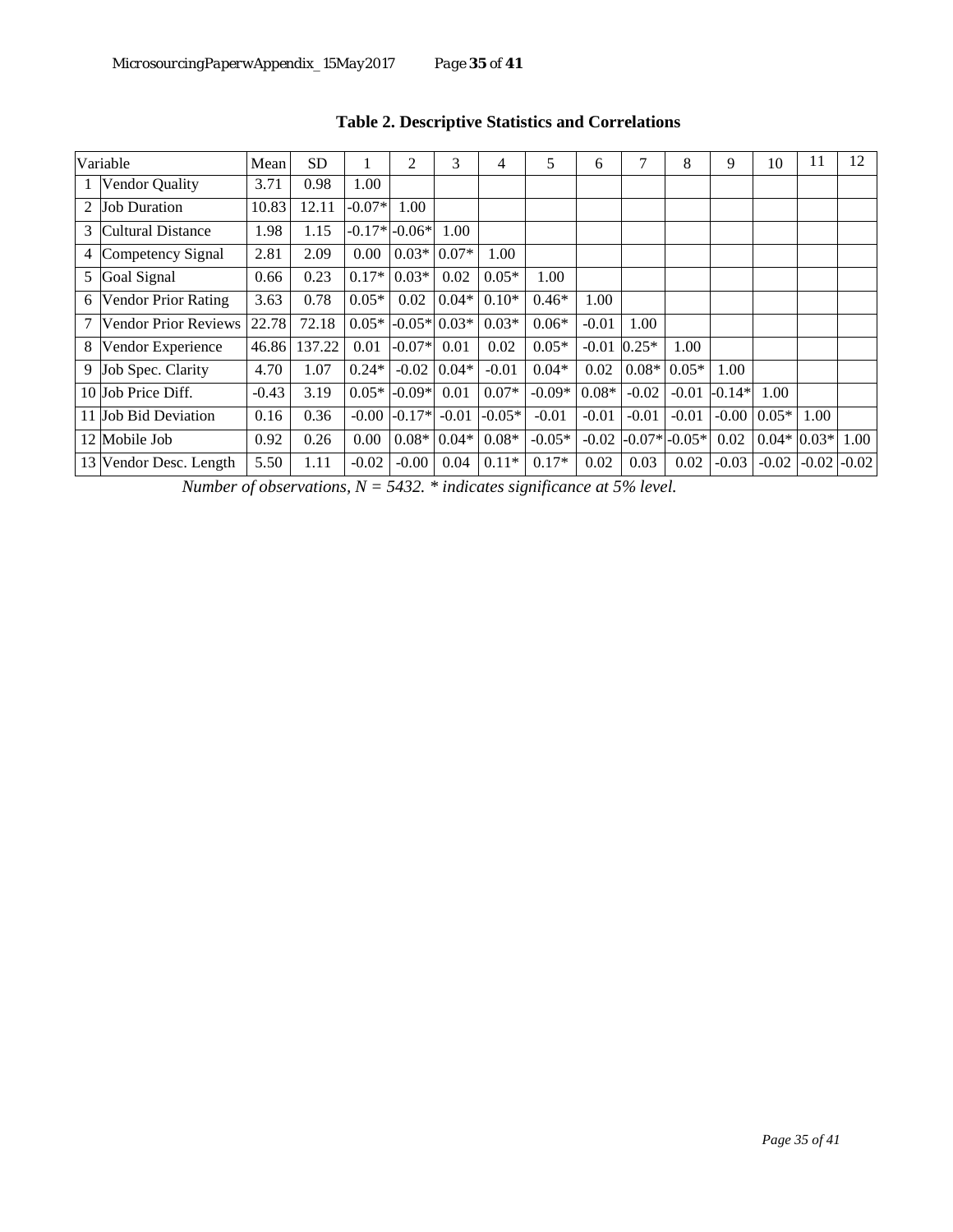| Vendor<br>Vendor<br>Vendor<br>Vendor<br>Quality<br>Quality<br>Quality<br>Quality<br>$-0.04$<br>0.004<br>$-0.07$<br>$-0.14$<br>(0.03)<br>(0.05)<br>(0.13)<br>(0.12)<br>$5.30***$<br>$3.47**$<br>$0.87**$<br>$0.72**$<br><b>Goal Signal</b><br>(0.79)<br>(0.73)<br>(0.42)<br>(0.35)<br>$0.01**$<br>$0.01**$<br>Competency Signal $\times$ Job Duration<br>(0.003)<br>(0.003)<br>$0.16***$<br>$0.16***$<br>Goal Signal $\times$ Job Duration<br>(0.05)<br>(0.05)<br>$0.18***$<br>$0.18***$<br>Competency Signal × Cultural Distance<br>(0.04)<br>(0.04)<br>$2.16***$<br>$2.16***$<br>Goal Signal $\times$ Cultural Distance<br>(0.47)<br>(0.46)<br>$-0.04***$<br>$-0.007***$<br>$-0.04***$<br><b>Job Duration</b><br>$-0.008***$<br>(0.003)<br>(0.003)<br>(0.01)<br>(0.01)<br>$-0.57***$<br>$-0.58***$<br>$-0.10***$<br>$-0.10***$<br><b>Cultural Distance</b><br>(0.08)<br>(0.03)<br>(0.03)<br>(0.08)<br>0.07<br><b>Vendor Prior Rating</b><br>0.06<br>0.05<br>0.05<br>(0.06)<br>(0.06)<br>(0.05)<br>(0.05)<br>$0.01***$<br>$0.01***$<br>$0.01***$<br>$0.01***$<br><b>Vendor Prior Reviews</b><br>(0.002)<br>(0.002)<br>(0.002)<br>(0.002)<br>$0.001***$<br>$0.001***$<br>$0.001***$<br>$0.001***$<br>Vendor Experience<br>(0.0002)<br>(0.0003)<br>(0.0003)<br>(0.0002)<br>$0.22***$<br>$0.21***$<br>$0.20***$<br>$0.19***$<br>Job Spec. Clarity<br>(0.03)<br>(0.03)<br>(0.03)<br>(0.03)<br>$-0.005$<br>$-0.02$<br>$-0.00$<br>$-0.01$<br>(0.02)<br>(0.02)<br>(0.02)<br>(0.02)<br><b>Job Bid Deviation</b><br>$-0.12$<br>$-0.13$<br>$-0.11$<br>$-0.11$<br>(0.08)<br>(0.08)<br>(0.08)<br>(0.08)<br>Mobile Job<br>0.06<br>0.04<br>0.04<br>0.02<br>(0.12)<br>(0.12)<br>(0.11)<br>(0.11)<br>$-2929.01$<br>$-2912.48$<br>$-2846.10$<br>$-2828.14$<br>Log pseudo-likelihood<br>7.42***<br>$6.76***$<br>$6.67***$<br>8.25***<br>F-statistic<br>$7.78***$<br>$21.70***$<br>F-test of significant coefficients of interaction<br>14.47***<br><b>Akaike Information Criterion</b><br>5904.01<br>5742.21<br>5874.96<br>5710.28<br>6055.81<br>5907.21<br>6039.96<br>5888.48<br><b>Bayesian Information Criterion</b><br>5432<br>5432<br>5432<br>5432 |                        |     |     |     |     |
|---------------------------------------------------------------------------------------------------------------------------------------------------------------------------------------------------------------------------------------------------------------------------------------------------------------------------------------------------------------------------------------------------------------------------------------------------------------------------------------------------------------------------------------------------------------------------------------------------------------------------------------------------------------------------------------------------------------------------------------------------------------------------------------------------------------------------------------------------------------------------------------------------------------------------------------------------------------------------------------------------------------------------------------------------------------------------------------------------------------------------------------------------------------------------------------------------------------------------------------------------------------------------------------------------------------------------------------------------------------------------------------------------------------------------------------------------------------------------------------------------------------------------------------------------------------------------------------------------------------------------------------------------------------------------------------------------------------------------------------------------------------------------------------------------------------------------------------------------------------------------------------------------------------------------------------------------------------------------------------------------------------------------------------------------------------------------------------------------------------------------------------|------------------------|-----|-----|-----|-----|
|                                                                                                                                                                                                                                                                                                                                                                                                                                                                                                                                                                                                                                                                                                                                                                                                                                                                                                                                                                                                                                                                                                                                                                                                                                                                                                                                                                                                                                                                                                                                                                                                                                                                                                                                                                                                                                                                                                                                                                                                                                                                                                                                       |                        | (1) | (2) | (3) | (4) |
|                                                                                                                                                                                                                                                                                                                                                                                                                                                                                                                                                                                                                                                                                                                                                                                                                                                                                                                                                                                                                                                                                                                                                                                                                                                                                                                                                                                                                                                                                                                                                                                                                                                                                                                                                                                                                                                                                                                                                                                                                                                                                                                                       |                        |     |     |     |     |
|                                                                                                                                                                                                                                                                                                                                                                                                                                                                                                                                                                                                                                                                                                                                                                                                                                                                                                                                                                                                                                                                                                                                                                                                                                                                                                                                                                                                                                                                                                                                                                                                                                                                                                                                                                                                                                                                                                                                                                                                                                                                                                                                       |                        |     |     |     |     |
|                                                                                                                                                                                                                                                                                                                                                                                                                                                                                                                                                                                                                                                                                                                                                                                                                                                                                                                                                                                                                                                                                                                                                                                                                                                                                                                                                                                                                                                                                                                                                                                                                                                                                                                                                                                                                                                                                                                                                                                                                                                                                                                                       | Competency Signal      |     |     |     |     |
|                                                                                                                                                                                                                                                                                                                                                                                                                                                                                                                                                                                                                                                                                                                                                                                                                                                                                                                                                                                                                                                                                                                                                                                                                                                                                                                                                                                                                                                                                                                                                                                                                                                                                                                                                                                                                                                                                                                                                                                                                                                                                                                                       |                        |     |     |     |     |
|                                                                                                                                                                                                                                                                                                                                                                                                                                                                                                                                                                                                                                                                                                                                                                                                                                                                                                                                                                                                                                                                                                                                                                                                                                                                                                                                                                                                                                                                                                                                                                                                                                                                                                                                                                                                                                                                                                                                                                                                                                                                                                                                       |                        |     |     |     |     |
|                                                                                                                                                                                                                                                                                                                                                                                                                                                                                                                                                                                                                                                                                                                                                                                                                                                                                                                                                                                                                                                                                                                                                                                                                                                                                                                                                                                                                                                                                                                                                                                                                                                                                                                                                                                                                                                                                                                                                                                                                                                                                                                                       |                        |     |     |     |     |
|                                                                                                                                                                                                                                                                                                                                                                                                                                                                                                                                                                                                                                                                                                                                                                                                                                                                                                                                                                                                                                                                                                                                                                                                                                                                                                                                                                                                                                                                                                                                                                                                                                                                                                                                                                                                                                                                                                                                                                                                                                                                                                                                       |                        |     |     |     |     |
|                                                                                                                                                                                                                                                                                                                                                                                                                                                                                                                                                                                                                                                                                                                                                                                                                                                                                                                                                                                                                                                                                                                                                                                                                                                                                                                                                                                                                                                                                                                                                                                                                                                                                                                                                                                                                                                                                                                                                                                                                                                                                                                                       |                        |     |     |     |     |
|                                                                                                                                                                                                                                                                                                                                                                                                                                                                                                                                                                                                                                                                                                                                                                                                                                                                                                                                                                                                                                                                                                                                                                                                                                                                                                                                                                                                                                                                                                                                                                                                                                                                                                                                                                                                                                                                                                                                                                                                                                                                                                                                       |                        |     |     |     |     |
|                                                                                                                                                                                                                                                                                                                                                                                                                                                                                                                                                                                                                                                                                                                                                                                                                                                                                                                                                                                                                                                                                                                                                                                                                                                                                                                                                                                                                                                                                                                                                                                                                                                                                                                                                                                                                                                                                                                                                                                                                                                                                                                                       |                        |     |     |     |     |
|                                                                                                                                                                                                                                                                                                                                                                                                                                                                                                                                                                                                                                                                                                                                                                                                                                                                                                                                                                                                                                                                                                                                                                                                                                                                                                                                                                                                                                                                                                                                                                                                                                                                                                                                                                                                                                                                                                                                                                                                                                                                                                                                       |                        |     |     |     |     |
|                                                                                                                                                                                                                                                                                                                                                                                                                                                                                                                                                                                                                                                                                                                                                                                                                                                                                                                                                                                                                                                                                                                                                                                                                                                                                                                                                                                                                                                                                                                                                                                                                                                                                                                                                                                                                                                                                                                                                                                                                                                                                                                                       |                        |     |     |     |     |
|                                                                                                                                                                                                                                                                                                                                                                                                                                                                                                                                                                                                                                                                                                                                                                                                                                                                                                                                                                                                                                                                                                                                                                                                                                                                                                                                                                                                                                                                                                                                                                                                                                                                                                                                                                                                                                                                                                                                                                                                                                                                                                                                       |                        |     |     |     |     |
|                                                                                                                                                                                                                                                                                                                                                                                                                                                                                                                                                                                                                                                                                                                                                                                                                                                                                                                                                                                                                                                                                                                                                                                                                                                                                                                                                                                                                                                                                                                                                                                                                                                                                                                                                                                                                                                                                                                                                                                                                                                                                                                                       |                        |     |     |     |     |
|                                                                                                                                                                                                                                                                                                                                                                                                                                                                                                                                                                                                                                                                                                                                                                                                                                                                                                                                                                                                                                                                                                                                                                                                                                                                                                                                                                                                                                                                                                                                                                                                                                                                                                                                                                                                                                                                                                                                                                                                                                                                                                                                       |                        |     |     |     |     |
|                                                                                                                                                                                                                                                                                                                                                                                                                                                                                                                                                                                                                                                                                                                                                                                                                                                                                                                                                                                                                                                                                                                                                                                                                                                                                                                                                                                                                                                                                                                                                                                                                                                                                                                                                                                                                                                                                                                                                                                                                                                                                                                                       |                        |     |     |     |     |
|                                                                                                                                                                                                                                                                                                                                                                                                                                                                                                                                                                                                                                                                                                                                                                                                                                                                                                                                                                                                                                                                                                                                                                                                                                                                                                                                                                                                                                                                                                                                                                                                                                                                                                                                                                                                                                                                                                                                                                                                                                                                                                                                       |                        |     |     |     |     |
|                                                                                                                                                                                                                                                                                                                                                                                                                                                                                                                                                                                                                                                                                                                                                                                                                                                                                                                                                                                                                                                                                                                                                                                                                                                                                                                                                                                                                                                                                                                                                                                                                                                                                                                                                                                                                                                                                                                                                                                                                                                                                                                                       |                        |     |     |     |     |
|                                                                                                                                                                                                                                                                                                                                                                                                                                                                                                                                                                                                                                                                                                                                                                                                                                                                                                                                                                                                                                                                                                                                                                                                                                                                                                                                                                                                                                                                                                                                                                                                                                                                                                                                                                                                                                                                                                                                                                                                                                                                                                                                       |                        |     |     |     |     |
|                                                                                                                                                                                                                                                                                                                                                                                                                                                                                                                                                                                                                                                                                                                                                                                                                                                                                                                                                                                                                                                                                                                                                                                                                                                                                                                                                                                                                                                                                                                                                                                                                                                                                                                                                                                                                                                                                                                                                                                                                                                                                                                                       |                        |     |     |     |     |
|                                                                                                                                                                                                                                                                                                                                                                                                                                                                                                                                                                                                                                                                                                                                                                                                                                                                                                                                                                                                                                                                                                                                                                                                                                                                                                                                                                                                                                                                                                                                                                                                                                                                                                                                                                                                                                                                                                                                                                                                                                                                                                                                       |                        |     |     |     |     |
|                                                                                                                                                                                                                                                                                                                                                                                                                                                                                                                                                                                                                                                                                                                                                                                                                                                                                                                                                                                                                                                                                                                                                                                                                                                                                                                                                                                                                                                                                                                                                                                                                                                                                                                                                                                                                                                                                                                                                                                                                                                                                                                                       |                        |     |     |     |     |
|                                                                                                                                                                                                                                                                                                                                                                                                                                                                                                                                                                                                                                                                                                                                                                                                                                                                                                                                                                                                                                                                                                                                                                                                                                                                                                                                                                                                                                                                                                                                                                                                                                                                                                                                                                                                                                                                                                                                                                                                                                                                                                                                       |                        |     |     |     |     |
|                                                                                                                                                                                                                                                                                                                                                                                                                                                                                                                                                                                                                                                                                                                                                                                                                                                                                                                                                                                                                                                                                                                                                                                                                                                                                                                                                                                                                                                                                                                                                                                                                                                                                                                                                                                                                                                                                                                                                                                                                                                                                                                                       |                        |     |     |     |     |
|                                                                                                                                                                                                                                                                                                                                                                                                                                                                                                                                                                                                                                                                                                                                                                                                                                                                                                                                                                                                                                                                                                                                                                                                                                                                                                                                                                                                                                                                                                                                                                                                                                                                                                                                                                                                                                                                                                                                                                                                                                                                                                                                       |                        |     |     |     |     |
|                                                                                                                                                                                                                                                                                                                                                                                                                                                                                                                                                                                                                                                                                                                                                                                                                                                                                                                                                                                                                                                                                                                                                                                                                                                                                                                                                                                                                                                                                                                                                                                                                                                                                                                                                                                                                                                                                                                                                                                                                                                                                                                                       |                        |     |     |     |     |
|                                                                                                                                                                                                                                                                                                                                                                                                                                                                                                                                                                                                                                                                                                                                                                                                                                                                                                                                                                                                                                                                                                                                                                                                                                                                                                                                                                                                                                                                                                                                                                                                                                                                                                                                                                                                                                                                                                                                                                                                                                                                                                                                       | Job Price Diff.        |     |     |     |     |
|                                                                                                                                                                                                                                                                                                                                                                                                                                                                                                                                                                                                                                                                                                                                                                                                                                                                                                                                                                                                                                                                                                                                                                                                                                                                                                                                                                                                                                                                                                                                                                                                                                                                                                                                                                                                                                                                                                                                                                                                                                                                                                                                       |                        |     |     |     |     |
|                                                                                                                                                                                                                                                                                                                                                                                                                                                                                                                                                                                                                                                                                                                                                                                                                                                                                                                                                                                                                                                                                                                                                                                                                                                                                                                                                                                                                                                                                                                                                                                                                                                                                                                                                                                                                                                                                                                                                                                                                                                                                                                                       |                        |     |     |     |     |
|                                                                                                                                                                                                                                                                                                                                                                                                                                                                                                                                                                                                                                                                                                                                                                                                                                                                                                                                                                                                                                                                                                                                                                                                                                                                                                                                                                                                                                                                                                                                                                                                                                                                                                                                                                                                                                                                                                                                                                                                                                                                                                                                       |                        |     |     |     |     |
|                                                                                                                                                                                                                                                                                                                                                                                                                                                                                                                                                                                                                                                                                                                                                                                                                                                                                                                                                                                                                                                                                                                                                                                                                                                                                                                                                                                                                                                                                                                                                                                                                                                                                                                                                                                                                                                                                                                                                                                                                                                                                                                                       |                        |     |     |     |     |
|                                                                                                                                                                                                                                                                                                                                                                                                                                                                                                                                                                                                                                                                                                                                                                                                                                                                                                                                                                                                                                                                                                                                                                                                                                                                                                                                                                                                                                                                                                                                                                                                                                                                                                                                                                                                                                                                                                                                                                                                                                                                                                                                       |                        |     |     |     |     |
|                                                                                                                                                                                                                                                                                                                                                                                                                                                                                                                                                                                                                                                                                                                                                                                                                                                                                                                                                                                                                                                                                                                                                                                                                                                                                                                                                                                                                                                                                                                                                                                                                                                                                                                                                                                                                                                                                                                                                                                                                                                                                                                                       |                        |     |     |     |     |
|                                                                                                                                                                                                                                                                                                                                                                                                                                                                                                                                                                                                                                                                                                                                                                                                                                                                                                                                                                                                                                                                                                                                                                                                                                                                                                                                                                                                                                                                                                                                                                                                                                                                                                                                                                                                                                                                                                                                                                                                                                                                                                                                       |                        |     |     |     |     |
|                                                                                                                                                                                                                                                                                                                                                                                                                                                                                                                                                                                                                                                                                                                                                                                                                                                                                                                                                                                                                                                                                                                                                                                                                                                                                                                                                                                                                                                                                                                                                                                                                                                                                                                                                                                                                                                                                                                                                                                                                                                                                                                                       |                        |     |     |     |     |
|                                                                                                                                                                                                                                                                                                                                                                                                                                                                                                                                                                                                                                                                                                                                                                                                                                                                                                                                                                                                                                                                                                                                                                                                                                                                                                                                                                                                                                                                                                                                                                                                                                                                                                                                                                                                                                                                                                                                                                                                                                                                                                                                       |                        |     |     |     |     |
|                                                                                                                                                                                                                                                                                                                                                                                                                                                                                                                                                                                                                                                                                                                                                                                                                                                                                                                                                                                                                                                                                                                                                                                                                                                                                                                                                                                                                                                                                                                                                                                                                                                                                                                                                                                                                                                                                                                                                                                                                                                                                                                                       |                        |     |     |     |     |
|                                                                                                                                                                                                                                                                                                                                                                                                                                                                                                                                                                                                                                                                                                                                                                                                                                                                                                                                                                                                                                                                                                                                                                                                                                                                                                                                                                                                                                                                                                                                                                                                                                                                                                                                                                                                                                                                                                                                                                                                                                                                                                                                       | Number of observations |     |     |     |     |

## **Table 3. Estimation Results**

Double-censored Tobit models used for estimations. Significance levels: \*\*\*p < 0.01, \*\*p < 0.05, \*p < 0.10; Parentheses show robust standard errors clustered by vendor. Dependent variable is log transformed as log (1+ *Vendor Quality*). Because *Vendor Quality* ranges from 0 to 5, left censoring is at log  $(1 + 0)$  and right censoring is at log  $(1 +$ 5). Each model includes an intercept and controls for location (continent) of client and vendor. F-test comparison of the interaction models with baseline models (with and without interaction terms) gives significance at  $p < 0.001$  levels for all models. Models with each interaction term added individually in the model produce similar results. As an additional control variable, we added the number of past transactions between the same vendor and client. Results remained qualitatively the same.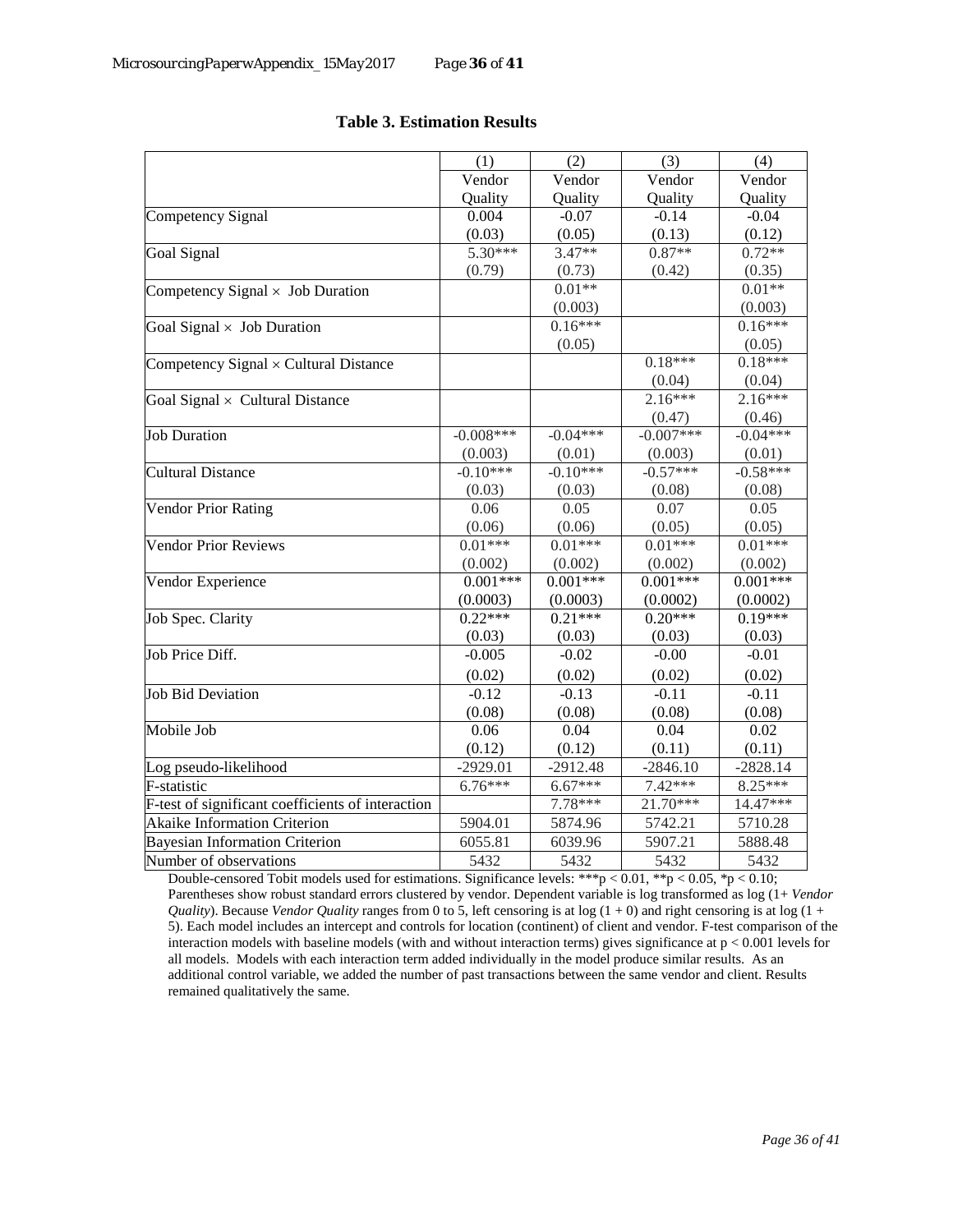|                                                   | (1)        | (2)         |
|---------------------------------------------------|------------|-------------|
|                                                   | Vendor     | Vendor      |
|                                                   | Quality    | Quality     |
| Competency Signal                                 | $-0.01$    | $-0.30$     |
|                                                   | (0.04)     | (0.66)      |
| Goal Signal                                       | $1.11***$  | $1.15**$    |
|                                                   | (0.38)     | (0.49)      |
| Competency Signal $\times$ Job Duration           |            | $0.01***$   |
|                                                   |            | (0.001)     |
| Goal Signal $\times$ Job Duration                 |            | $0.04***$   |
|                                                   |            | (0.01)      |
| Competency Signal $\times$ Cultural Distance      |            | $0.08***$   |
|                                                   |            | (0.02)      |
| Goal Signal $\times$ Cultural Distance            |            | $0.50***$   |
|                                                   |            | (0.11)      |
| <b>Job Duration</b>                               | $-0.002$   | $-0.037***$ |
|                                                   | (0.007)    | (0.01)      |
| <b>Cultural Distance</b>                          | $-0.11***$ | $-0.59***$  |
|                                                   | (0.04)     | (0.08)      |
| <b>Vendor Prior Rating</b>                        | 0.05       | 0.05        |
|                                                   | (0.06)     | (0.06)      |
| <b>Vendor Prior Reviews</b>                       | $0.007***$ | $0.007***$  |
|                                                   | (0.002)    | (0.002)     |
| Vendor Experience                                 | 0.0006     | 0.0004      |
|                                                   | (0.0006)   | (0.0006)    |
| Job Spec. Clarity                                 | $0.25***$  | $0.23***$   |
|                                                   | (0.05)     | (0.05)      |
| Job Price Diff.                                   | 0.0001     | 0.00        |
|                                                   | (0.0003)   | (0.00)      |
| <b>Job Bid Deviation</b>                          | $-0.03$    | $-0.04$     |
|                                                   | (0.12)     | (0.12)      |
| Mobile Job                                        | $-0.04$    | $-0.11$     |
|                                                   | (0.15)     | (0.15)      |
| $\tilde{\eta}$                                    | $-0.66$    | $-0.81$     |
|                                                   | (0.71)     | (0.72)      |
| $\tilde{\eta} \times$ SigSum                      | $-0.03$    | $-0.15$     |
|                                                   | (0.10)     | (0.10)      |
| Log pseudo-likelihood                             | $-2927.56$ | -2823.88    |
| F-statistic                                       | $6.19***$  | 6.69***     |
| F-test of significant coefficients of interaction |            | 14.88***    |
| Akaike Information Criterion                      | 5905.12    | 5705.76     |
| <b>Bayesian Information Criterion</b>             | 6070.12    | 5897.16     |
| Number of observations                            | 5432       | 5432        |

**Table 4. Robustness Test: Estimations Accounting for Endogeneity**

Double-censored Tobit models used for estimations. Garen (1984) methodology used for estimations. Terms containing  $\tilde{\eta}$  are endogeneity correction terms calculated from the first stage. Significance levels: \*\*\*p < 0.01, \*\*p < 0.05, \*p < 0.10. Parentheses show robust standard errors clustered by vendor. Dependent variable is log transformed as log (1+ *Vendor Quality*). Because *Vendor Quality* ranges from 0 to 5, left censoring is at log (1 + 0) and right censoring is at log (1 + 5). Each model includes an intercept and controls for location (continent) of client and vendor. F-test comparison of the interaction models with baseline models (with and without interaction terms) gives significance at p < 0.001 levels for all models. Models with each interaction term added individually in the model produce similar results. As an additional control variable, we added the number of past transactions between the same vendor and client. Results remained qualitatively the same.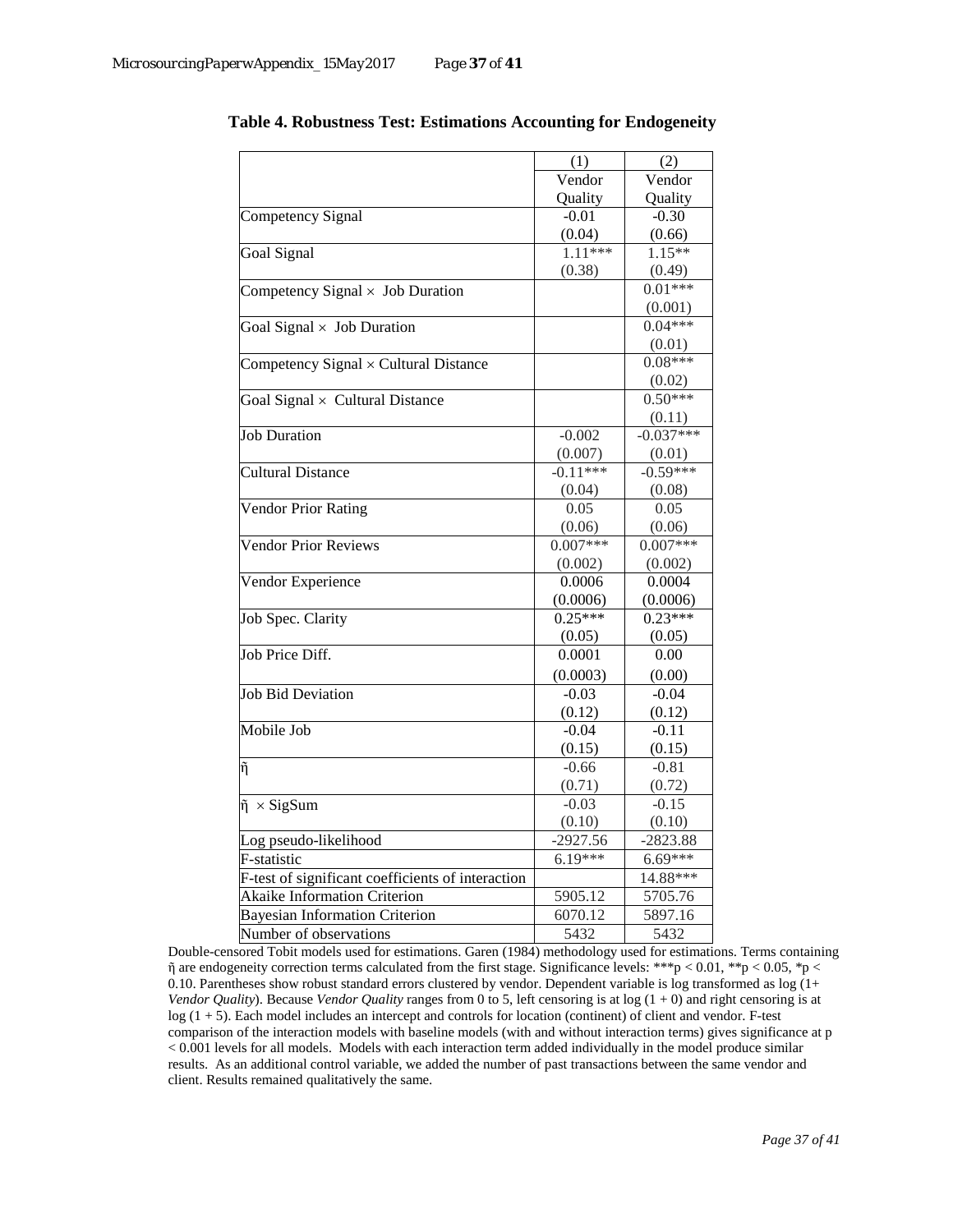|                  | <b>Hypothesis</b>                                                                                                                                                                       | <b>Finding</b> | <b>Implications</b>                                                                                                                                                                                                                                                        |  |  |  |
|------------------|-----------------------------------------------------------------------------------------------------------------------------------------------------------------------------------------|----------------|----------------------------------------------------------------------------------------------------------------------------------------------------------------------------------------------------------------------------------------------------------------------------|--|--|--|
| H <sub>1</sub> a | Competency signal is a stronger<br>indicator of quality of<br>microsourcing vendors in jobs with<br>longer duration than in jobs with<br>shorter duration.                              | Supported      | Both signals are more reliable indicators of<br>quality for vendors who deal with jobs of<br>longer duration.<br>Microsourcing platforms should<br>institutionalize both signals, particularly                                                                             |  |  |  |
| H2a              | Goal signal is a stronger indicator<br>of quality of microsourcing<br>vendors in jobs with longer<br>duration than in jobs with shorter<br>duration.                                    | Supported      | when they deal with longer jobs.<br>For longer jobs, clients should infer vendor<br>quality using both signals rather than relying<br>on one signal only.                                                                                                                  |  |  |  |
| H <sub>1</sub> b | Competency signal is a stronger<br>indicator of quality of<br>microsourcing vendors in jobs<br>involving higher cultural distance<br>than in jobs involving lower<br>cultural distance. | Supported      | Clients dealing with global job sourcing<br>from culturally distant vendors should rely<br>more on goal and competency signals.<br>Microsourcing motivation may not be solely<br>for cost arbitrage, but competency and goal<br>relying behavior of vendors. Rewarding for |  |  |  |
| H2b              | Goal signal is a stronger indicator<br>of quality of microsourcing<br>vendors in jobs involving higher<br>cultural distance than in jobs<br>involving lower cultural distance.          | Supported      | such behavior through microsourcing<br>platforms may need to evolve.                                                                                                                                                                                                       |  |  |  |

## **Table 5. Summary of Findings**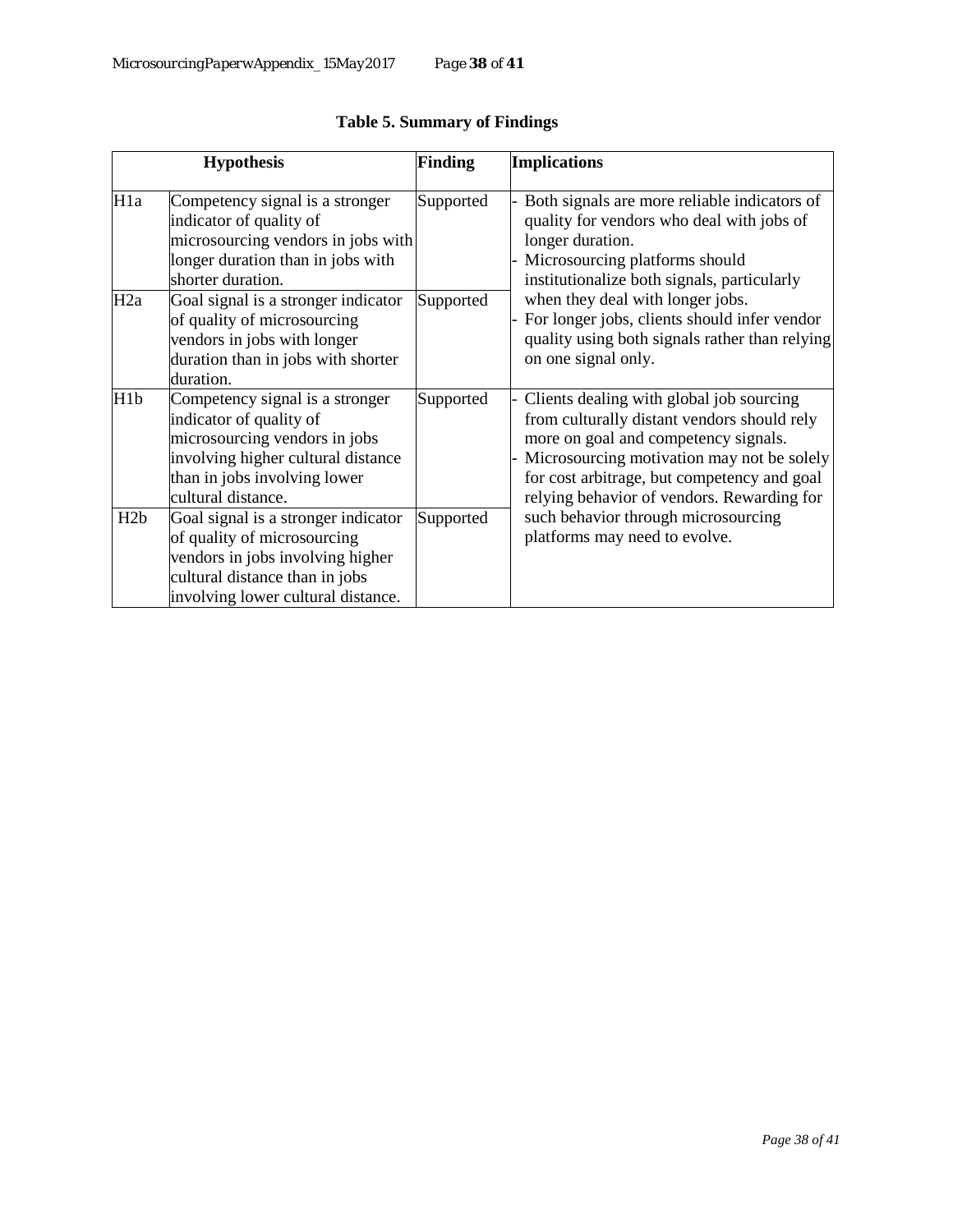## **Appendices**

### **Appendix A: Cultural Distance Description and Calculations**

For measuring *Cultural Distance,* we used the widely used measure similar to Kogut and Singh (1988)'s index (Manev and Stevenson 2001), following adaptations recommended by prior research (Shenkar 2001). This measure is calculated using dimensions of culture based on work of Geert Hofstede, which has emerged as a standard measure of difference in national cultures (Hofstede 1980; Manev and Stevenson 2001; Sousa and Bradley 2008). The index is used in several prior studies (e.g., Griffith, Harmancioglu and Droge 2009; Handley and Benton 2013) and is based on deviation of the vendor's country from the client's country along the five Hofstede (1980) cultural dimensions (i.e., power distance, individualism/collectivism, masculinity/femininity, uncertainty avoidance, long-term orientation). These differences are adjusted for differences in variance of each dimension and then arithmetically averaged. Algebraically:

$$
Cultural Distance_{jk} = \sum_{i=1}^{5} \left( \frac{(I_{ij} - I_{ik})^2}{V_i} \right) / 5
$$

where *Cultural Distance<sub>ik</sub>* is cultural distance of country of vendor j's from country of client k's;  $I_{ij}$  is index for i<sup>th</sup> cultural dimension of j<sup>th</sup> country; and  $V_i$  is variance of the i<sup>th</sup> dimension.

For robustness, we also used an alternate measure of cultural distance and found similar results. This alternate measure is a Euclidean distance index based on Hofstede (1980) (Drogendijk and Slangen 2006; Morosini, Shane and Singh 1998; Yu, Subramaniam and Cannella 2009). Unlike the Kogut and Singh (1988) index, this measure does not assume that differences in scores on each of Hofstede's dimensions are equally important in determining cultural distance between countries. Instead, in line with the concept of Euclidean distance, it computes their distance in a five dimensional space as the square root of the sum of squared differences in scores on each cultural dimension. The Euclidean measure is calculated as:

$$
Cultural Distance_{jk} = \sqrt{\sum_{i=1}^{5} \left( \frac{(I_{ij} - I_{ik})^2}{V_i} \right)}
$$

Although the original index proposed by Kogut and Singh (1988) consisted of the first four Hofstede dimensions, we followed prior research which suggests including the fifth dimension as well (Griffith, Harmancioglu and Droge 2009; Shenkar 2001). For further robustness, we repeated the analysis using just the first four dimensions and found similar results. Likewise, we repeated the analysis using the original Kogut and Singh (1988) index without adjusting for variance of each dimension, and found qualitatively unchanged results.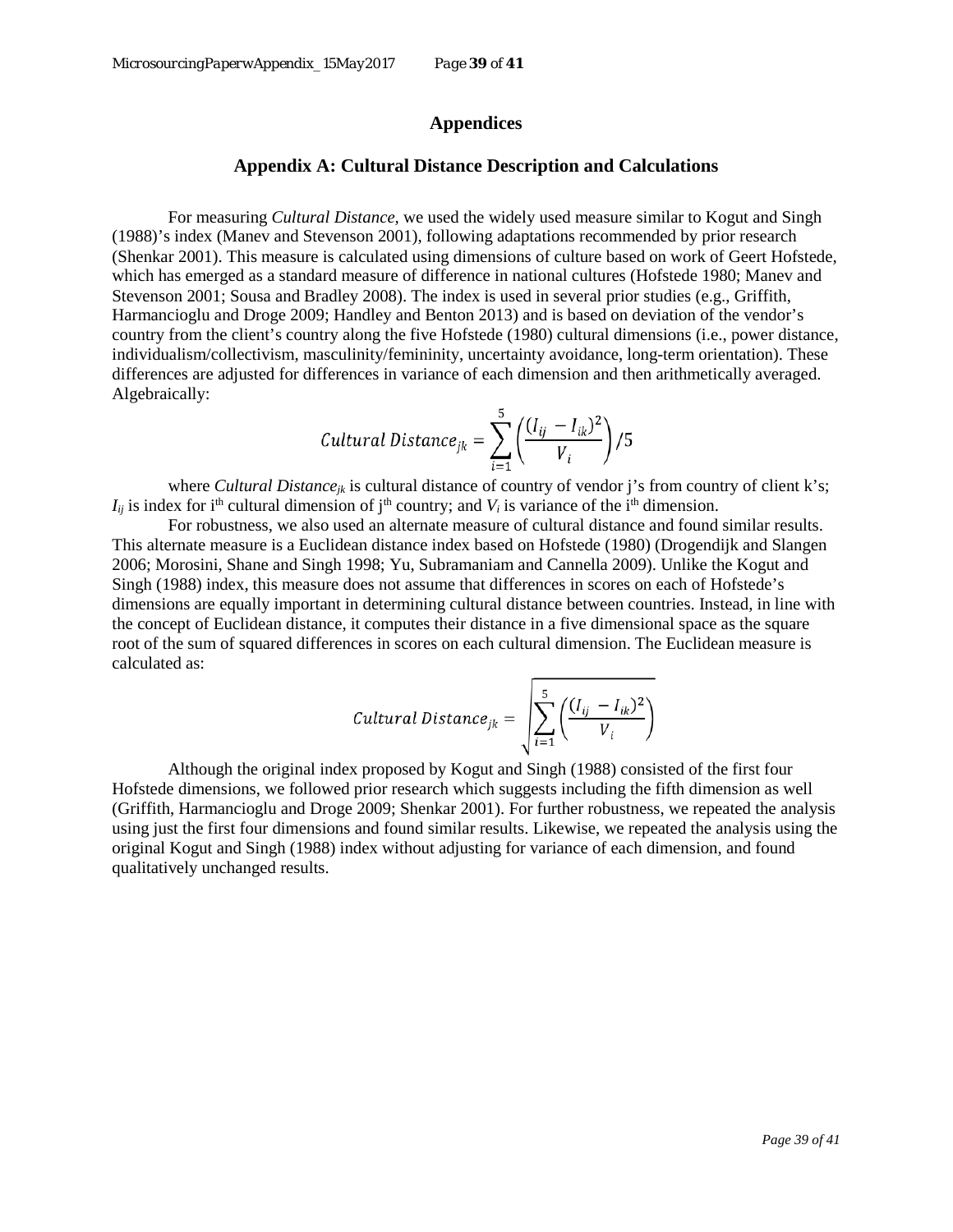| Country          | Number (#)       | $%$ of  | # of clients % of |         | Country               | # of             | % of             | $\overline{\text{#}}$ of | $%$ of  |
|------------------|------------------|---------|-------------------|---------|-----------------------|------------------|------------------|--------------------------|---------|
|                  | of vendors       | vendors |                   | clients |                       | vendors          | vendors          | clients                  | clients |
| Argentina        | 9                | 0.17    | 10                | 0.18    | South Korea           | 52               | 0.96             | $\boldsymbol{0}$         | 0.00    |
| Australia        | 36               | 0.66    | 553               | 10.18   | Malaysia              | 42               | 0.77             | 67                       | 1.23    |
| Austria          | 19               | 0.35    | 23                | 0.42    | Malta                 | $\mathbf{0}$     | $\overline{0}$   | 11                       | 0.20    |
| Bangladesh       | 248              | 4.57    | $\overline{17}$   | 0.31    | Mexico                | $\overline{2}$   | 0.04             | 27                       | 0.50    |
| Belgium          | $\overline{c}$   | 0.04    | 26                | 0.48    | Morocco               | $\boldsymbol{0}$ | $\overline{0}$   | 5                        | 0.09    |
| <b>Brazil</b>    | $\overline{6}$   | 0.11    | 41                | 0.75    | Netherlands           | $\mathbf{1}$     | 0.02             | 89                       | 1.64    |
| Bulgaria         | 36               | 0.66    | $\overline{8}$    | 0.15    | New Zealand           | $\overline{3}$   | 0.06             | 43                       | 0.79    |
| Canada           | $\overline{53}$  | 0.98    | $\overline{253}$  | 4.66    | Nigeria               | 90               | 1.66             | $\overline{5}$           | 0.09    |
| Chile            | $\overline{0}$   | 0.00    | 16                | 0.29    | Norway                | $\overline{0}$   | $\boldsymbol{0}$ | 58                       | 1.07    |
| China            | 516              | 9.50    | $\overline{36}$   | 0.66    | Pakistan              | 544              | 10.01            | 32                       | 0.59    |
| Colombia         | 3                | 0.06    | 6                 | 0.11    | Peru                  | $\mathbf{0}$     | $\overline{0}$   | 6                        | 0.11    |
| Croatia          | $\overline{41}$  | 0.75    | $\overline{17}$   | 0.31    | Philippines           | 15               | 0.28             | 12                       | 0.22    |
| Czech Republic   | $\mathbf{1}$     | 0.02    | 11                | 0.20    | Poland                | 48               | 0.88             | 14                       | 0.26    |
| Denmark          | $\overline{3}$   | 0.06    | 48                | 0.88    | Portugal              | $\overline{3}$   | 0.06             | 9                        | 0.17    |
| Egypt            | 155              | 2.85    | 17                | 0.31    | Romania               | 105              | 1.93             | 22                       | 0.41    |
| El Salvador      | $\overline{c}$   | 0.04    | $\overline{3}$    | 0.06    | Russia                | $\overline{71}$  | 1.31             | $\boldsymbol{0}$         | 0.00    |
| Estonia          | 18               | 0.33    | $\overline{2}$    | 0.04    | Serbia                | 22               | 0.41             | $\overline{4}$           | 0.07    |
| Finland          | 6                | 0.11    | 11                | 0.20    | Singapore             | 39               | 0.72             | 104                      | 1.91    |
| France           | $\overline{0}$   | 0.00    | 62                | 1.14    | Slovenia              | $\overline{0}$   | 0.00             | $\overline{7}$           | 0.13    |
| Germany          | $\overline{12}$  | 0.22    | 156               | 2.87    | South Africa          | $\overline{0}$   | 0.00             | 45                       | 0.83    |
| Greece           | $\boldsymbol{0}$ | 0.00    | 29                | 0.53    | Spain                 | $\overline{58}$  | 1.07             | 57                       | 1.05    |
| <b>Hong Kong</b> | $\overline{0}$   | 0.00    | $\overline{68}$   | 1.25    | Sweden                | $\mathbf{1}$     | 0.02             | 72                       | 1.33    |
| Hungary          | $\overline{4}$   | 0.07    | $\overline{4}$    | 0.07    | Switzerland           | $\overline{12}$  | 0.22             | 81                       | 1.49    |
| India            | 2023             | 37.24   | 211               | 3.88    | Taiwan                | $\mathbf{0}$     | 0.00             | 29                       | 0.53    |
| Indonesia        | 43               | 0.79    | 15                | 0.28    | Thailand              | 16               | 0.29             | 39                       | 0.72    |
| Iran             | $\mathbf{1}$     | 0.02    | $\boldsymbol{0}$  | 0.00    | Trinidad &Tobago      | $\boldsymbol{0}$ | 0.00             | 3                        | 0.06    |
| Ireland          | $\overline{2}$   | 0.04    | 63                | 1.16    | Turkey                | $\overline{18}$  | 0.33             | 65                       | 1.20    |
| Israel           | $\overline{0}$   | 0.00    | 96                | 1.77    | <b>UAE</b>            | 55               | 1.01             | 61                       | 1.12    |
| Italy            | 16               | 0.29    | 136               | 2.50    | <b>United Kingdom</b> | 130              | 2.39             | 562                      | 10.00   |
| Japan            | $\overline{2}$   | 0.04    | 47                | 0.87    | <b>United States</b>  | 193              | 3.55             | 1847                     | 34.00   |
| Kenya            | $\overline{21}$  | 0.39    | $\overline{9}$    | 0.17    | Uruguay               | $\overline{0}$   | 0.00             | 6                        | 0.11    |
| Latvia           | $\overline{0}$   | 0.00    | 13                | 0.24    | Venezuela             | $\overline{0}$   | 0.00             | 9                        | 0.17    |
| Lithuania        | $\boldsymbol{0}$ | 0.00    | 5                 | 0.09    | Vietnam               | 634              | 11.67            | 28                       | 0.52    |
| Luxembourg       | $\overline{0}$   | 0.00    | 1                 | 0.02    | <b>TOTAL</b>          | 5432             | 100              | 5432                     | 100     |

**Appendix B: Sample Characteristics Table B1. Global Characteristics of Vendors and Clients in Sample** 

*Note: The sample has 638 distinct client-vendor country tuples.*

## **Table B2. Continent-wise Distribution of Tuples in Sample**

|        |                                     | <b>Vendor Continent</b> |                     |      |               |                             |        |
|--------|-------------------------------------|-------------------------|---------------------|------|---------------|-----------------------------|--------|
|        |                                     | North                   | Europe <sup>1</sup> | Asia | Australia and | South and                   | Africa |
|        |                                     | America                 |                     |      |               | New Zealand Central America |        |
|        | North America                       | 140                     | 231                 | 1646 | 17            |                             | 58     |
|        | Europe                              | 59                      | 193                 | 1224 |               |                             |        |
| Client | Asia                                | 16                      | 86                  | 760  |               |                             | 56     |
|        | Continent Australia and New Zealand | 24                      | 77                  | 463  | 12            |                             | 19     |
|        | South and Central America           |                         | 15                  | 95   |               |                             |        |
|        | Africa                              |                         | Ω                   | 60   |               |                             |        |